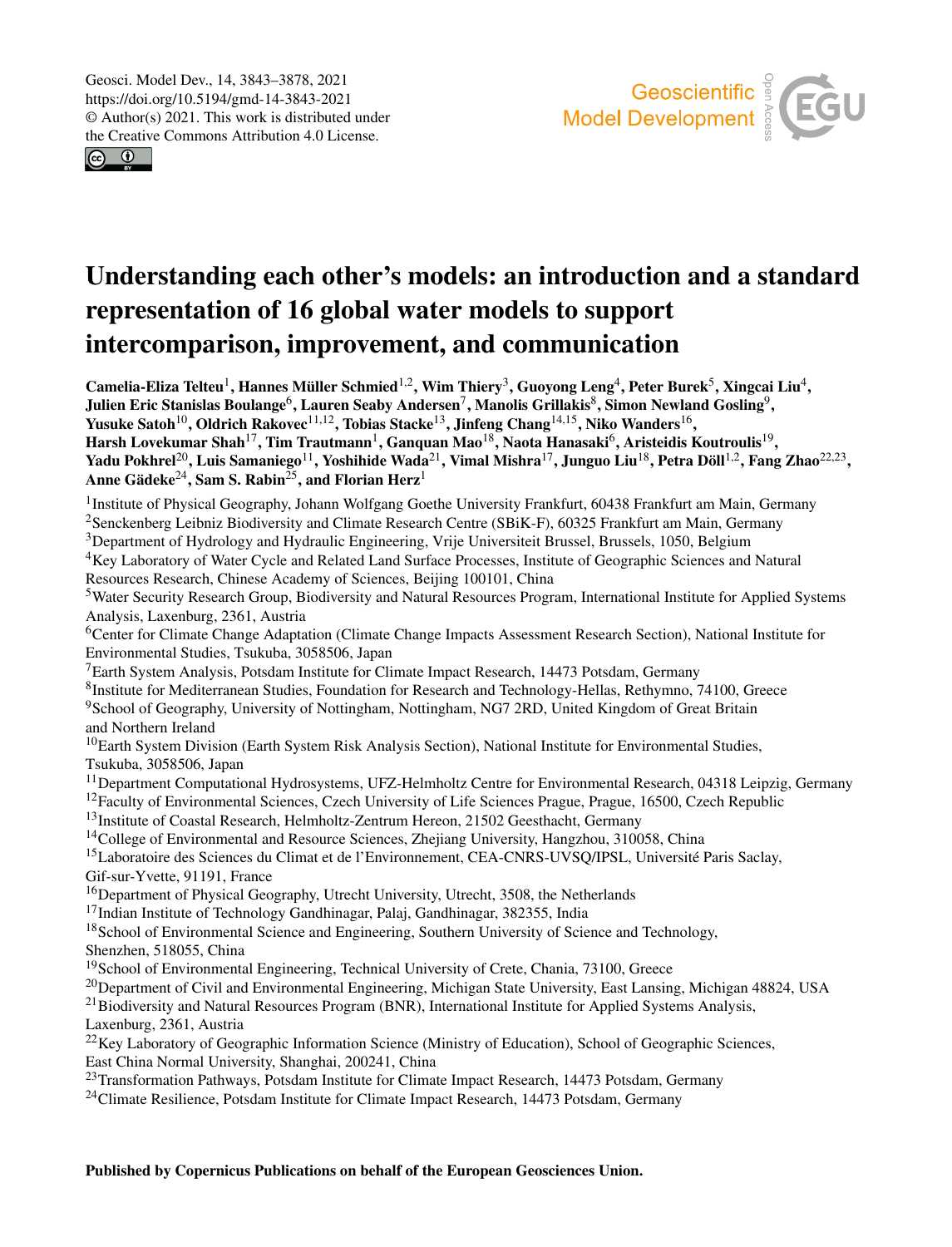<sup>25</sup>Karlsruhe Institute of Technology, Institute of Meteorology and Climate Research Atmospheric Environmental Research, 82467 Garmisch-Partenkirchen, Germany

Correspondence: Camelia-Eliza Telteu (camelia.telteu@gmail.com, telteu@em.uni-frankfurt.de)

Received: 2 November 2020 – Discussion started: 8 January 2021 Revised: 5 May 2021 – Accepted: 12 May 2021 – Published: 24 June 2021

Abstract. Global water models (GWMs) simulate the terrestrial water cycle on the global scale and are used to assess the impacts of climate change on freshwater systems. GWMs are developed within different modelling frameworks and consider different underlying hydrological processes, leading to varied model structures. Furthermore, the equations used to describe various processes take different forms and are generally accessible only from within the individual model codes. These factors have hindered a holistic and detailed understanding of how different models operate, yet such an understanding is crucial for explaining the results of model evaluation studies, understanding inter-model differences in their simulations, and identifying areas for future model development. This study provides a comprehensive overview of how 16 state-of-the-art GWMs are designed. We analyse water storage compartments, water flows, and human water use sectors included in models that provide simulations for the Inter-Sectoral Impact Model Intercomparison Project phase 2b (ISIMIP2b). We develop a standard writing style for the model equations to enhance model intercomparison, improvement, and communication. In this study, WaterGAP2 used the highest number of water storage compartments, 11, and CWatM used 10 compartments. Six models used six compartments, while four models (DBH, JULES-W1, Mac-PDM.20, and VIC) used the lowest number, three compartments. WaterGAP2 simulates five human water use sectors, while four models (CLM4.5, CLM5.0, LPJmL, and MPI-HM) simulate only water for the irrigation sector. We conclude that, even though hydrological processes are often based on similar equations for various processes, in the end these equations have been adjusted or models have used different values for specific parameters or specific variables. The similarities and differences found among the models analysed in this study are expected to enable us to reduce the uncertainty in multi-model ensembles, improve existing hydrological processes, and integrate new processes.

# 1 Introduction

Many multi-model intercomparison projects (MIPs) have been designed to provide insights into various Earth system processes. They provide many multi-model ensembles consisting of multiple models driven by the output of multiple other models. These multi-model ensembles offer the opportunity to inter-compare models for an improved understanding of process representation and inter-model differences as well as for model improvement. Some MIPs examples include FireMIP for the fire regime and its drivers (Rabin et al., 2017); CMIP for past, present, and future climate changes and their drivers (Eyring et al., 2016; Kageyama et al., 2018); LakeMIP for physical and biogeochemical processes of lakes (Stepanenko et al., 2010; Thiery et al., 2014); AgMIP for crop growth (Rosenzweig et al., 2013); and WaterMIP or ISIMIP for the water cycle (Haddeland et al., 2011; Frieler et al., 2017).

MIPs have encountered many challenges as to how to inter-compare models and interpret various model results (von Lampe et al., 2014), realize the standardization of data and scenarios and integrate transdisciplinary knowledge in modelling (Rosenzweig et al., 2013), and identify and reduce uncertainties (Sitch et al., 2008). They have been affected by scientific complexity, input data quality, technical infrastructure, and even cultural and organizational challenges (Eyring et al., 2016). Hence, they have evaluated model performance in the past and have focused on inter-model agreement for the future. Ultimately, MIPs and their multi-model ensembles have been blocked from interpreting inter-model differences because of model complexity, missing information about other models, incomplete or missing information about heterogeneity, and dynamism of natural systems (M. P. Clark et al., 2011).

Nevertheless, MIPs have underlined the need to go beyond good overall model performance and to improve process representation in the models (Guseva et al., 2020), integrate missing processes (Friend et al., 2014), and reduce uncertainties (Warszawski et al., 2014). MIPs showed that robust similarities exist among models, and as a result models are not strictly independent of each other given previous and legacy versions, and there are existing links among modelling communities who indirectly transfer some models' strengths and weaknesses by sharing their ideas and codes (Masson and Knutti, 2011; Knutti et al., 2013). It has been demonstrated that there is no perfect model (Essery et al., 2013; Ullrich et al., 2017) and that there is a need to understand better how different models work.

Thereby, the modelling communities are still testing and learning how to improve modelling and how to realize multimodel inter-comparison studies. However, few studies have undertaken model experiments on process representation and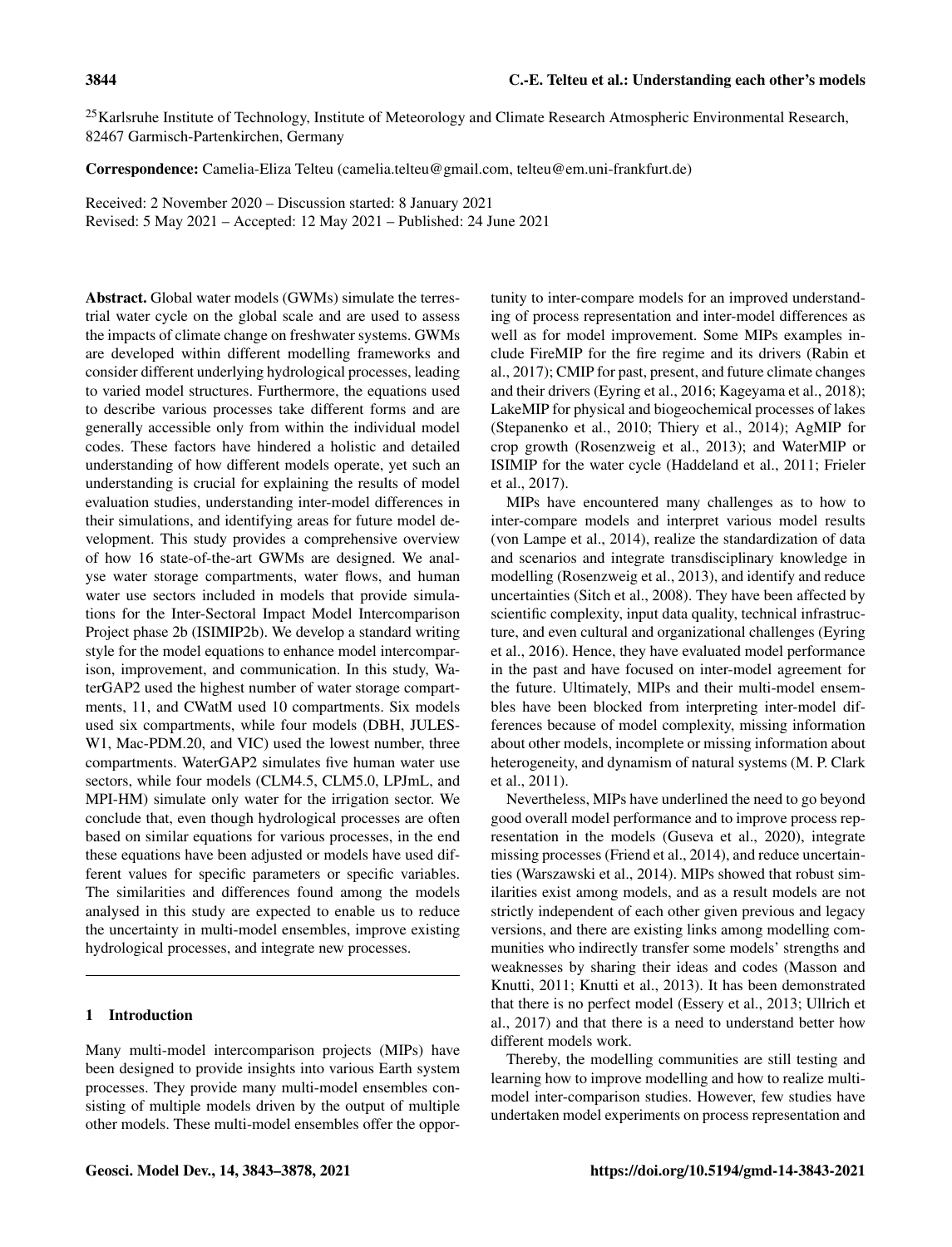evaluated the models for specific events or characteristics specifically on the catchment scale (de Boer-Euser et al., 2017; Duethmann et al., 2020; Bouaziz et al., 2021). Furthermore, some studies have tested how model equations combined in different configurations and using different parameter values influence the simulations, e.g. Essery et al. (2013) (testing 1701 snow model configurations), Niu et al. (2011) (Noah-MP model), Pomeroy et al. (2007) (Cold Regions Hydrologic Model, CRHM), and Kuppel et al. (2018) (Ecohydrologic model,  $EcH_2O$ ). In summary, they found that some model configurations provide consistently good results, others provide consistently poor results, and many configurations provide good results in some cases and poor results in others (Essery et al., 2013).

In this complex scientific context, the present study represents a step forward toward advancing the understanding of process representation and inter-model differences within one large MIP, specifically, ISMIP – the Inter-Sectoral Impact Model Intercomparison Project (Frieler et al., 2017). We assessed the equations applied by 16 state-of-the-art global water models (GWMs) to simulate the vertical and lateral water balance and human water use sectors on the global scale. We created a standard writing style for these equations to identify similarities and differences among models. Our goal is to provide the global water community with an overview of the model structures and the basis required to interpret various model results and to design future experiments on how model equations, model configurations, and model parameter values influence the model outputs.

The three main objectives of the study are as follows:

- to provide a better understanding of how 16 state-of-theart global water models are designed;
- to show similarities and differences among them, based on their equations;
- to underline future research potential in global water modelling.

Essentially, this study supports intercomparison, improvement, and communication among 16 modelling teams. It also provides the basis for (i) further water model (inter-)comparison studies, including model outputs, (ii) selecting the right model(s) for a given application, and (iii) identifying data needs for a given analysis and application. We believe that two considerations are useful in the interpretation of model results: (i) knowing model structures and (ii) identifying the effect of model structures on model results. The present study is focused only on the first consideration because understanding model configurations is needed to interpret various model results.

Our target audience includes students, junior and senior scientists, and modellers (or people who want to become modellers). Furthermore, this study could be used by stakeholders or other people who want to understand the background of global water models and how they simulate the

global freshwater system. We present the modelling approaches and terminology used in global water modelling in Sect. 2. In Sect. 3, we present key characteristics of the models analysed in the present study. In Sect. 4, we describe our standard writing style of model equations. In Sect. 5, we present similarities and differences among models. In Sect. 6, we present the number of water flows, water storage compartments, and human water use sectors included in the 16 GWMs. In Sect. 7, we discuss potential future research in global water modelling. Finally, in Sect. 8, we present recommendations for future multi-model intercomparison projects and extended assessments.

# 2 Modelling approaches and terminology used in global water modelling

#### 2.1 Differences in modelling approaches

On global scale, the terrestrial water cycle is simulated by three different communities that have developed three types of models: (i) the climate community that has developed land surface models (LSMs), (ii) the global hydrological community that has developed global hydrological models (GHMs), and (iii) the vegetation community that has developed dynamic global vegetation models (DGVMs). In this study, the land surface models are CLM4.5, CLM5.0, DBH, JULES-W1, MATSIRO, and ORCHIDEE. The global hydrologic models are CWatM, H08, Mac-PD20, mHM, MPI-HM, PCR-GLOBWB, VIC, WaterGAP2, and WAYS. One model (LPJmL) is a dynamic global vegetation model.

However, these three communities focus on specific hydrological and atmospheric processes, as well as anthropogenic impacts. These key aspects are important for their specific research, leading to different modelling approaches, specific evaluation studies of model performance (Archfield et al., 2015), and different field-specific meanings of terminology used (Beven and Young, 2013). Thus, combining the expertise in their key aspects would create a strong synergy and improve the models of these communities, but for this goal they have to interact with each other, identify their similarities and differences, and share experiences. They need to undertake joint experiments, share and discuss their results, and discuss how they influence and depend on each other and how water modelling can be improved (Cucchi et al., 2020).

The global hydrological community focuses primarily on surface water and groundwater availability, its human interference, and the changes of the water cycle. GHMs simulate the water cycle with its water flows, water compartments, and human water use sectors. These models simulate water abstracted for the irrigation, domestic use, livestock, industry (manufacturing and electricity), and desalination sectors. Furthermore, reservoir management and its streamflow alteration are included. One of their main foci is streamflow simulation and their ability to reproduce historical observations of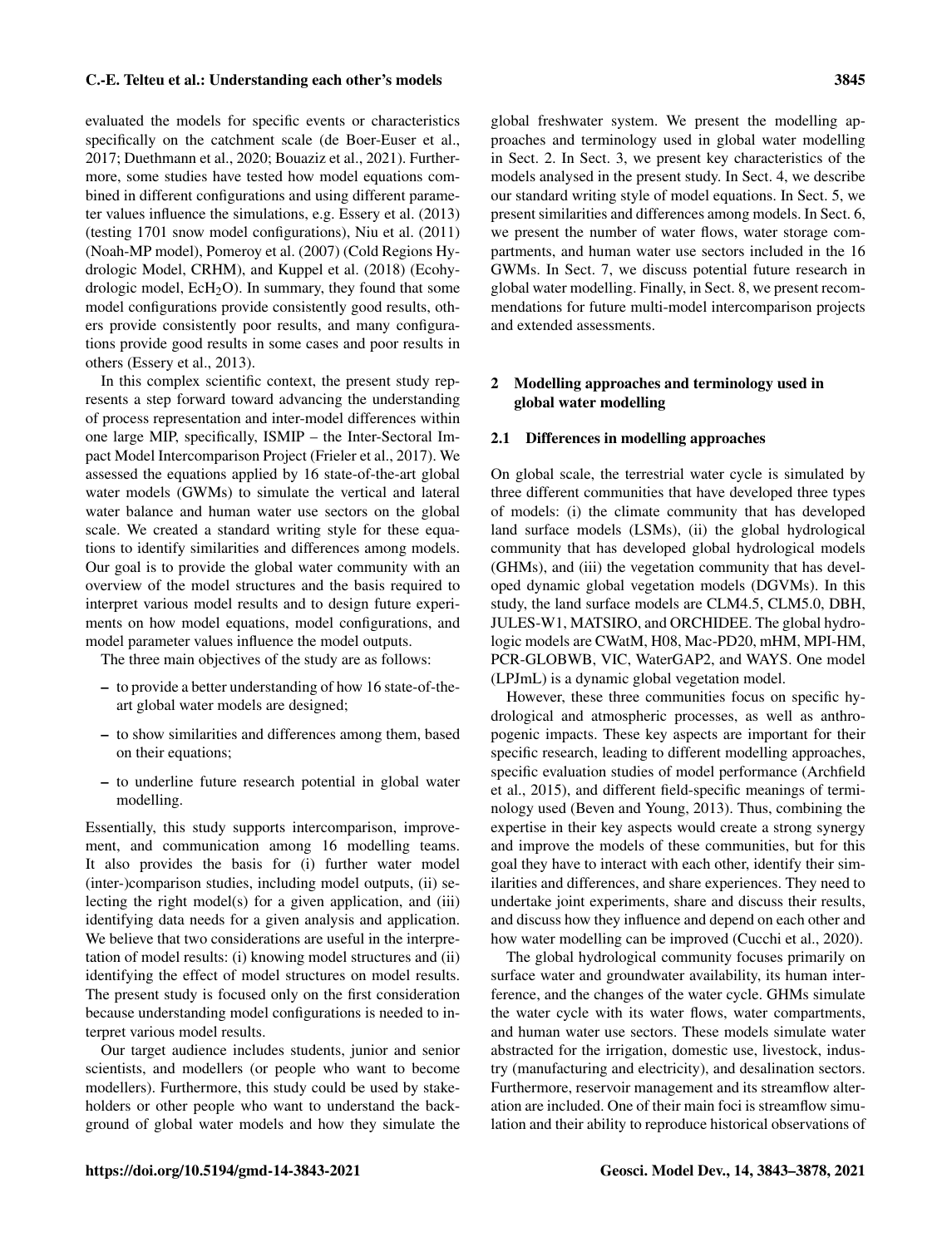this variable. They focus on lateral and vertical flows, comprehensively simulating the following surface water bodies: (i) lakes, (ii) wetlands, (iii) rivers.

The climate community focuses on simulating climate and its change over decades and centuries using global climate models (GCMs) and Earth system models (ESMs). A fundamental component of these are the LSMs, which simulate the water and energy exchanges between the land surface and the atmosphere, specifically focusing on vertical flow exchanges. Therefore, these models simulate the energy cycle, the water cycle, the carbon and nitrogen cycles, and vegetation and crop responses to temperature, precipitation, and  $CO<sub>2</sub>$  concentrations. Further, they represent the soil with a higher vertical resolution and evapotranspiration and snow dynamics in a more physical manner than the global hydrological models (GHMs; Döll et al., 2016; Pokhrel et al., 2016; Wada et al., 2017).

The vegetation community focuses on vegetation distribution and growth in an area and over a time interval and is primarily interested in the global carbon cycle. DGVMs simulate shifting vegetation, driven by biogeochemistry, hydrology, and anthropogenic influences. These models simulate the vegetation composition and distribution as well as compartments and flows of carbon and water, for both natural and agricultural ecosystems. Specifically, they model the active response of vegetation to changes in air temperature, precipitation, and  $CO<sub>2</sub>$  concentrations.

The different viewpoints of these communities are readily visible in very basic concepts such as the solar energy. This is the main driver that connects the processes of terrestrial water cycle simulated by these communities. It specifically links the water and energy budgets with vegetation processes. This link can be exemplified by the latent heat flux of evaporation that describes the heat or the energy required to change the liquid water into water vapour. This heat or energy is locked in the humid air as water vapour and is released when the humid air touches cold air and water vapour condensation starts. Therefore, continental evaporation is considered to be water loss by the global hydrological and vegetation modelling communities but a water source (for cloud formation) by the climate community (those that simulate the atmosphere), with implications for agriculture and ecosystems (Abbott et al., 2019). Additionally, transpiration represents a water source for the vegetation community, necessary for photosynthesis and plant growth, and water loss for the global hydrological community.

Overall, these three communities have developed three types of models to simulate the terrestrial water cycle on the global scale despite fundamental differences in model structure, model equations, and output variables. Hence, we decided to include the three types of models in one group and call them global water models (GWMs).

#### 2.2 Definitions used in global water modelling

A global water model describes the dynamic behaviour of a hydrological system that includes input variables, state variables, parameters, constants, and output variables (Bierkens and van Geer, 2007). State variables define how much water is in a compartment or storage at the beginning of the simulation and can change in space and time, for example, soil water storage. Their variation is caused by a variation of the input variables, for example, precipitation. State variables are related to the input variables and output variables through parameters, for example, infiltration capacity of the soil. Parameters and coefficients represent numbers that describe a particular characteristic of reality, of the model, or of the catchment area or flow domain. Some examples are soil porosity, hydraulic conductivity of different soil horizons, maximum soil water storage, maximum canopy water storage, mean residence time in the saturated zone, surface roughness, and vegetation properties (Beven, 2012). A model also uses physical and mathematical constants meaning characteristics of the model that do not change in space and time such as catchment area. Physical constants are physical quantities that can be measured and have a constant value in time, for example, the density of water at  $0^{\circ}$ C, i.e. the density of ice. Mathematical constants cannot be measured but can be calculated and have a fixed numerical value, for example,  $e = 2.718...$ ,  $\pi = 3.142$ . Ultimately, output variables are results of the simulation and vary in space and time, for example, streamflow in a river catchment.

Thus, a global water model includes many equations written with a programming language in a model code to simulate freshwater systems. During simulations, many parameters receive specific values because they cannot be measured everywhere, therefore, they are calibrated or tuned or estimated from auxiliary data that can be measured (such as lookup tables for vegetation properties based on remote sensing observations) to attain the best match between simulated and observed data. The final step of a simulation is to validate (evaluate) simulated model output with observed data through analysis and visualization.

#### 3 Key characteristics of 16 global water models included in the study

In this study, we analyse 16 state-of-the-art global water models included in the global water sector of the Inter-Sectoral Impact Model Intercomparison Project phase 2b (ISIMIP2b: Frieler et al., 2017). GWMs include six land surface models (LSMs), nine global hydrologic models (GHMs), and one dynamic global vegetation model (DGVM: LPJmL, Tables 6 and 12). These models, as applied within the ISIMIP2b framework, are suitable for application over a catchment size of at least four grid cells (Döll et al., 2003; Hunger and Döll, 2008). For smaller catchments, the results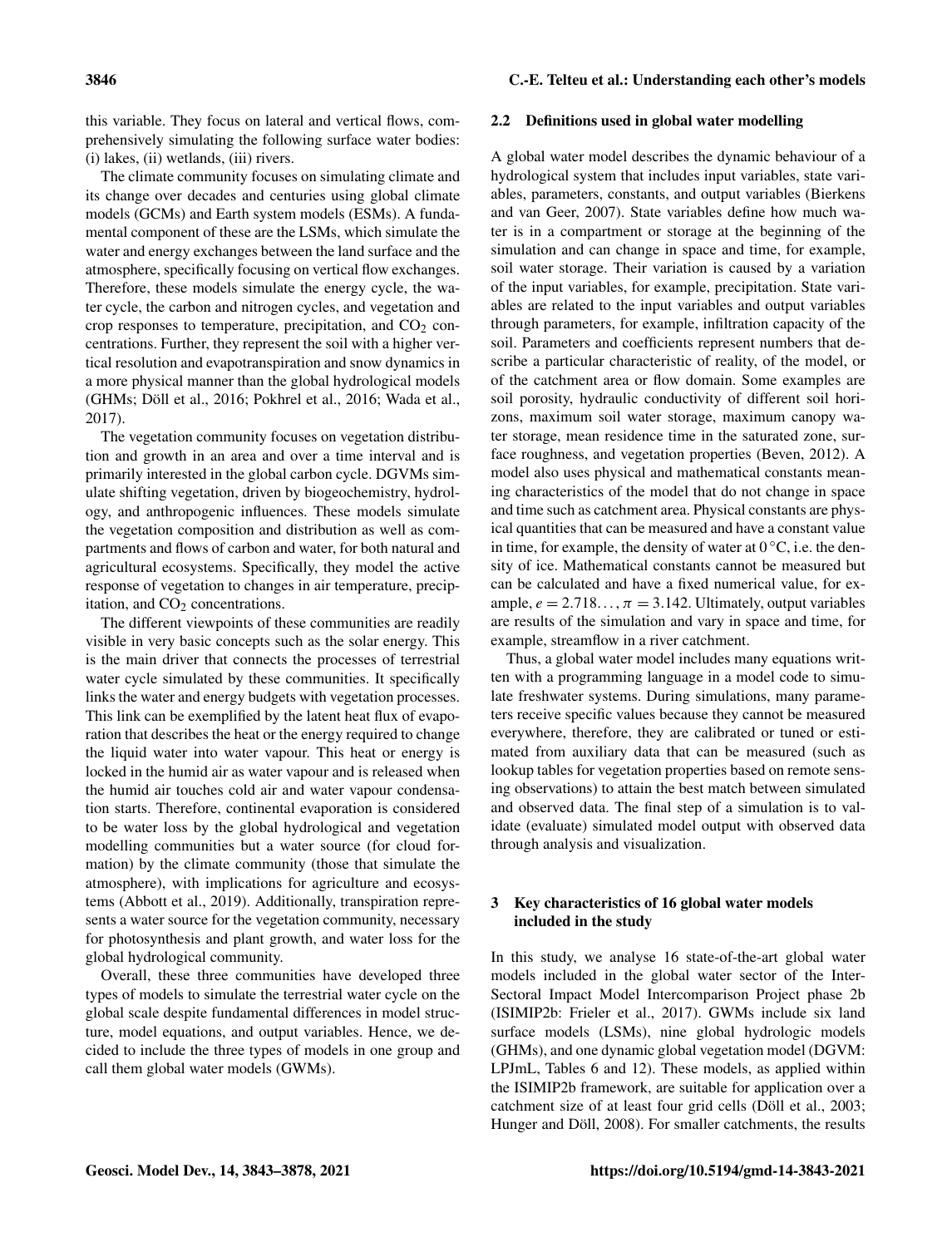are often not reasonable (e.g. Beck et al., 2016) and require corrections due to inaccurate input data, spatial heterogeneity, and the missing representation of some hydrological processes (Döll et al., 2003; Hunger and Döll, 2008).

### 3.1 General setup

These models contribute to an experiment setup designed to assess the impact of historical and future warming under the Paris Agreement (Frieler et al., 2017). They are driven by the same climate input datasets under representative concentration pathways (RCPs) and socioeconomic scenarios (SSPs). The time span of the simulations is divided into preindustrial (1661–1860), historical (1861–2005), and future (RCP2.6, RCP6.0, and RCP8.5, 2006–2099 (2299)). These models simulate the terrestrial water cycle on the global land area (except Antarctica) and quantify water flows, water storage compartments, and human water use under the given climatic and socioeconomic conditions. They do not simulate the ocean component of the global water cycle or water quality. Some of these models also consider reservoir operations.

#### 3.2 Temporal and spatial characteristics

A total of 12 models have a daily temporal resolution (Table 6), while 2 models have a 6-hourly resolution (CLM4.5 and CLM5.0). MATSIRO has an hourly resolution, and OR-CHIDEE has 30 min temporal resolution. The 15 models run with a spatial resolution of 0.5◦ . ORCHIDEE runs with a spatial resolution of 1.0 $\degree$  and has its outputs converted to 0.5 $\degree$ spatial resolution. Some models include subgrids for some components: CLM4.5 and CLM5.0 for vegetation, surface runoff, and evapotranspiration; H08 and CWatM for land cover; MPI-HM for surface runoff and evapotranspiration; PCR-GLOBWB for vegetation and land cover; WaterGAP2, CWatM, and MATSIRO for snow; and VIC for vegetation and elevation. Furthermore, MATSIRO divides a subgrid cell into snow-covered and snow-free portions with flows and storages resolved separately for these portions both for land and canopy surfaces.

#### 3.3 River networks used

Nine models (CLM4.5, CLM5.0, CWatM, H08, LPJmL, MATSIRO, MPI-HM, PCR-GLOBWB, WaterGAP2) use the 30 min global drainage direction map DDM30 (Döll and Lehner, 2002), a raster map with a spatial resolution of  $0.5^\circ \times 0.5^\circ$  (~ 50 km × 50 km), to outline the drainage directions of surface water collected by creeks, rivulets, and rivers. In this map, 67 420 discrete grid cells are characterized by their specific drainage direction and are organized into drainage basins that drain from the Earth's land surface into the ocean or inland sinks. The mHM uses a river network  $(0.5° \times 0.5°)$  upscaled from HydroSHEDS (Lehner, 2019). ORCHIDEE uses the river network from the Simulated Topological Networks (STN-30p: Vörösmarty et al., 2000). Five models (DBH, JULES-W1, Mac-PDM.20, VIC, and WAYS) do not use any river-routing scheme for the ISIMIP2b because they do not compute streamflow.

### 3.4 Calibration approaches for ISIMIP2b

Three GWMs perform calibration of their hydrological components, using different approaches, for ISIMIP2b (Table 6). WaterGAP2 uses a basin-specific approach to match longterm mean annual observed streamflow at the outlet of 1319 river basins. It considers runoff as a nonlinear function of soil moisture and uses a runoff coefficient plus up to two additional factors for calibration (Müller Schmied et al., 2014, 2021). In mHM, calibration of global model parameters is performed against the daily observed streamflow, along with gridded global fields of FLUXNET evaporation (Jung et al., 2011) and a GRACE terrestrial water storage anomaly, using the ERA5 climate forcing (Landerer and Swenson, 2012). WAYS is calibrated against data from the International Satellite Land Surface Climatology Project (ISLSCP) Initiative II of the University of New Hampshire and GRDC composite monthly runoff data (Fekete et al., 2011) from 1986 to 1995 at a 0.5◦ spatial resolution. Seven models (CLM4.5, CWatM, DBH, JULES-W1, MATSIRO, ORCHIDEE, and PCR-GLOBWB) adjust some parameters according to vegetation or soil properties, but they have no hydrologic calibration. LPJmL does not calibrate hydrology, although it calibrates crop yield.

# 4 Creating the standard writing style of model equations

In this study, the rationale in finding similarities and differences among 16 GWMs is based on how models simulate the terrestrial water cycle. We created a standard writing style for model equations and used the same symbols to write those equations, following seven steps to achieve our main goal.

#### 4.1 Investigation of 16 global water models

Generally, the models have different style in describing their structure, defining their variables, and writing their equations. Furthermore, a unique equation can be implemented in various ways (e.g. discrete vs. analytical form, focusing on flows or water compartments) or can use different model parameter values. Therefore, we started our study with a literature review on the 16 GWMs analysed in the present study. We analysed the nomenclature of each model to identify a good way of writing the model equations and habits that exist in global water modelling. Another aim was to familiarize ourselves with model equations.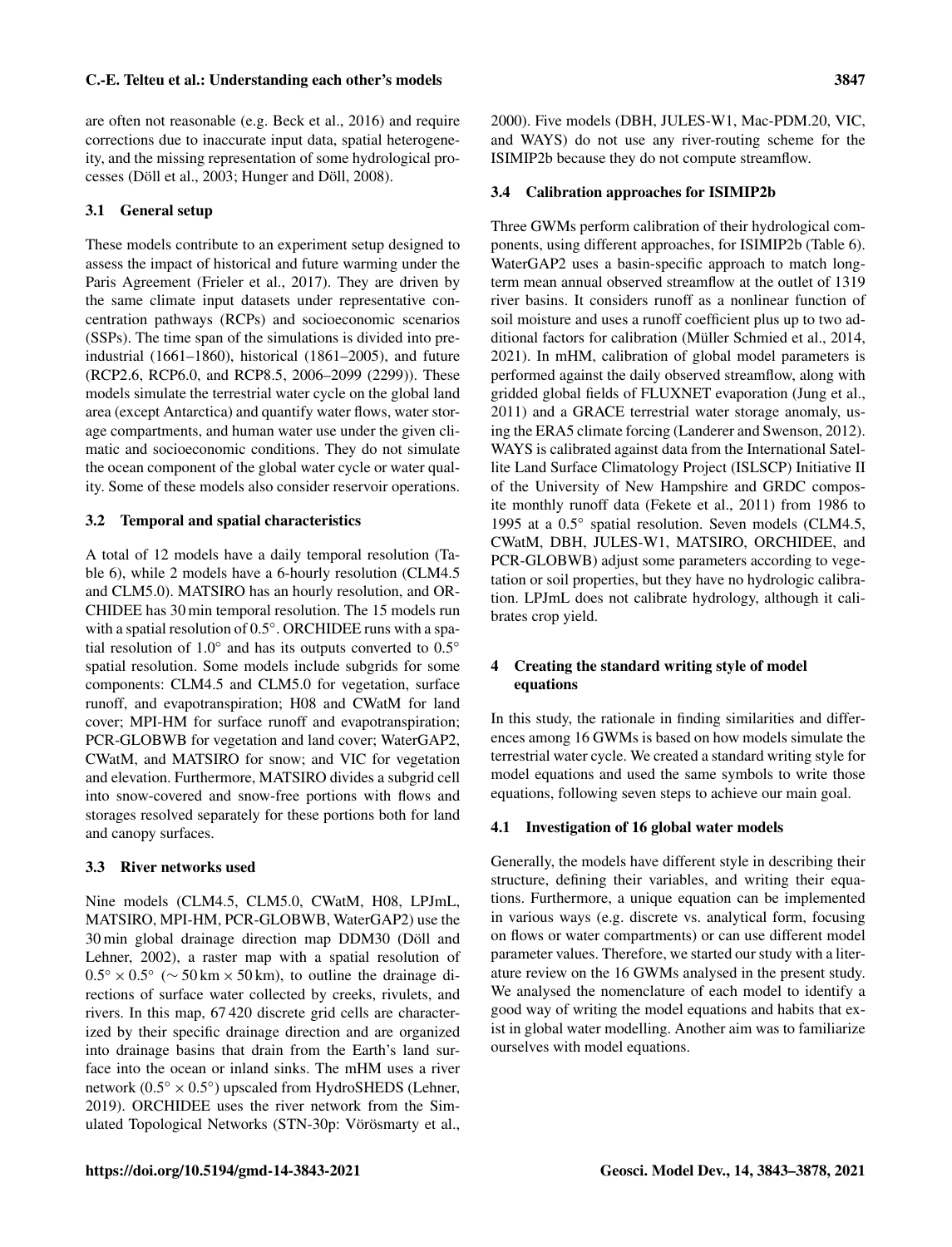# 4.2 Generation of the lists with water storage compartments, flows, and human water use sectors included in 16 global water models

In the next step, we assembled a list with water storage compartments and human water use sectors included in the models to simulate the terrestrial water cycle. We decided to describe 16 GWMs based on the equations implemented for eight water storage compartments and six human water use sectors. The analysed water storage compartments are canopy, snow, soil, groundwater, lake, wetland, reservoir, and river. The human water use sectors are irrigation, domestic (households), livestock, manufacturing, and electricity. Thus, the present model intercomparison study is based on the lists presented in Tables 1 to 5.

# 4.3 Creation of glossary with variable definitions

We decided upon clear definitions of the analysed variables. However, we encountered many ambiguities and challenges in defining the analysed variables and labelling processes as being similar or different among them. Some examples are presented in the following lines. We present other definitions of water storage compartments, flows, and human water use sectors used in this paper in the Supplement (Table S84).

We decided to use the expression "input data" for climate variables of the 16 GWMs to avoid confusion among readers. We define "parameterization" as changes of model parameter values (Samaniego et al., 2010).

We use "active vegetation" to highlight if models include the photosynthesis scheme in their structure and if they have the ability to simulate active changes in vegetation in an area because of changes in the  $CO<sub>2</sub>$  concentration, air temperature, and precipitation. We use "dynamic vegetation" to define changes in vegetation from one geographical area to another because of competitive and biogeographical processes determined by climate change (geographical distribution of plants) or human activities. We decided to use "sub-surface runoff" synonymously with "interflow" and to define it as the amount of water that leaves the soil layer laterally.

We define "baseflow" as the low part of the streamflow that is supplied by groundwater, drainage from lakes, wetlands, glaciers, and interflow during long periods when no precipitation or snowmelt occurs. Ultimately, we have excluded the variable baseflow from the analysis because it is not simulated by 16 GWMs in ISIMIP2b.

We discovered that "groundwater runoff" and baseflow are used synonymously and define the water that leaves groundwater storage. We also found that baseflow and sub-surface runoff are used synonymously, and define the amount of water estimated for the third soil layer (VIC). We noticed that MPI-HM includes additional storage, called "baseflow storage", that collects the drainage leaving through the bottom of the soil storage and applies a substantial time lag before passing it on to the river storage. In ISIMIP2b, the drainage computed by MPI-HM was submitted as sub-surface runoff, but considering that this baseflow storage acts similarly to a groundwater storage, drainage could be used as groundwater recharge in ISIMIP3a/b. Consequently, its outflow could be submitted as groundwater runoff. However, the purpose of this baseflow storage, for MPI-HM, is predominantly to cause a delay in river discharge and not to simulate groundwater in detail.

We decided to define "groundwater recharge" as the amount of water that reaches the groundwater storage, because of its hydrological meaning. However, we found out that the words "drainage" (MPI-HM), "aquifer recharge" (CLM4.5), and groundwater recharge (GHMs) are used synonymously among 16 GWMs. ISIMIP2b relates "seepage" with groundwater recharge for the models that do not include a groundwater storage, supposing that this water would reach groundwater storage if it would exist.

Another discovery was that "throughfall" and "drip" in some models were considered synonyms and that they were used to describe precipitation that falls to the ground through canopy spaces (CLM4.5, CLM5.0, MATSIRO). In this case, we decided to separate these words and to define throughfall as being precipitation that falls to the ground through canopy spaces and drip as being precipitation that leaks at the edge of canopy.

In this study, we define streamflow as the volumetric flow rate of water through a river cross section. Therefore, the streamflow is the water transfer that is routed through a channel towards the ocean or towards an inland sink. We define the total runoff as the (not routed) total amount of water that runs off the grid cell, either over the soil surface or from the sub-surface (lateral flow). In some studies, the streamflow is converted to runoff by dividing the streamflow values with the area upstream of the gauging station (for example, the area upstream of station according to the DDM30 river network; see Döll and Lehner, 2002).

In summary, in global water modelling, we need to be aware of differences in vocabulary. A widely accepted list of definitions would avoid confusion and facilitate successful interaction and collaboration. Furthermore, we need to clarify hydrological terms for peers from other disciplines, stakeholders, and a general audience (Brunner et al., 2018) to facilitate easier communication, understanding, and analysis.

# 4.4 Variable naming

We notated each variable of model equations. We used multiple subscripts and superscripts to properly identify water storage compartments, flows, and human water use sectors because of the large number of storage compartments included in the model structures. We selected "S" to describe water storage, "P" to describe everything connected to precipitation, " $E$ " for everything related to evaporation, " $R$ " for everything related to runoff, "Q" for everything related to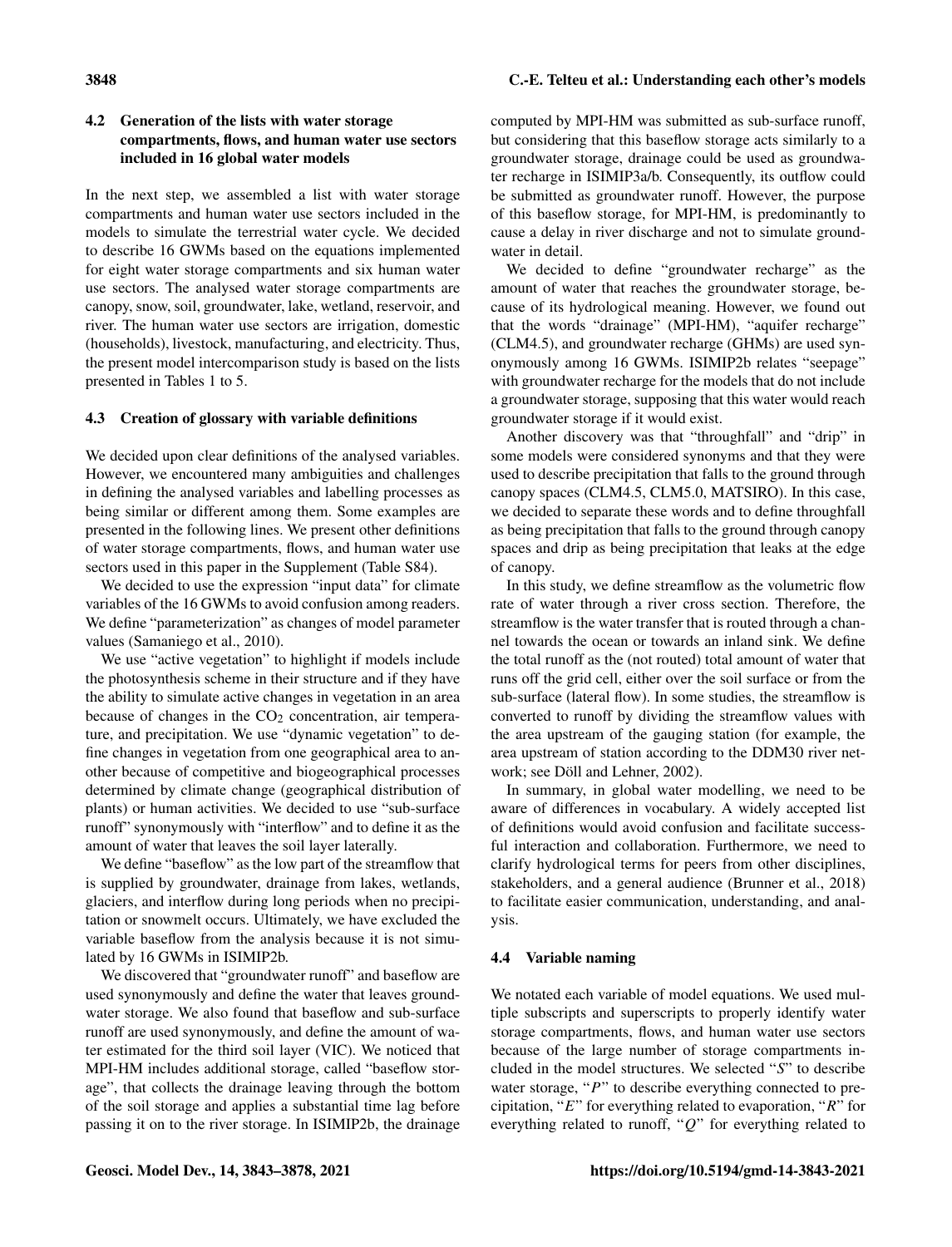Table 1. Canopy compartment and its water flows included in ISIMIP2b global water models.

Canopy water storage (Sca) (Table S3): CLM4.5, CLM5.0, CWatM, DBH, JULES-W1, LPJmL, mHM, MATSIRO, ORCHIDEE, PCR-GLOBWB, VIC, WaterGAP2, WAYS.

*Inflows.*

- total precipitation  $(P_{tot})$  (sum of rainfall and snowfall, as input data): CWatM, DBH, JULES-W, LPJmL, mHM, ORCHIDEE, PCR-GLOBWB, VIC, WaterGAP2, WAYS.
- precipitation intercepted by canopy storage  $(P_{int})$ : CLM4.5, CLM5.0, MATSIRO.
- *Outflows.*
- evaporation of the water intercepted by canopy or interception loss or canopy evaporation ( $E_{ca}$ ): CLM4.5, CLM5.0, CWatM, DBH, JULES-W1, LPJmL, mHM, MATSIRO, ORCHIDEE, PCR-GLOBWB, VIC, WaterGAP2, WAYS.
- throughfall (P<sub>th</sub>): CLM4.5, CLM5.0, CWatM, DBH, JULES-W1, LPJmL, MATSIRO, mHM, ORCHIDEE,
- PCR-GLOBWB, VIC, WaterGAP2, WAYS.

Table 2. Snow and soil compartments and their water flows included in ISIMIP2b global water models.

Snow storage (S<sub>sn</sub>) (Table S8): CLM4.5, CLM5.0, CWatM, DBH, H08, JULES-W1, LPJmL, Mac-PDM.20, mHM, MATSIRO, MPI-HM, ORCHIDEE, PCR-GLOBWB, VIC, WaterGAP2, WAYS.

– snow held on the canopy  $(S_{\text{soc}})$ : CLM5.0, DBH, JULES-W1, MATSIRO, VIC.

– snow under the canopy  $(S_{\text{Suc}})$ : CLM4.5, CLM5.0, DBH, JULES-W1, MATSIRO, ORCHIDEE, VIC.

*Inflows.*

- total precipitation  $(P_{\text{tot}})$ : CWatM, DBH, JULES-W1, WaterGAP2.
- snowfall (Psn): CLM4.5, CLM5.0, H08, Mac-PDM.20, MATSIRO, mHM, MPI-HM, PCR-GLOBWB, WAYS.
- throughfall  $(P_{th})$ : LPJmL.
- snowfall and rainfall: ORCHIDEE, VIC.

*Outflows.*

– sublimation (Esn): CLM4.5, CLM5.0, CWatM, DBH, H08, JULES-W1, LPJmL, MATSIRO, ORCHIDEE, WaterGAP2.

– snowmelt (M): CLM4.5, CLM5.0, CWatM, H08, JULES-W1, LPJmL, Mac-PDM.20, mHM, MATSIRO, MPI-HM, ORCHIDEE, PCR-GLOBWB, WaterGAP2, WAYS.

Soil storage  $(S_{\rm SO})$  (Table S14): CLM4.5, CLM5.0, CWatM, DBH, H08, JULES-W1, LPJmL, Mac-PDM.20, mHM, MATSIRO, MPI-HM, ORCHIDEE, PCR-GLOBWB, VIC, WaterGAP2, WAYS.

*Inflows.*

- total precipitation  $(P_{\text{tot}})$ : Mac-PDM.20
- infiltration (Rin): CWatM, DBH, H08, LPJmL, mHM, MPI-HM, ORCHIDEE, PCR-GLOBWB, VIC, WaterGAP2.
- throughfall  $(P_{th})$ : H08, JULES-W1, WAYS.
- $-$  snowmelt (*M*): H08, JULES-W1, Mac-PDM.20, WAYS.
- capillary rise  $(R_{cr})$ : CWatM.

*Outflows.*

– transpiration (T ): CLM4.5, CLM5.0, CWatM, DBH, LPJmL, MPI-HM, PCR-GLOBWB, VIC.

– evaporation from soil (Eso): CWatM, DBH, H08, JULES-W1, LPJmL, Mac-PDM.20, mHM, MPI-HM, ORCHIDEE, PCR-GLOBWB, VIC, WaterGAP2, WAYS.

– surface runoff  $(R_{su})$ : LPJmL, JULES-W1, Mac-PDM.20, ORCHIDEE.

– total runoff  $(R_{tot})$ : WaterGAP2, WAYS.

 $-$  interflow  $(R_{if})$ : CWatM, JULES-W1, LPJmL, PCR-GLOBWB.

– percolation  $(R_{pe})$ : MPI-HM.

- groundwater recharge  $(R_{\text{gwr}})$ :CWatM, DBH, LPJmL, PCR-GLOBWB.
- groundwater runoff  $(R_{gw})$ : VIC.

streamflow and outflow, and "A" for water abstractions. We used two letters for subscripts and superscripts, ideally, the first two letters of the word, for example, "ca" for canopy, "sn" for snow, "so" for soil, and so on (see the list of symbols and glossary in the Supplement), while we used the first

letter of each word in the case of compounds words such as groundwater ("gw") or surface water ("sw"). We separated subscripts and superscripts from one another using comma. We did not write full words for subscripts and superscripts because equations became too long and difficult to read and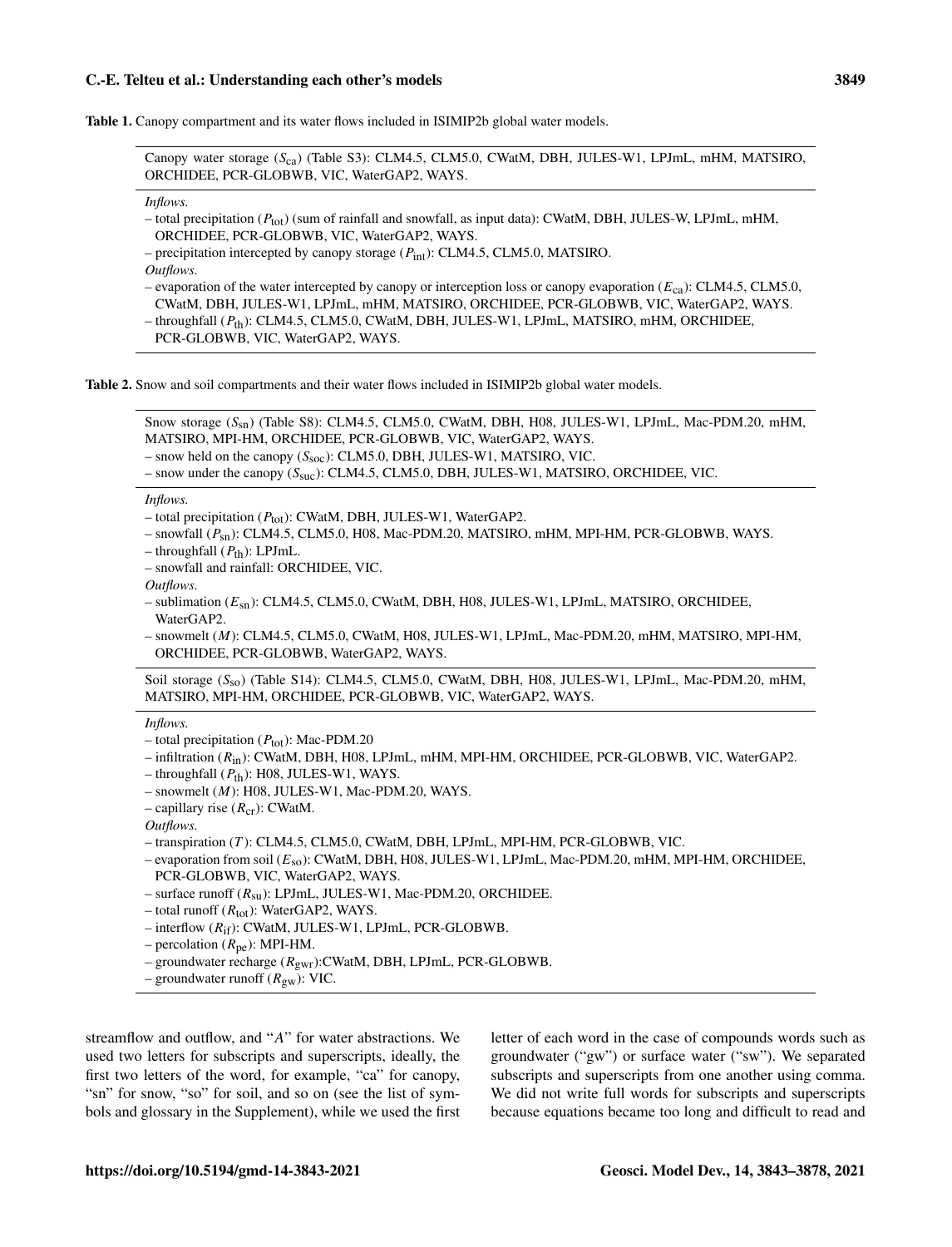Table 3. Groundwater, lake, reservoir, and wetland compartments and their water flows included in ISIMIP2b global water models.

Groundwater storage  $(S_{\text{gw}})$  (Table S26): CLM4.5, CLM5.0, CWatM, H08, Mac-PDM.20, mHM, MATSIRO, MPI-HM, PCR-GLOBWB, WaterGAP2, WAYS.

*Inflows.*

- groundwater recharge (Rgwr): CLM4.5, CLM5.0, H08, Mac-PDM.20, mHM, MPI-HM, WaterGAP2, WAYS.
- percolation  $(R_{pe})$ : CWatM, PCR-GLOBWB.
- preferential flow  $(Q_{pf})$ : CWatM.

*Outflows.*

- capillary rise  $(R_{cr})$ : CWatM, PCR-GLOBWB.
- groundwater runoff  $(R_{\rm gw})$ : CLM4.5, CLM5.0, CWatM, H08, Mac-PDM.20, mHM, MPI-HM, PCR-GLOBWB, WaterGAP2, WAYS.
- groundwater withdrawal for human water use  $(A_{gw})$ : CWatM, PCR-GLOBWB, WaterGAP2.
- total human water abstraction  $(A_{tot})$ : H08.

Lake (S<sub>la</sub>) (Table S29): CLM4.5, CLM5.0, CWatM, LPJmL, PCR-GLOBWB, WaterGAP2.

*Inflows.*

- precipitation  $(P_{tot})$ : LPJmL, WaterGAP2
- inflow from upstream surface water bodies  $(Q_{\text{iu}})$ : LPJmL, WaterGAP2
- groundwater runoff  $(R_{gw})$ : WaterGAP2
- return flow from human water use  $(A_{rf})$ : WaterGAP2
- water abstraction for human purposes (A): LPJmL

*Outflows.*

- evaporation from lake  $(E_{1a})$ : LPJmL, PCR-GLOBWB, WaterGAP2
- outflow from lake  $(Q_{1a})$ : CWatM, LPJmL, PCR-GLOBWB, WaterGAP2
- groundwater recharge  $(R_{\text{gwr}})$ : WaterGAP2
- water abstraction for human water use from lake  $(A_{1a})$ : WaterGAP2, LPJmL

Reservoir storage (Sre) (Table S32): DBH, H08, LPJmL, MATSIRO, PCR-GLOBWB, WaterGAP2.

*Inflows.*

– precipitation  $(P_{\text{tot}})$ : WaterGAP2, LPJmL

– inflow from upstream surface water bodies  $(Q_{iu})$ : CWatM, PCR-GLOBWB, WaterGAP2.

– total runoff  $(R_{tot})$ : H08, MATSIRO

- groundwater recharge below surface water bodies  $(R_{\text{gwr}}^{\text{swb}})$ : WaterGAP2
- return flow from human water use  $(A_{rf})$ : LPJmL, MATSIRO, PCR-GLOBWB, WaterGAP2

*Outflows.*

- evaporation from reservoir  $(E_{\text{re}})$ : WaterGAP2, CLM4.5, CLM5.0, LPJmL, VIC.
- outflow from reservoir  $(Q_{\text{re}})$ : DBH, H08, LPJmL, MATSIRO, PCR-GLOBWB, WaterGAP2.
- groundwater recharge  $(R_{\text{gwr}})$ : WaterGAP2.
- water abstraction for human water use from reservoir (Are): LPJmL, H08, MATSIRO, PCR-GLOBWB, WaterGAP2.

Wetland storage (Swe) (Table S36): MPI-HM, WaterGAP2.

*Inflows.*

- precipitation (P): MPI-HM, WaterGAP2
- inflow from upstream surface water bodies  $(Q_{\text{iu}})$ : MPI-HM, WaterGAP2

*Outflows.*

- evaporation from wetland  $(E<sub>we</sub>)$ : MPI-HM, WaterGAP2
- outflow from wetland  $(Q_{we})$ : MPI-HM, WaterGAP2

understand. Some of these decisions correspond with some habits that exist in the hydrological community (e.g. gw and sw), and we decided to keep them to make a comfortable and easy workflow for modellers and readers.

# 4.5 Collection of the equations from the modelling teams

In the next step, modelling teams created and provided the model equations used to provide simulations for ISIMIP2b according to the generated lists. Each modelling team in-

<sup>–</sup> groundwater recharge ( $R_{\text{gwr}}$ ): WaterGAP2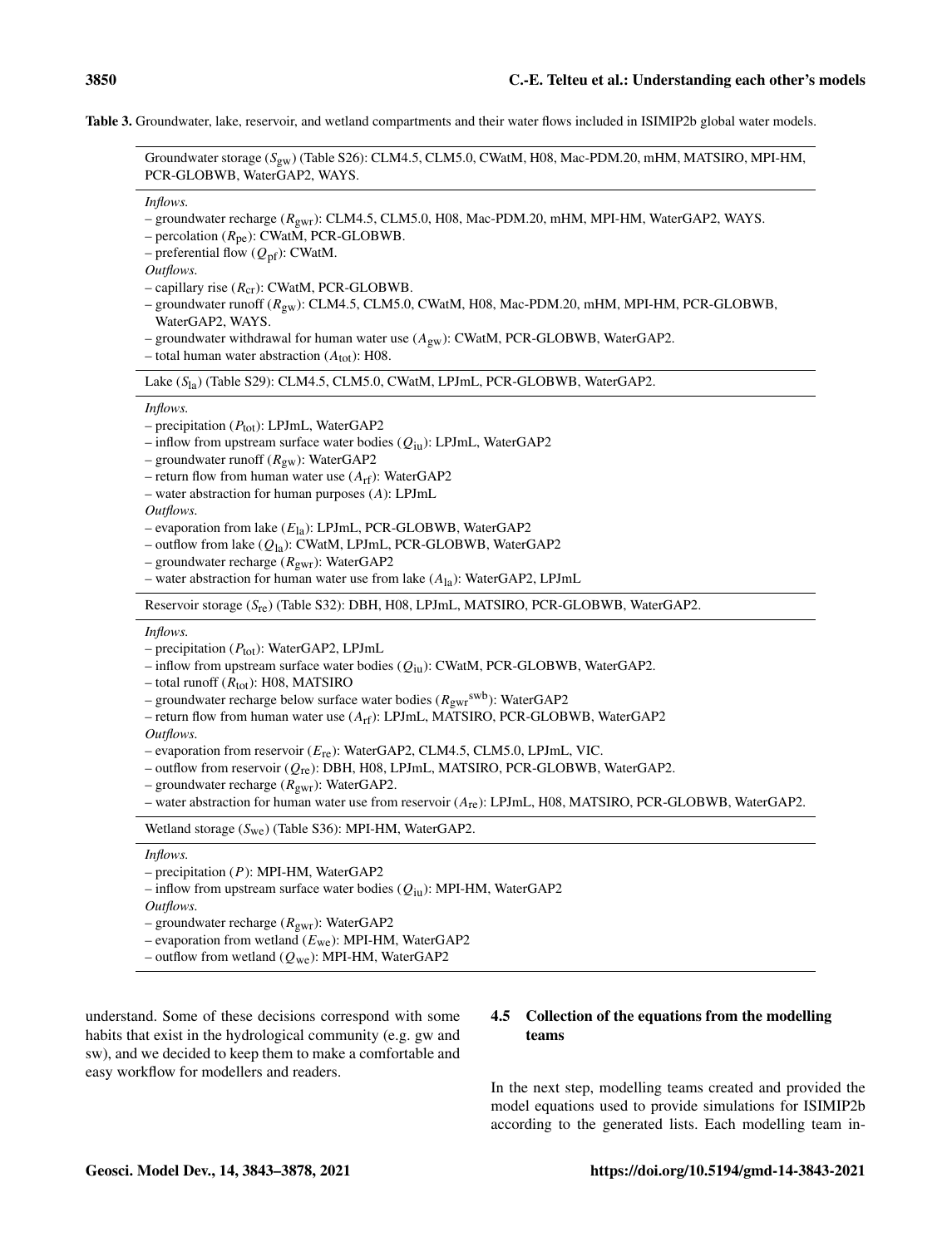| River storage (S <sub>ri</sub> ) (Table S40): CLM4.5, CLM5.0, CWatM, DBH, H08, LPJmL, mHM, MATSIRO, MPI-HM, OR-<br>CHIDEE, PCR-GLOBWB, WaterGAP2, WAYS.                                                                                                                                                                                                                                                                                                                                                                                                                                                                                                                                                                                                                                                                                                                                                                                                                                        |
|------------------------------------------------------------------------------------------------------------------------------------------------------------------------------------------------------------------------------------------------------------------------------------------------------------------------------------------------------------------------------------------------------------------------------------------------------------------------------------------------------------------------------------------------------------------------------------------------------------------------------------------------------------------------------------------------------------------------------------------------------------------------------------------------------------------------------------------------------------------------------------------------------------------------------------------------------------------------------------------------|
| Inflows.<br>- inflow from upstream surface water bodies $(Q_{\text{in}})$ : CLM4.5, CLM5.0, CWatM, H08, LPJmL, mHM, MATSIRO,<br>PCR-GLOBWB, WaterGAP2.<br>- total runoff $(R_{\text{tot}})$ : mHM<br>- surface runoff or overland flow or fast runoff $(R_{su})$ : CLM4.5, CLM5.0, CWatM, ORCHIDEE, PCR-GLOBWB,<br>WaterGAP2.<br>$-$ interflow $(R_{if})$ : CWatM, PCR-GLOBWB<br>- groundwater runoff $(R_{\rm gw})$ : CLM4.5, CLM5.0, CWatM, H08, mHM, MATSIRO, MPI-HM, ORCHIDEE,<br>PCR-GLOBWB, WaterGAP2.<br>- return flow from human water use $(A_{rf})$ : WaterGAP2.<br>- streamflow $(Q_{ri})$ : H08, MPI-HM                                                                                                                                                                                                                                                                                                                                                                            |
| Outflows.<br>- streamflow or outflow or river discharge $(Q_{ri})$ : CLM4.5, CLM5.0, LPJmL, mHM, MPI-HM, WaterGAP2<br>- inflow upstream of a grid cell $(Q_{\text{iu}})$ : H08<br>- mean total annual inflow in a lake $(Q_{\text{iu,la}})$ : LPJmL<br>- outflow downstream of a grid cell $(Q_{od})$ : CWatM, PCR-GLOBWB<br>- water abstraction for irrigation $(Airr)$ : LPJmL,<br>- water abstraction for irrigation from surface water bodies $(A_{irr}^{swb})$ : CWatM, PCR-GLOBWB<br>- water abstraction for domestic sector from surface water bodies $(A_{\text{dom}}^{swb})$ : CWatM, PCR-GLOBWB<br>- water abstraction for livestock from surface water bodies $(A_{\text{liv}}^{\text{swb}})$ : CWatM, PCR-GLOBWB<br>- water abstraction for manufacturing from surface water bodies $(A_{man}^{sub})$ : CWatM, PCR-GLOBWB<br>- water abstraction for human water use from river $(A_{ri})$ : WaterGAP2, H08, MATSIRO<br>- water abstraction for irrigation sector $(Airr)$ : LPJmL |

Table 5. Human water use sectors estimated by ISIMIP2b GWMs.

| Human water use sectors $(A)$ (Tables S40–S80):                                                     |
|-----------------------------------------------------------------------------------------------------|
| Irrigation $(A_{irr})$ : CLM4.5, CLM5.0, CWatM, H08, LPJmL, MATSIRO, MPI-HM, PCR-GLOBWB, WaterGAP2. |
| Domestic $(A_{\text{dom}})$ : MATSIRO, PCR-GLOBWB, WaterGAP2, CWatM                                 |
| Manufacturing $(A_{\text{man}})$ : MATSIRO, PCR-GLOBWB, WaterGAP2, CWatM                            |
| Electricity $(A_{e1e})$ : PCR-GLOBWB, WaterGAP2, CWatM                                              |
| Livestock $(A_{\text{liv}})$ : CWatM, PCR-GLOBWB, WaterGAP2.                                        |
|                                                                                                     |

volved in this study internally checked and reviewed its model, based on the model code and peer-reviewed articles mentioned in Table 11 or only on the peer-reviewed articles on model description mentioned in Table 11. In some cases, modelling teams provided the equations using our standard writing style and symbols presented in Sect. 4.4, while in other cases they used their specific writing style. Therefore, the modelling teams checked the model equations on their correctness.

# 4.6 Homogenization of the model equations

We homogenized all variables and standardized variables' units in Tables S1–S83. We used the Overleaf platform, an online LaTeX editor, with its glossaries package, to homogenize all model equations of 16 GWMs, write some model equations, and rewrite other model equations using our symbols. This online LaTeX editor enabled online collaboration, correction of model equations many times, and saving a lot of time in all this process. Therefore, the Supplement provides an overview of the 16 GWMs, analysed in this study, and enables readers to understand similarities and differences among these models and identify included water compartments and human water use sectors and their flows. Ultimately, the readers get an overview of hydrological knowledge complexity behind these models (Tables S1–S97).

# 4.7 Evaluation of collected information

In the final step, we re-evaluated the collected and homogenized model equations for their consistency with the model code. We found similarities and differences among 16 GWMs analysed in this study. We analysed the model equations to find the models that simulate the same water flow (e.g. evaporation), the same water storage compartment (e.g. canopy storage), the same human water use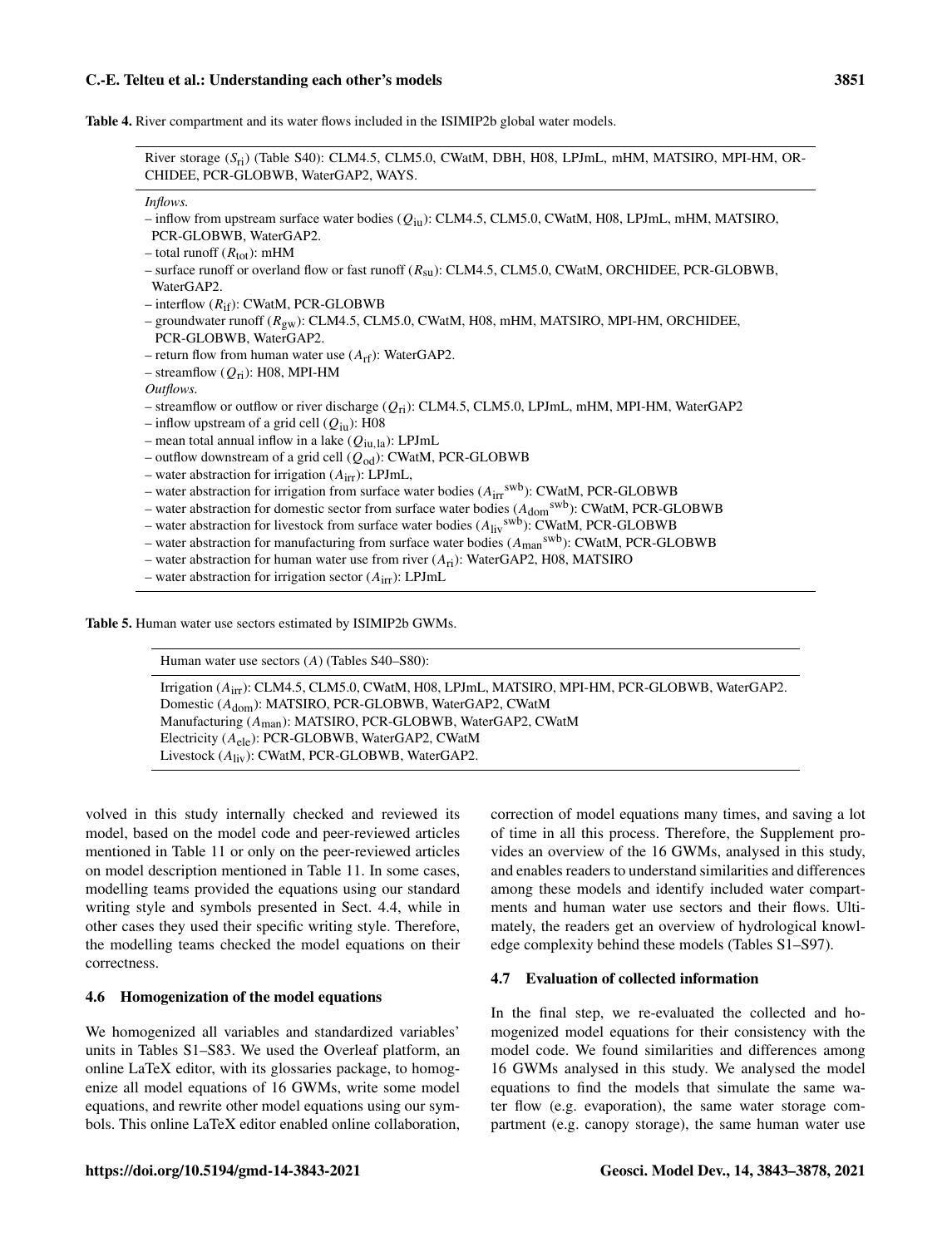| Model           | Model<br>type | Temporal<br>resolution | Discretization type                                                          | Calibration for ISIMIP2b / ability to calibrate for<br>other studies / details                                                                                                                                                        | Human water use sectors                                                       |
|-----------------|---------------|------------------------|------------------------------------------------------------------------------|---------------------------------------------------------------------------------------------------------------------------------------------------------------------------------------------------------------------------------------|-------------------------------------------------------------------------------|
| <b>CLM4.5</b>   | <b>LSM</b>    | 6h                     | grid, subgrid for vegetation,<br>surface runoff, and evapo-<br>transpiration | no / no, adjustment of some parameters according to<br>vegetation or soil properties / not available                                                                                                                                  | $\sin A_{irr}$                                                                |
| <b>CLM5.0</b>   | <b>LSM</b>    | 6h                     | grid, subgrid for vegetation,<br>surface runoff, and evapo-<br>transpiration | no / yes / calibration performed in a Bayesian frame-<br>work based on sequential Monte Carlo                                                                                                                                         | $\sin A_{irr}$                                                                |
| <b>CWatM</b>    | <b>GHM</b>    | 1 d                    | grid, subgrid for land cover,<br>snow                                        | no / monthly or daily discharge / hydrological calibra-<br>tion uses DEAP (Burek et al., 2020)                                                                                                                                        | sim: $A_{\text{irr}}, A_{\text{dom}}, A_{\text{ind}}, A_{\text{liv}}$         |
| DBH             | <b>LSM</b>    | 1 <sub>d</sub>         | grid                                                                         | no / no hydrological calibration, adjustment of some<br>parameters according to vegetation or soil properties /<br>most parameters derived from satellite data.                                                                       | not included                                                                  |
| <b>H08</b>      | <b>GHM</b>    | 1 <sub>d</sub>         | grid                                                                         | no / can be calibrated but generally done at the regional<br>scale / the model can be applied at the global or regional<br>scale                                                                                                      | sim $A_{irr}$ and $A^{ocean}$ , $A_{dom}$ ,<br>$A_{ind}$                      |
| <b>JULES-W1</b> | <b>LSM</b>    | 1 d                    | grid                                                                         | biophysical processes are calibrated / no hydrological<br>calibration $/ x$                                                                                                                                                           | not included                                                                  |
| LPJmL           | <b>DGVM</b>   | 1 d                    | grid                                                                         | yield calibration to match FAO stats / no hydrological<br>calibration                                                                                                                                                                 | $\sin A_{irr}$ , ISIMIP2b prescribed<br>$A_{\text{dom}}$ and $A_{\text{ind}}$ |
| Mac-PDM.20      | <b>GHM</b>    | 1 d                    | grid                                                                         | no / yes / calibration uses a 100 000 GLUE ensemble<br>with WATCH Forcing Data (Smith, 2016)                                                                                                                                          | not included                                                                  |
| <b>MATSIRO</b>  | <b>LSM</b>    | 1 <sub>h</sub>         | grid                                                                         | no / yes / adjustment of some parameters according to<br>vegetation or soil properties, no calibration capability in<br>TRIP model for routing discharge.                                                                             | sim $A_{irr}$ , ISIMIP2b prescribed<br>$A_{\text{dom}}$ and $A_{\text{ind}}$  |
| mHM             | <b>GHM</b>    | 1 <sub>d</sub>         | grid                                                                         | yes / yes / calibration is performed against observed<br>daily discharge GRDC stations, gridded fields of ter-<br>restrial water storage (TWS) and gridded ET (evapo-<br>transpiration) from FLUXNET with the ERA5 climate<br>forcing | not included                                                                  |
| <b>MPI-HM</b>   | <b>GHM</b>    | 1 <sub>d</sub>         | grid, subgrid for surface<br>runoff and evapotranspira-<br>tion              | $no / \times / \times$                                                                                                                                                                                                                | $\sin A_{irr}$                                                                |
| <b>ORCHIDEE</b> | <b>LSM</b>    | 30 min                 | grid                                                                         | no / yes / adjustment of some parameters                                                                                                                                                                                              | not included                                                                  |
| PCR-GLOBWB      | <b>GHM</b>    | 1 <sub>d</sub>         | grid, subgrid for vegetation,<br>land cover                                  | no / yes / adjustment of some parameters                                                                                                                                                                                              | sim: $A_{irr}$ , $A_{dom}$ , $A_{ind}$ ,<br>$A_{\rm{liv}}$                    |
| VIС             | <b>GHM</b>    | 1 <sub>d</sub>         | grid, subgrid for vegetation<br>and elevation                                | no calibration for ISIMIP2b                                                                                                                                                                                                           | not included                                                                  |
| WaterGAP2       | <b>GHM</b>    | 1 d                    | grid, subgrid for snow                                                       | yes / mean annual discharge / beta function, 1319<br><b>GRDC</b> stations                                                                                                                                                             | sim: $A_{irr}$ , $A_{dom}$ , $A_{man}$ , $A_{elec}$ ,<br>$A_{\rm liv}$        |
| WAYS            | <b>GHM</b>    | 1 <sub>d</sub>         | grid                                                                         | yes / yes / calibrated against the ISLSCP, Initiative II<br>UNH or GRDC composite monthly runoff data (Fekete<br>et al., 2011) from 1986 to 1995 at a $0.5^{\circ}$ resolution                                                        | not included                                                                  |

|  | Table 6. Key characteristics of the global water models. |  |  |
|--|----------------------------------------------------------|--|--|
|--|----------------------------------------------------------|--|--|

×: no details; DEAP: Distributed Evolutionary Algorithms in Python; DGVM: dynamic global vegetation model; EB: energy balance; GHM: global hydrological model; GRDC: Global Runoff Data Centre; ISLSCP: International Satellite Land Surface Climatology Project; LSM: land surface model; sim: simulated by the model; UNH: University of New Hampshire; A<sub>irt</sub>: water abstractions for irrigation; A<sub>dom</sub>: water abstractions for in TRIP: Total Runoff Integrating Pathways. Bold font indicates LSMs, italic font indicates GHMs, and underlined font indicates DGVMs.

sector (e.g. irrigation sector). For example, five models (CWatM, JULES-W1, MATSIRO, MPI-HM, and WAYS) use the same equation to compute potential evapotranspiration in Table S2. A total of 10 models (CWatM, DBH, JULES-W1, LPJmL, mHM, ORCHIDEE, PCR-GLOBWB, VIC, Water-GAP2, and WAYS) compute changes in canopy water storage taking into account the same variables such as total precipitation, throughfall, and canopy evaporation. The other three models (CLM4.5, CLM5.0, and MATSIRO) compute changes in canopy water storage differently than the nine models by taking into account the precipitation intercepted by canopy storage and liquid and solid throughfall, in addition to canopy evaporation (Table S3). We also conclude that 12 models compute canopy evaporation (Tables S3, S7). Therefore, in the next section (Sect. 5), we present our results according to two main parts of the terrestrial water cycle: the hydrological part and water use part. The hydrological part includes the eight water storage compartments and their flows, while the water use part includes five human water use sectors and their flows.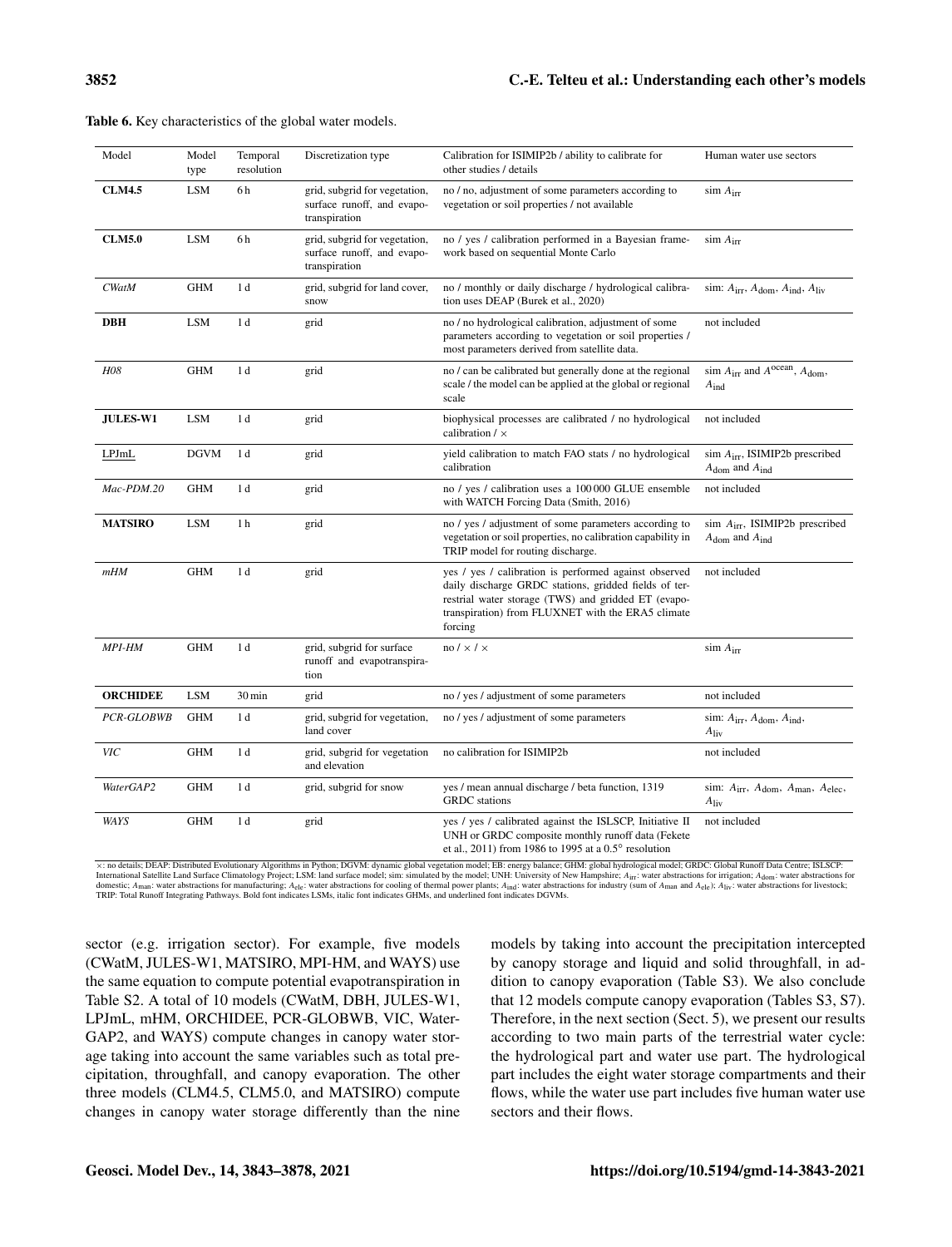### 5 Similarities and differences among 16 global water models

Several studies highlighted the need to understand better modelling approaches, model structures, model equations, and similarities and differences among models (Zhao et al., 2017; Veldkamp et al., 2018; Schewe et al., 2019). Therefore, in this section, we present some similarities and differences among 16 GWMs in simulating the terrestrial water cycle. This information enables us to interpret the different model results found in some model comparison and ensemble studies (Zaherpour et al., 2018; Wartenburger et al., 2018; Scanlon et al., 2019), as well as those by Gudmundsson et al. (2021), Reinecke et al. (2021), and Pokhrel et al. (2021). This information also strengthens our understanding of how these models work. Briefly, the 16 analysed GWMs include similar hydrological processes in their structure, but they have different model structures.

# 5.1 Similarities and differences in simulating eight water storage compartments

# 5.1.1 Canopy water storage

The changes in canopy water storage depend on how much water evaporates (canopy evaporation) and how much water is intercepted by canopy. Three models do not compute potential evapotranspiration (Tables S2, 7, and 8). Seven models apply the Penman–Monteith method to compute potential evapotranspiration (PET). PCR-GLOBWB applies the Hamon method to simulate PET, while mHM applies the Hargreaves–Samani method. ORCHIDEE applies a simplified Penman–Monteith equation (Monteith, 1965) with a correction term developed by Chris Milly (1992). WaterGAP2 and LPJmL apply the Priestley–Taylor equation, while H08 and MATSIRO apply the Bulk method.

A total of 13 models include canopy water storage in their structure, while 3 other models do not include it (H08, Mac-PDM.20, and MPI-HM: Table S3, Fig. 1). A total of 10 models compute canopy water storage by subtracting the throughfall amount and canopy evaporation from the total precipitation. The other 3 models (CLM4.5, CLM5.0, and MATSIRO) compute change in canopy water storage by subtracting the liquid or solid throughfall and canopy evaporation from the precipitation intercepted by the canopy storage. MATSIRO is the only model that has two canopy water compartments: one for rainfall interception and one for snowfall interception. It also computes in detail how much water is intercepted by canopies in stormy areas with high wind speeds and in calm areas with low wind speeds. In these areas, precipitation depends mainly on leaf area index (LAI) and water deficit in the canopy storage.

Three land surface models (CLM4.5, CLM5.0, and MAT-SIRO) divide total precipitation into precipitation intercepted by canopy, precipitation that penetrates the canopy and then reaches the ground (throughfall), and precipitation that falls directly on the ground (Tables S4–S6). Therefore, these models distinguish between rainfall and snowfall. Further, they also divide throughfall into liquid and solid phases.

Two models compute an interception scheme based on a leaf and stem area index, while seven models use only a leaf area index (Tables 7 and 8). A total of 10 models compute this considering vegetation type (a plant functional type system) (Tables 7 and 8). MPI-HM uses prescribed data taken from Land Surface Parameter dataset version 2 (Hagemann, 2002). PCR-GLOBWB uses the HYDE3.2 (Klein Goldewijk, 2017), MIRCA (Portmann et al., 2010), and Glob-Cover datasets (Bicheron et al., 2011). Generally, prescribed vegetation ignores the decisive interaction between vegetation and runoff and interactions between the atmosphere and Earth's surface (Gerten et al., 2004; McPherson, 2007; Nicholson, 2000). In the ISIMIP2b, the word "prescribed" has two meanings: (i) data which are simulated by other models and provided by the ISIMIP2b framework as input (for example, [https://www.isimip.org/gettingstarted/details/](https://www.isimip.org/gettingstarted/details/38/) [38/,](https://www.isimip.org/gettingstarted/details/38/) last access: 8 June 2021) and (ii) data obtained from satellite observations, other datasets, or maps. Prescribed data highlight some limitations of the models or underline the lack of some processes that were intentionally or unintentionally removed from the model structure, according to the purpose of the model development or other priorities such as time.

Throughfall is estimated by 13 models (Table S5) depending on (1) total precipitation and relative canopy water content (JULES-W1); (2) difference between total precipitation and canopy storage deficit (mHM, WaterGAP2, WAYS); (3) ratio between rainfall or snowfall and total precipitation (CLM4.5, CLM5.0, MATSIRO); (4) total precipitation and minimum value of potential evapotranspiration (PET) or canopy storage (LPJmL); (5) canopy water content (PCR-GLOBWB); (6) a function of LAI then weighted by the canopy fraction in the grid cell (DBH and ORCHIDEE); (7) canopy water content and grid cell average precipitation (VIC); and (8) total precipitation, canopy water content, and canopy evaporation (CWatM). Three models (H08, Mac-PDM.20, MPI-HM) do not estimate throughfall.

Four models (CLM4.5, CLM5.0, LPJmL, and OR-CHIDEE; Tables 7 and 8) account for the  $CO<sub>2</sub>$  fertilization effect, in the LAI estimation, by using a photosynthesis scheme (active vegetation, mentioned in Sect. 4.3), and they have the ability to simulate the  $CO<sub>2</sub>$  effect on plant functioning. Sitch et al. (2008) found that simulations on  $CO<sub>2</sub>$ fertilization effect depend on the number of plant functional types (PFTs) prescribed or defined in the model and on the processes used to estimate plants' ability to adapt, acclimate, and grow in new environmental conditions.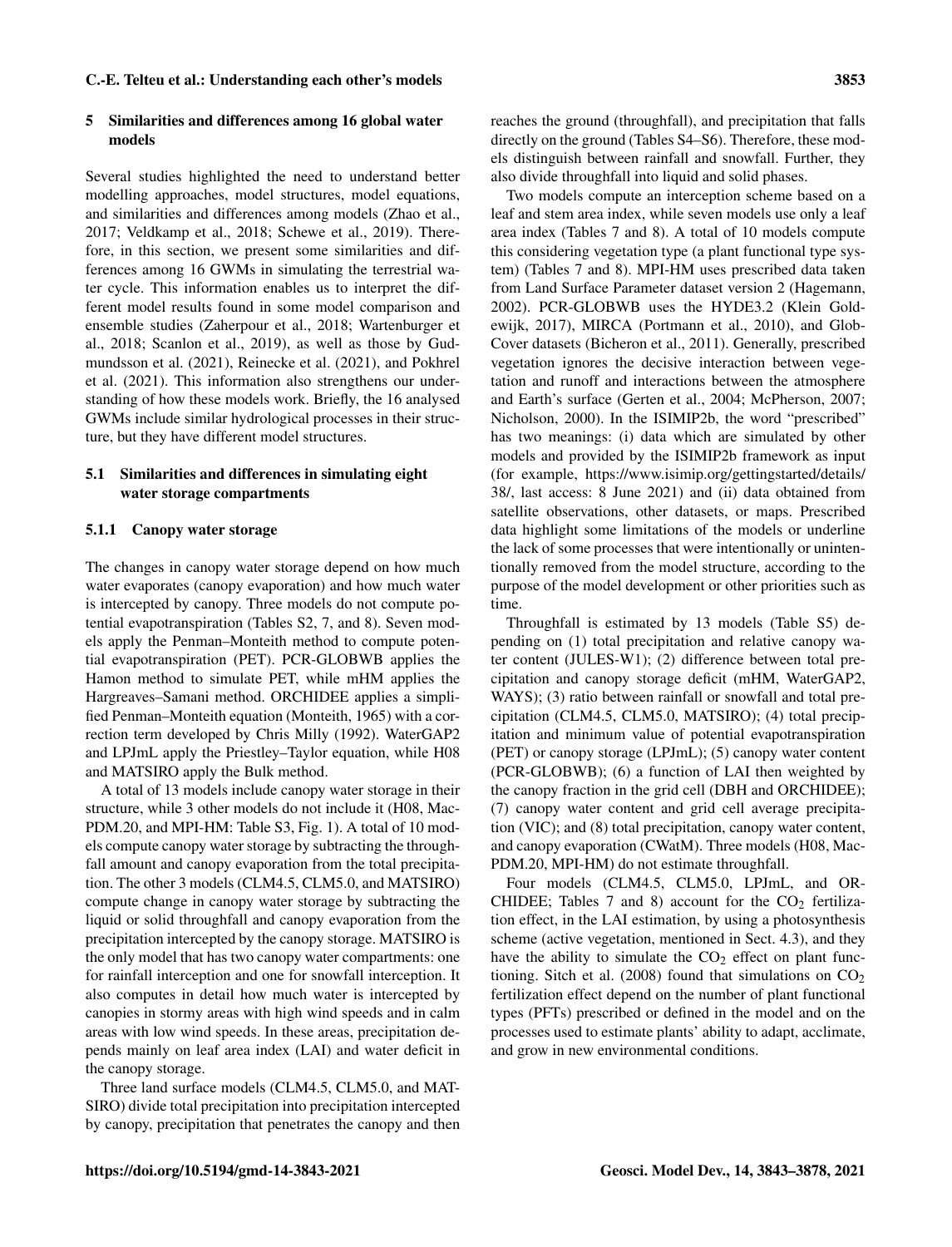| Model           | scheme<br>Interception | partition<br>Vegetation scheme                                                                                                                                      | evapotranspiration<br>(Potential)                                                    | soil layers<br>Number of         | soil layer depth (SLD)<br>Soil scheme                                                                                                                                                                                        | $\Xi$<br>TSD         | snowmelt<br>snow accumulation and<br>Snow scheme |
|-----------------|------------------------|---------------------------------------------------------------------------------------------------------------------------------------------------------------------|--------------------------------------------------------------------------------------|----------------------------------|------------------------------------------------------------------------------------------------------------------------------------------------------------------------------------------------------------------------------|----------------------|--------------------------------------------------|
|                 |                        | photosynthesis scheme                                                                                                                                               | scheme                                                                               |                                  | $\equiv$                                                                                                                                                                                                                     |                      |                                                  |
| <b>CLM4.5</b>   | f(LAI, SAI)            | tile approach with 24 PFTs<br>CO <sub>2</sub><br>(including 10 crop types) $\lambda$ x;                                                                             | only AET<br>larity theory computes<br>Monin-Obukhov simi-                            | 5                                | 0.0906, 0.1655, 0.2891, 0.4929<br>depth at layer interface: 0.0175,<br>1.3828, 2.2961, 3.8019, 6.284.<br>10.3775, 17.1259, 28.2520, 42.1032.                                                                                 | , 0.8289,<br>0.0451, | 42.1                                             |
| CLM5.0          | f(LAI, SAM)            | dynamic global vegetation<br>plant functional types (PFTs) /<br>naturally vegetated surfaces are<br>model (DGVM); CO <sub>2</sub><br>comprised of up to 14 possible | only AET<br>larity theory computes<br>Monin-Obukhov simi-                            | bedrock)<br>$f$ (depth to<br>25, | 2.720; 3.260; 3.900; 4.640; 5.480;<br>0.920; 1.200; 1.520; 1.880; 2.280;<br>0.120; 0.200; 0.320; 0.480; 0.680;<br>23.301; 34.441; 49.556.<br>6.420; 7.460; 8.600; 10.990; 15.666;<br>depth at layer interface: 0.020; 0.060; |                      | 49.6                                             |
| CWatM           | $f(\text{veg})$        | pusqns                                                                                                                                                              | Pennan-Monteith                                                                      | ς                                | depends on HWSD data<br>$0.05, 0.05 - 0.3, 0.3 - 1.7$                                                                                                                                                                        |                      | 2.0                                              |
| PBH             | f(LA)                  | characteristics / ×<br>prescribed, 10 vegetation types<br>(PFTs) with fixed vegetation                                                                              | computes only AET<br>similarity theory<br>with Monin-Obukhov<br>Energy balance model | ς                                | root layer = $1.0 \text{ to } 1.5 \text{ m}$ .<br>top layer = $0.020$ m:<br>from $1.5 \text{ to } 3.5 \text{ m}$ ;                                                                                                           |                      | 3.5                                              |
| HOS             | $\times$               | tile approach $/ \times$                                                                                                                                            | efficient set to 0.003<br>Bulk, Bulk transfer co-                                    | 1/RCZ                            |                                                                                                                                                                                                                              |                      |                                                  |
| <b>JULES-W1</b> | f(LAI)                 | 5 static vegetation types (PFTs)<br>with fixed plant characteristic /<br>×                                                                                          | Penman-Monteith                                                                      | 4                                | 0.10; 0.25; 0.65; 2.00                                                                                                                                                                                                       |                      | 3.0                                              |
| $\frac{L}{L}$   | f(LAT)                 | 9 PFTs $f(L, W, S)$ / DVPNV;<br>$\mathcal{O}_2$                                                                                                                     | Priestley-Taylor modi-<br>fied for transpiration                                     | U<br>$\frac{1}{1}$               | $0.20$ ; $0.30$ ; $0.50$ ; $1$ ; $1 \text{ m}$<br>1 thermally active soil of 10 m                                                                                                                                            |                      | 13                                               |
| Mac-PDM.20      | $f(\text{veg})$        | prescribed, 16 PFTs with fixed<br>vegetation characteristics / ×                                                                                                    | Pennan-Monteith                                                                      |                                  | none                                                                                                                                                                                                                         |                      | none                                             |
| <b>MATSIRO</b>  | f(LAI)                 | fixed characteristics $(PTs) / \times$<br>11 static vegetation types with                                                                                           | only actual evapotran-<br>larity theory to compute<br>uomands<br>Monin-Obukhov simi- | ದ                                | 90 m.<br>0.05; 0.2; 0.75; 1; 1; 1; 1; 1; 1;                                                                                                                                                                                  | 1; 1; 1;             | $\overline{0}0$                                  |

bottom; TSD: total soil layer depth; Snow

acc

: snow accumulation;

S: space;  $W$ : water;  $\times$ 

: not included in the model. Bold font indicates LSMs, italic font indicates GHMs, and underlined font indicates DGVMs.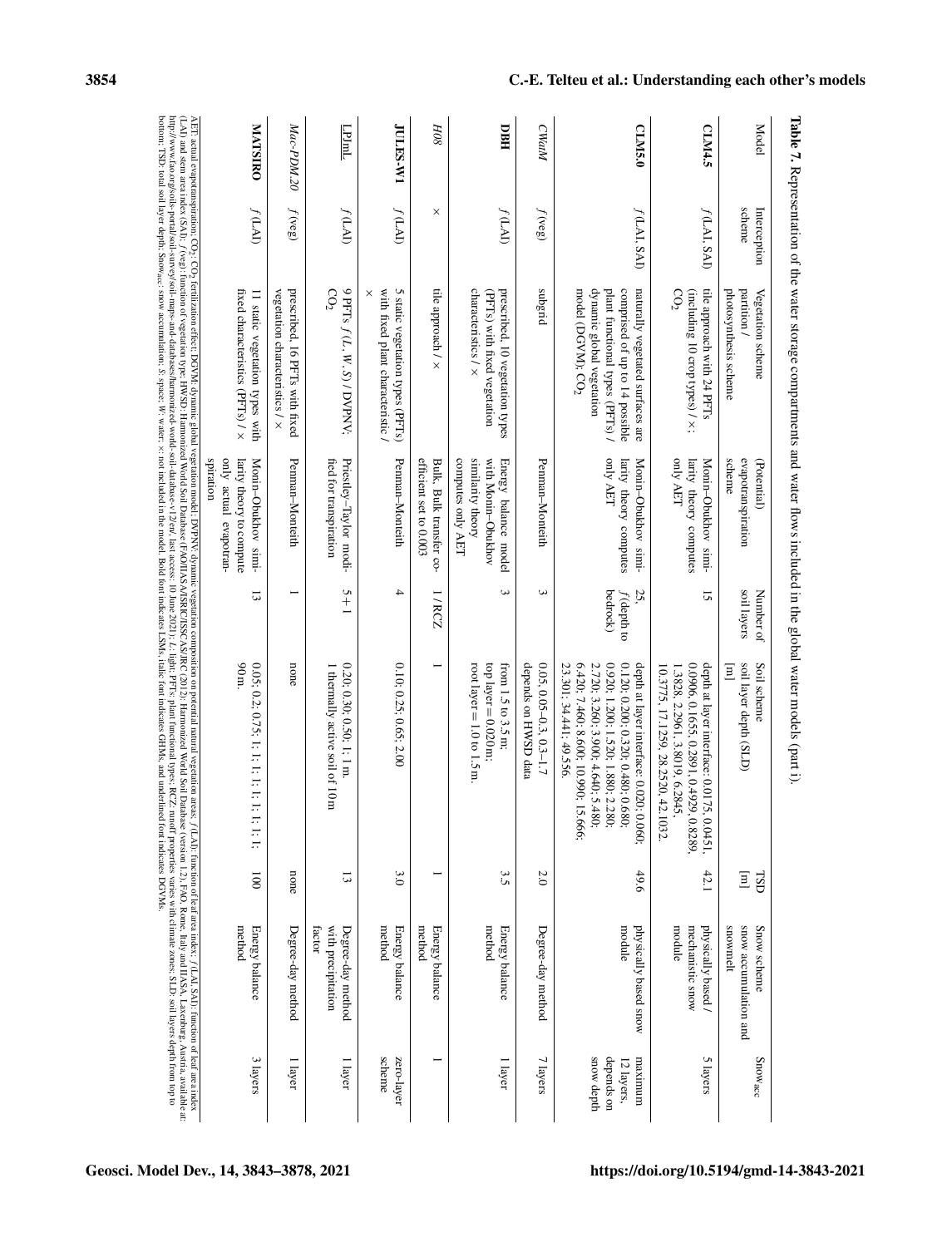| Model           | Interception<br>scheme              | photosynthesis scheme<br>Vegetation scheme<br>partition/                                                                                                                                        | evapotranspiration<br>(Potential)<br>scheme                                                                 | Number of<br>soil layers          | soil layer depth (SLD)<br>Soil scheme<br>$\boxed{\phantom{000}}$                                                                         | СSL<br>$\boxed{\text{m}}$ | snow accumulation and<br>Snow scheme<br>snowmelt | Snowacc  |
|-----------------|-------------------------------------|-------------------------------------------------------------------------------------------------------------------------------------------------------------------------------------------------|-------------------------------------------------------------------------------------------------------------|-----------------------------------|------------------------------------------------------------------------------------------------------------------------------------------|---------------------------|--------------------------------------------------|----------|
| mНM             | $f($ veg)                           | long-term dynamics based on<br>for parameter regionalization +<br>(forest, impervious, pervious)<br>3 major vegetation classes:<br>LAI-based on GIMMS                                           | Hargreaves-Samani                                                                                           | $\circ$                           | soil layers correspond to SoilGrids250<br>vertical discretization, i.e. 0-5 cm,<br>5-15 cm, 15-30 cm, 30-50 cm,<br>50-100 cm, 100-200 cm | 2.0                       | Degree-day method                                | 1 layer  |
| MPI-HM          | $\times$                            | prescribed, Land Surface Pa-<br>rameter dataset $2 / \times$                                                                                                                                    | Penman-Monteith reference<br>Evapotranspiration                                                             | $1, f(\text{FC})$                 | none                                                                                                                                     | none                      | Degree-day method                                | 1 layer  |
| <b>ORCHIDEE</b> | f(LA)                               | tile approach with 17 vegetation<br>types (PFTs); CO <sub>2</sub>                                                                                                                               | tion term developed by Chris<br>(Monteith,<br>1965) based on the correc-<br>Penman-Monteith<br>Milly (1992) | $\equiv$                          | 0.047; 0.094; 0.188; 0.375; 0.750;<br>0.001; 0.003; 0.006; 0.012; 0.023<br>0.500.                                                        | $\mathbf{C}$              | Energy balance<br>method                         | 3 layers |
| PCR-GLOBWB      | f(veg)                              | tall vegetation) and agriculture<br>(rainfed, rice irrigated, and non-<br>nually by HYDE dataset and<br>rice irrigated) prescribed an-<br>natural vegetation (short and<br>MIRCA, GLOBCOVER / x | Hamon                                                                                                       | $\mathbf{\sim}$                   | variable up from 0 to 0.3 (first layer)<br>and variable from 0.3 to 1.5 (second<br>layer)                                                | 1.5                       | Degree-day method                                | 1 layer  |
| УC              | $f( \text{veg})$                    | any number of vegetation types<br>with fixed characteristics can be<br>represented (PFTs) / x                                                                                                   | Penman-Monteith                                                                                             | 3                                 | variable, first layer is fixed to 0.1-0.3 m,<br>second and third layers are calibrated                                                   | 6.15                      | Energy balance<br>method                         | variable |
| WaterGAP2       | $f(\mathbf{L}\mathbf{A}\mathbf{I})$ | LAI development model based<br>on T and $P / \times$                                                                                                                                            | for arid and humid areas<br>Priestley-Taylor with<br>varying alpha values                                   |                                   | from $0.1$ to $4 \text{ m}$                                                                                                              | 4                         | Degree-day method                                | SG       |
| <b>WAYS</b>     | $f(\rm{LAI})$                       | types<br>(PFTs) with fixed characteris-<br>static vegetation<br>tics / $\times$<br>$\frac{4}{3}$                                                                                                | Penman-Monteith                                                                                             | complete<br>root zone<br>$1/$ the | variable, derived separately from re-<br>mote sensing data                                                                               | variable                  | Degree-day method                                |          |

Table 8. Representation of the water storages compartments and water flows included in the global water models (part ii).

C.-E. Telteu et al.: Understanding each other's models 3855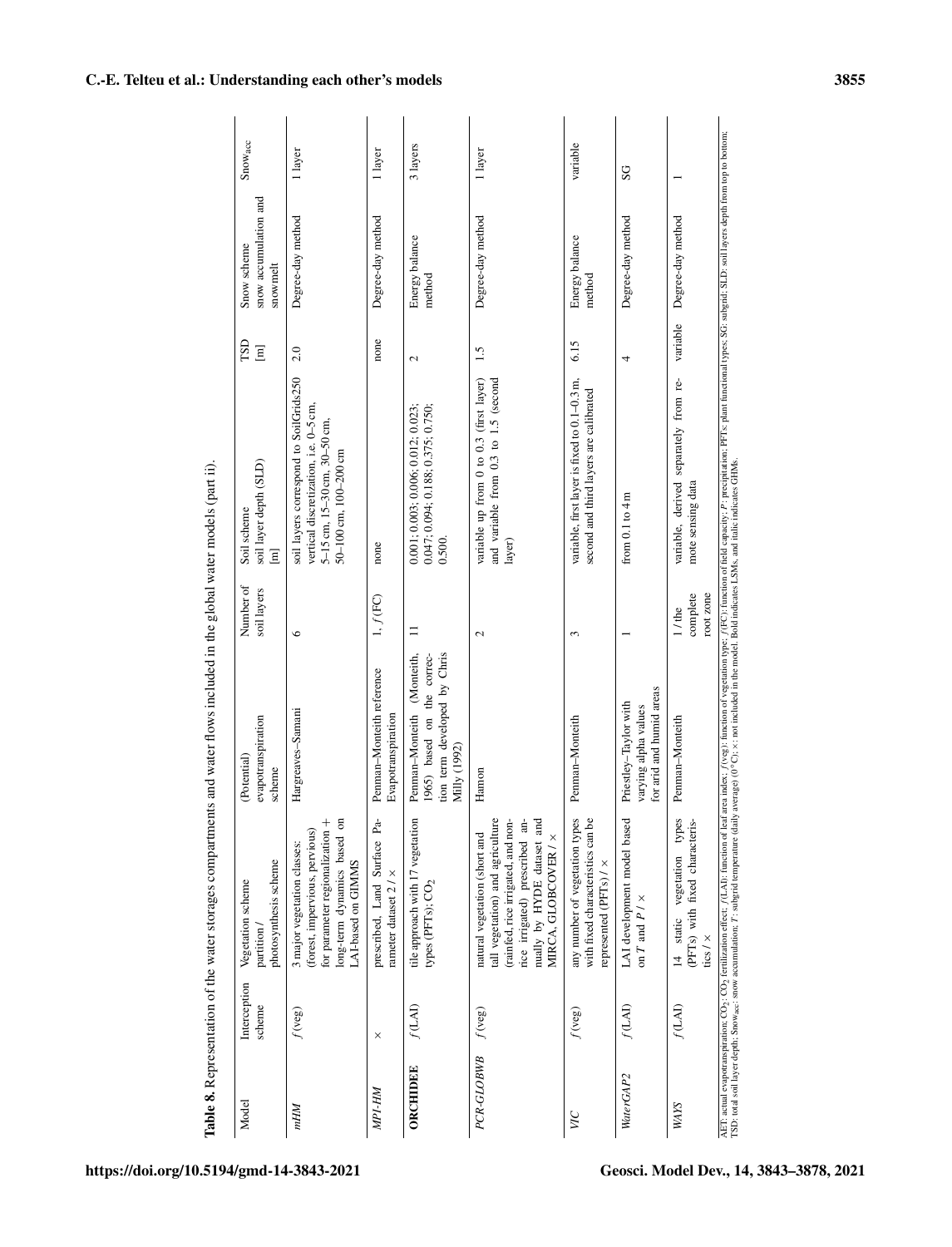

Figure 1. Scheme with number of models that compute vertical water balance in ISIMIP2b. Abbreviations are as follows. DDM: degree-day method; EBM: energy balance method;  $E_{\text{sn}}$ : sublimation;  $E_{\text{so}}$ : soil evaporation; M: snowmelt;  $P_{\text{gr}}$ : total precipitation falls directly to the ground;  $P_{\text{int}}$ : precipitation intercepted by canopy;  $P_{\text{sn}}$ : snowfall;  $P_{\text{ra}}$ : rainfall;  $P_{\text{th}}$ : throughfall;  $P_{\text{tot}}$ : total precipitation;  $P_{\text{s,ca}}$ : snowfall that is affected by the canopy interception and dripping;  $R_{\text{cr}}$ : capillary rise;  $R_{\text{gw}}$ : groundwater runoff;  $R_{\text{gw}}$ : groundwater recharge;  $R_{\text{if}}$ : interflow;  $R_{\text{in}}$ : infiltration;  $R_s$ : surface runoff; T: transpiration;  $\theta$ : air temperature;  $\theta_{\text{snf}}$ : snow freeze temperature;  $\theta_M$ : melting temperature. Bold font indicates the number of models that compute water flows and water storage compartments in ISIMIP2b. Blue arrows show water flow, and orange arrows show evaporation.

#### 5.1.2 Snow water storage

Snow storage accumulates snow below freezing temperatures and declines by melting and surface and/or snowdrift sublimation. GHMs typically use the degree-day method to compute snow accumulation and snowmelt, while LSMs use the energy balance method (Tables 7 and 8, Fig. 1). Among GHMs, H08 is the only one that applies the energy balance method to compute snow accumulation and melt. Additionally, three models (CLM4.5, CLM5.0, and CWatM) include glacier storage. CLM4.5 and CLM5.0 use a mechanistic snow module to calculate snow accumulation and melt; therefore, they include multiple snow layers where compaction, melt, refreezing, firn, and other snow-related processes take place.

Four models (CLM4.5, CLM5.0, MPI-HM, and VIC) have two water storage compartments for snow: for estimation of frozen water and for liquid water content (Table S8). WaterGAP2 calculates snow accumulation and melting in 100 subgrid cells (Schulze and Döll, 2004; Müller Schmied et al., 2014), while CWatM calculated using 3 to 10 elevation zones per grid. Five models (CLM5.0, DBH, JULES-W1, MATSIRO, and VIC) estimate snow held on the canopy (Table S9). Further, seven models differentially estimate snow under the canopy (Table S10). Five models do not estimate sublimation: Mac-PDM.20, mHM, MPI-HM, PCR-GLOBWB, and WAYS (Table S11). All models simulate snowmelt (Table S12). MATSIRO is the only model that distinguishes between sublimation and evaporation on snowcovered ground and snow-free ground. The number of snow layers is fixed, and it varies among 16 GWMs between 1 (most of the GHMs) and 12 (CLM5.0; Tables 7 and 8). Most of the GWMs present no upper limit for snow storage (Tables S48–S51).

#### 5.1.3 Soil water storage

Soil water storage keeps and loses water from flows above and below the ground's surface. Hydrologically, this includes the unsaturated zone or vadose zone, the part of Earth between the land surface and the top of the phreatic zone (water table).

# Soil hydrologic processes

Overall, 10 models consider initial infiltration as inflow of the soil storage, while 3 models (H08, JULES-W1, and WAYS) consider throughfall (Table S14). Mac-PDM.20 considers total precipitation as inflow of soil storage (Table S14). Thus, infiltration, throughfall, and total precipitation have different values among 16 models because the models compute infiltration and throughfall differently, while total precipitation represents the input data for some models. All models compute surface runoff (Table S20, Fig. 1), soil evaporation (Table S24), and infiltration (Table S25), while six models compute interflow (Table S26). H08 computes runoff properties varying according to the climate zone (Table 7).

CLM4.5 includes an empirical soil evaporation resistance method, while CLM5.0 includes a mechanistically based method where the soil evaporation is controlled by a dry surface layer. Therefore, CLM5.0 has the ability to model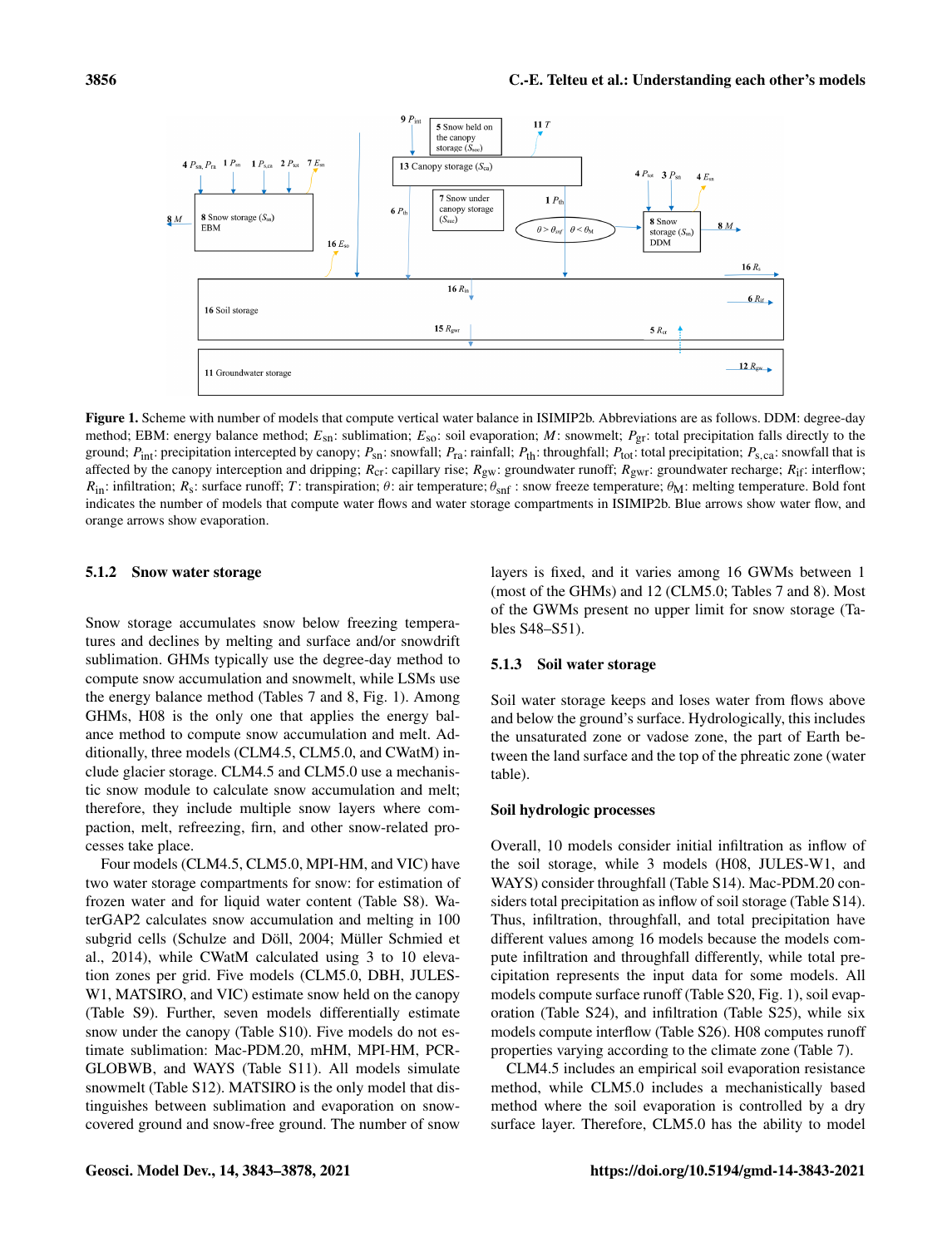the seasonality of soil evaporation and soil water storage in (semi)arid regions. It also explicitly simulates spatial variation in soil thickness (0.4 to 8.5 m) and columnar water holding capacity, unlike CLM4.5 (Lawrence et al., 2019). These models have a large number of soil layers, each having moisture storage potential depending on the soil texture. They use the same approach to calculate surface runoff and have the ability to compute liquid runoff and solid runoff from snow capping. Both models consider sub-surface runoff as a product of an exponential function of the water table depth and a single coefficient (Niu et al., 2005). VIC uses the variable infiltration curve (Zhao et al., 1980) to account for the spatial heterogeneity of runoff generation and assumes that surface runoff from the upper two soil layers is generated by those areas where precipitation exceeds the storage capacity of the soil. The mHM model has one more bucket between the soil storage and groundwater storage, named "unsaturated storage", representing the source for interflow and groundwater recharge.

LPJmL was adjusted, and the water from the uppermost soil layers is considered to contribute to surface runoff if an excess of storage is calculated according to the infiltration or percolation rates, which depend on soil type. LPJmL routes what was previously lateral runoff from "layer 0" (first 20 cm) as surface runoff.

In JULES-W1, water that reaches the soil surface is split between water that infiltrates into the soil and surface runoff. Infiltration takes place at a rate equal to saturated hydraulic conductivity multiplied by an infiltration enhancement factor, which is dependent on the presence and type of vegetation. If a soil layer becomes saturated, the water in excess of saturation is put into the layer below. JULES-W1 also uses a "zero-layer" scheme that does not use explicit model layers to represent snow, instead adapting the topsoil level to represent existent snow processes. In the original zero-layer, the snow scheme has a constant thermal conductivity and density. Bulk thermal conductivity of snow on the surface layer decreases due to both the increased layer thickness and the different conductivities of snow and soil. Surface energy balance and heat flux between the surface layer are controlled by insulation factors and layer thickness (Best et al., 2011). WAYS simulates the water storage and flows in soil only for the entire root zone (Table 8). In the DBH model, runoff is generated directly when soil layer is saturated or is generated when rainfall intensity is larger than the infiltration rate estimated with the Green–Ampt method (Tang et al., 2006).

Two models (CWatM and MPI-HM) have an additional water storage compartment to compute the runoff concentration in a grid cell that has a lag time before entering the river storage compartment (Table S44). Consequently, this storage serves to create a delay between runoff and streamflow and accounts for the average distance that runoff, generated at a specific point within a grid cell, has to travel before reaching the river. This storage collects water from rivulets and creeks or concentrates runoff in rivulets and creeks before it enters the river storage because the rivulets and creeks are smaller than the size of a single grid cell and have different water retention properties from the main river channel within the grid cell. Therefore, this compartment does not act as a floodplain to delay floods or as overland flow to express too much water in the soil. In its original structure, MPI-HM named this compartment "overland flow", but we decided to rename it "rivulet storage" to avoid confusion among readers.

Some GWMs compute vertical water movement in unsaturated soils by applying the Richards equation (Richards, 1931; e.g. CLM4.5, CLM5.0, CWatM, JULES-W1, MAT-SIRO, ORCHIDEE, VIC). However, the Richards equation may not be relevant for the models that have one soil layer because of its complexity and of missing capillary rise (Lee and Abriola, 1999; Farthing and Ogden, 2017). LPJmL uses a percolation scheme to estimate vertical water movement that applies the storage routine technique developed by Krysanova et al. (2000) and simulates free water in the soil bucket. DBH uses the Green–Ampt equation to compute infiltration in unsaturated soils.

Five models compute capillary rise (CLM4.5, CLM5.0, CWatM, MATSIRO, and PCR-GLOBWB), with CWatM and PCR-GLOBWB using the same approach (Table S28).

#### Soil column configuration

The number of soil layers ranges between 1 (H08, MPI-HM, and WaterGAP2) and  $25$  (20 soil layers + 5 bedrock layers: CLM5.0), while total soil depth varies between 1 m (H08) and 49.6 m (CLM5.0; Tables 7 and 8). ORCHIDEE uses a relatively deep soil column to account for soil thermal processes. LPJmL has five hydrologically active soil layers plus one thermally active soil layer. MPI-HM defines soil storage in terms of the maximum water column, varying between 0 and 5 m; therefore, this cannot be translated into soil depth directly.

#### 5.1.4 Groundwater storage

Groundwater storage, beneath the soil water storage compartment, receives water from drainage (e.g. MPI-HM), aquifer recharge (e.g. CLM4.5), or groundwater recharge (e.g. WaterGAP2) (Tables 9 and 10). It loses water through capillary rise, groundwater runoff, and groundwater abstraction for human water use. In GWMs, the groundwater compartment hydrologically simulates the saturated zone or phreatic zone (WaterGAP2) or an unconfined aquifer (CLM4.5). A total of 11 models include groundwater storage in their structure, and most of them have only one groundwater layer (Table S29, Fig. 1). In ISIMIP2b, two models (JULES-W1 and LPJmL) consider the water excess from the bottom soil layer as seepage and equate this variable with groundwater recharge because they do not have a groundwater compartment.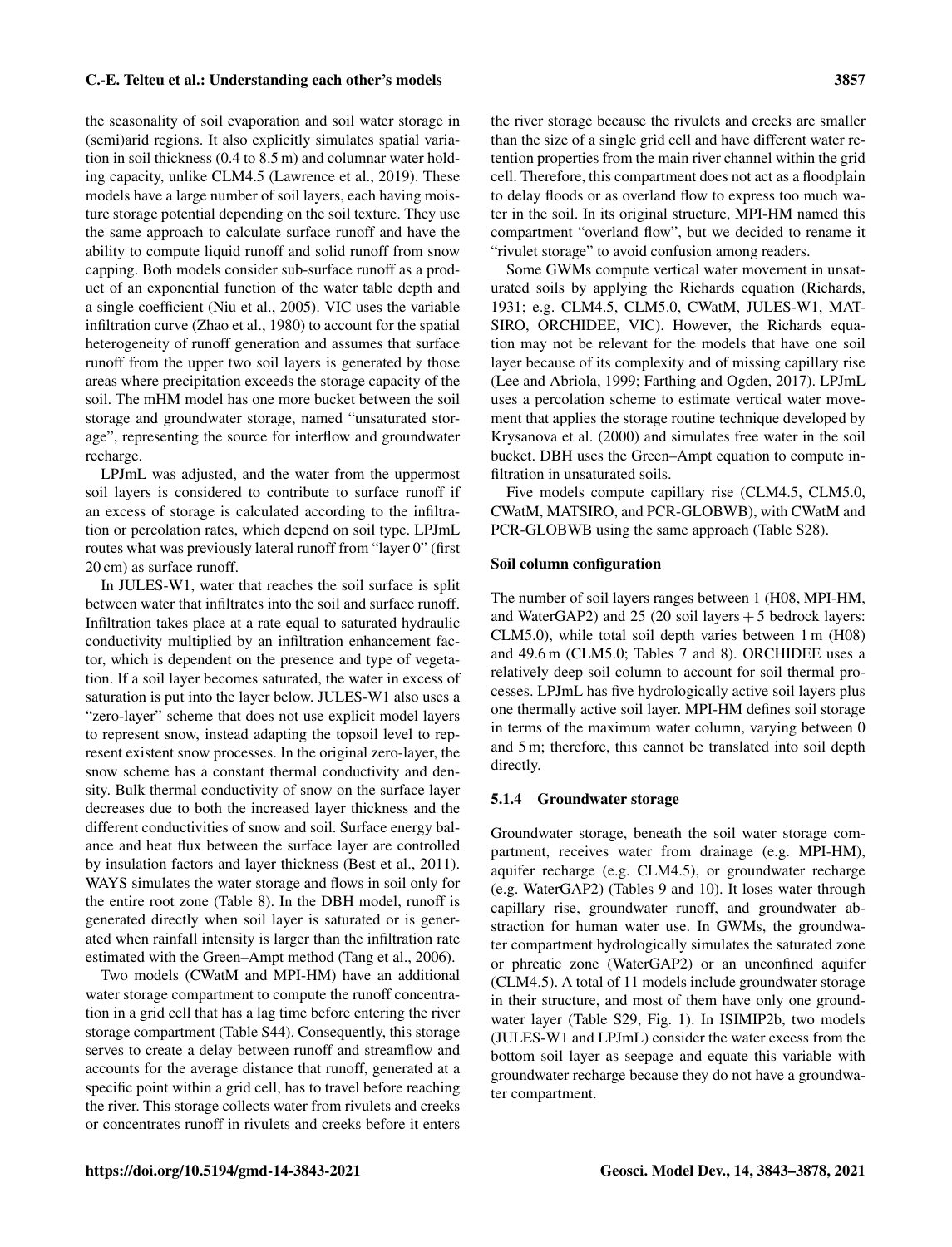| Model           | groundwater<br>scheme /<br>layer<br>Groundwater              | runoff<br>surface runoff / sub-surface<br>Runoff generation scheme                             | River scheme / river routing <sup>1</sup> / flow velocity <sup>2</sup><br>Hoodplain scheme / details                                                                                         | number / details<br>reservoir operation /<br>Reservoir scheme /                                                                    | details<br>Lakes scheme /                       |
|-----------------|--------------------------------------------------------------|------------------------------------------------------------------------------------------------|----------------------------------------------------------------------------------------------------------------------------------------------------------------------------------------------|------------------------------------------------------------------------------------------------------------------------------------|-------------------------------------------------|
| <b>CLM4.5</b>   | $\sqrt{1}$                                                   | $R_{\text{ho}}$ , $R_{\text{sat}}$ / $f$ (gw)                                                  | TOPMODEL Beven and Kirkby (1979) $\sqrt{7}$ River Transport Model (RTM) $/0.35$ m s <sup>-1</sup><br>RTM $/ \times /$ diagnostic tool, conserves water globally                              | ×                                                                                                                                  | stant lake depth<br>virtual storage / con-      |
| CLM5.0          | $\sqrt{1}$                                                   | TOPMODEL <sup>Beven</sup> and Kirkby (1979)<br>$(R_{\text{ho}}, R_{\text{sat}}/f(\text{gw}))$  | MOSART based on kinematic wave method<br>$\sqrt{1 \text{ MOSART}}$ / based on Manning's equation / $\times$ /                                                                                | $\times$                                                                                                                           | tially variable depth<br>virtual storage / spa- |
| <b>CWatM</b>    | $\sqrt{11}$                                                  | ARNO Dümenil and Todini (1992) /<br>$R_{\text{sat}}$ / $f$ (soil and gw)                       | Saint-Venant equation $\text{Chow}^{\text{\'et al., 1998}}$ / $\text{variable}$<br>$\sqrt{1}$ Kinematic wave, approximation of the<br>Manning–Strickler equation $/ \times$ / linear storage | spective: following H08: Hanasaki et<br>al. (2018) and Wisser et al. (2010).<br>$\sqrt{1/3663}$ , HydroLakes <sup>3</sup> / retro- | $\sqrt{1}$ Modified Puls                        |
| BBH             | $\times$ / $\times$                                          | Green–Ampt method $/R_{\text{ho}}$ / $R_{\text{ho}}$                                           | ×                                                                                                                                                                                            | ×                                                                                                                                  | $\times$                                        |
| 80H             | renewable<br>gw layer<br>pue<br>$\sqrt{1}$ renewable<br>non- | leaky Bucket <sup>Manabe</sup> (1969) / $R_{sat}$ /<br>f (soil) RCZ                            | $\sqrt{1}$ based on 30 min flow drainage direction map<br>(DDM30) / 0.5 m s <sup>-1</sup> / $\times$ / Rfd                                                                                   | $\sqrt{1/\sqrt{190}}$<br>5824 local reservoirs / retrospective:<br>Hanasaki et al.(2006)<br>global reservoirs and                  | $\times$                                        |
| <b>JULES-W1</b> | seepage as gw<br>recharge $/ \times$                         | $R_{\text{ho}}$ , $R_{\text{sat}}$ / $f$ (gw)<br>TOPMODEL <sup>Beven</sup> and Kirkby (1979) / | $\times$                                                                                                                                                                                     | ×                                                                                                                                  | ×                                               |
| LPJmL           | seepage as gw<br>recharge $/ \times$                         | $f(\text{soil})$<br>Bucket<br>Krysanova et al. (2000) /<br>$R_{\rm{sat}}$ /                    | $\sqrt{1}$ continuity equation derived from linear reser-<br>voir model / 1 m s <sup>-1</sup> / $\times$ / linear storage buffer; Rfd                                                        | Biemans et al.<br>$\sqrt{1}\sqrt{14134}$<br>(2011)<br>GRanD / retrospective:                                                       |                                                 |
| Mac-PDM.20      | 1 / x                                                        | Probability distributed moisture<br>$R_{\rm sat}$ / $f$ (gw)<br>PDM)Moore and Clarke (1981) /  | ×                                                                                                                                                                                            | ×                                                                                                                                  | $\times$                                        |
| <b>MATSIRO</b>  | $\sqrt{Dgws/\sim}13$                                         | TOPMODEL Beven and Kirkby (1979)<br>$R_{\text{ho}}$ , $R_{\text{sat}}$ / $f$ (soil)            | $\sqrt{1}$ linear reservoir, TRIP / 0.5 m s <sup>-1</sup> / $\times$ / TRIP                                                                                                                  | "local reservoirs" / following H08, ret-<br>rospective: Pokhrel et al. (2012)<br>$\sqrt{1728}$ global reservoirs and 6134          | ×                                               |

Table 9. Representation of the water storage compartments and water fluxes included in the global water models (part iii).

<http://www.isimip.org>

(last access: 2 November 2020).

Zhao et al. (2017).

, HydroLakes database: Messager et al. (2016); Lehner et al. (2011).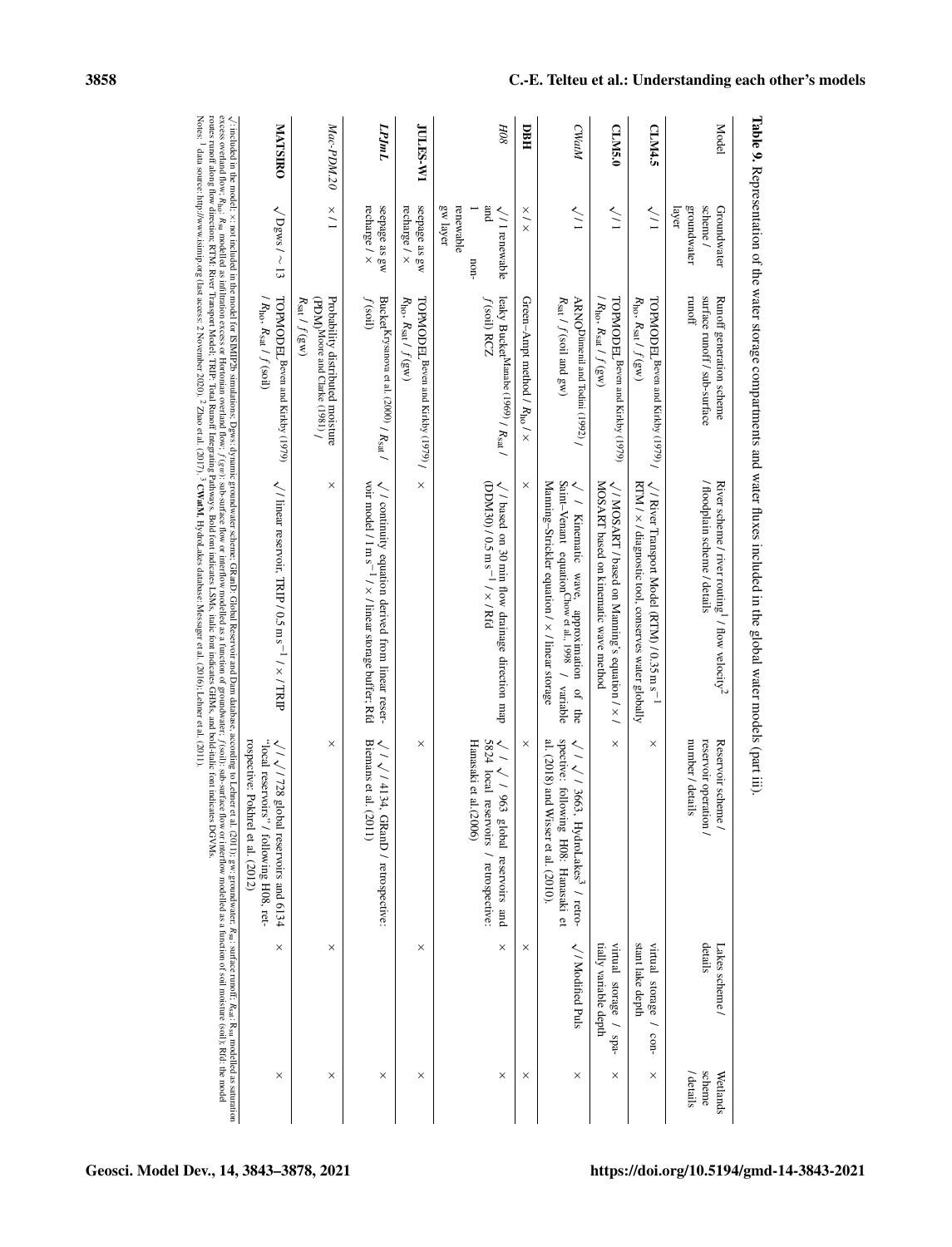| Model       | Groundwater<br>groundwater<br>scheme/<br>layer | surface runoff / sub-surface<br>Runoff generation scheme /<br>runoff              | River scheme / river routing 1/ flow velocity <sup>2</sup><br>/ floodplain scheme / details                                                                                                       | reservoir operation<br>Reservoir scheme<br>number / details                 | Lakes scheme /<br>details                          | Wetlands<br>scheme/<br>details                         |
|-------------|------------------------------------------------|-----------------------------------------------------------------------------------|---------------------------------------------------------------------------------------------------------------------------------------------------------------------------------------------------|-----------------------------------------------------------------------------|----------------------------------------------------|--------------------------------------------------------|
| mHM         | $\frac{1}{x}$                                  | HBVBergström (1976) + VIC<br>3 Layers / Rsat / f (soil)                           | $\sqrt{}$ / mesoscale routing model with adaptive time<br>step, spatially varying celerity<br>3 $\prime \times$ / $\times$ / $\times$                                                             | ×                                                                           | ×                                                  | $\times$                                               |
| MPI-HM      | $\frac{1}{x}$                                  | ARNO <sup>Dümenil</sup> and Todini (1992)<br>$R_{\rm sat}$ / $f({\rm soil})$      | // linear reservoir cascade / variable, Manning-<br>Strickler equation / / RTMwefp                                                                                                                | ×                                                                           | lake storage is part of the wetland storage        |                                                        |
| ORCHIDEE    | $\times / \times$                              | SECHIBA Ducoudré et al. (1993)<br>$R_{\rm ho}$ / $f({\rm soil})$                  | //STN-30p river network / variable, Manning-<br>Strickler equation $1/\sqrt{1}$ wetlands act as floodplains                                                                                       | ×                                                                           | ×                                                  | $\times$ / wetlands<br>floodplains<br>act as           |
| PCR-GLOBWB  | $\frac{1}{\sqrt{2}}$                           | ARNO <sup>Dumenil</sup> and Todini (1992)<br>$R_{\text{sat}}$ / $f$ (soil and gw) | linked with dynamic reservoir operation / variable<br>$\sqrt{}$ travel time routing (characteristic distance)<br>based on channel dimension and Manning-Strickler<br>equation $1/\sqrt{1 \times}$ | $\sqrt{1/\sqrt{16862}}$ : GRanD / prospective:<br>Wada et al. (2014)        | ×                                                  | ×                                                      |
| УC          | $\times$ / $\times$                            | XINANJIANG <sup>Zhao et al. (1980)</sup><br>$R_{\rm sat}$ / $f$ (soil)            | ×                                                                                                                                                                                                 | ×                                                                           | ×                                                  | $\times$                                               |
| WaterGAP2   |                                                | HBV<br>Bergström (1976) /<br>$R_{\rm sat},$<br>beta function / $\times$           | $\sqrt{}$ linear reservoir cascade / variable, Manning-<br>Strickler equation / x / x                                                                                                             | $\sqrt{11097}$ : GRanD / retrospective,<br>following H08: Döll et al (2009) | $\sqrt{}$ / local and global<br>lakes <sup>4</sup> | and global<br>wetlands <sup>5</sup><br>$\sqrt{}$ Iocal |
| <b>WAYS</b> |                                                | beta function <sup>3</sup> / $f$ (soil)<br>BucketManabe (1969)                    | $\times$                                                                                                                                                                                          | $\times$                                                                    | ×                                                  | ×                                                      |

Notes: 1

Data source: <http://www.isimip.org> (last access: 2 November 2020).

 $\sim$ 

 $2$ Zhao et al.  $(2017)$ .

 $\tilde{ }$ 

Thober et al. (2019);

 $4$  and  $5$ 

WaterGAP2, Döll et al. (2012).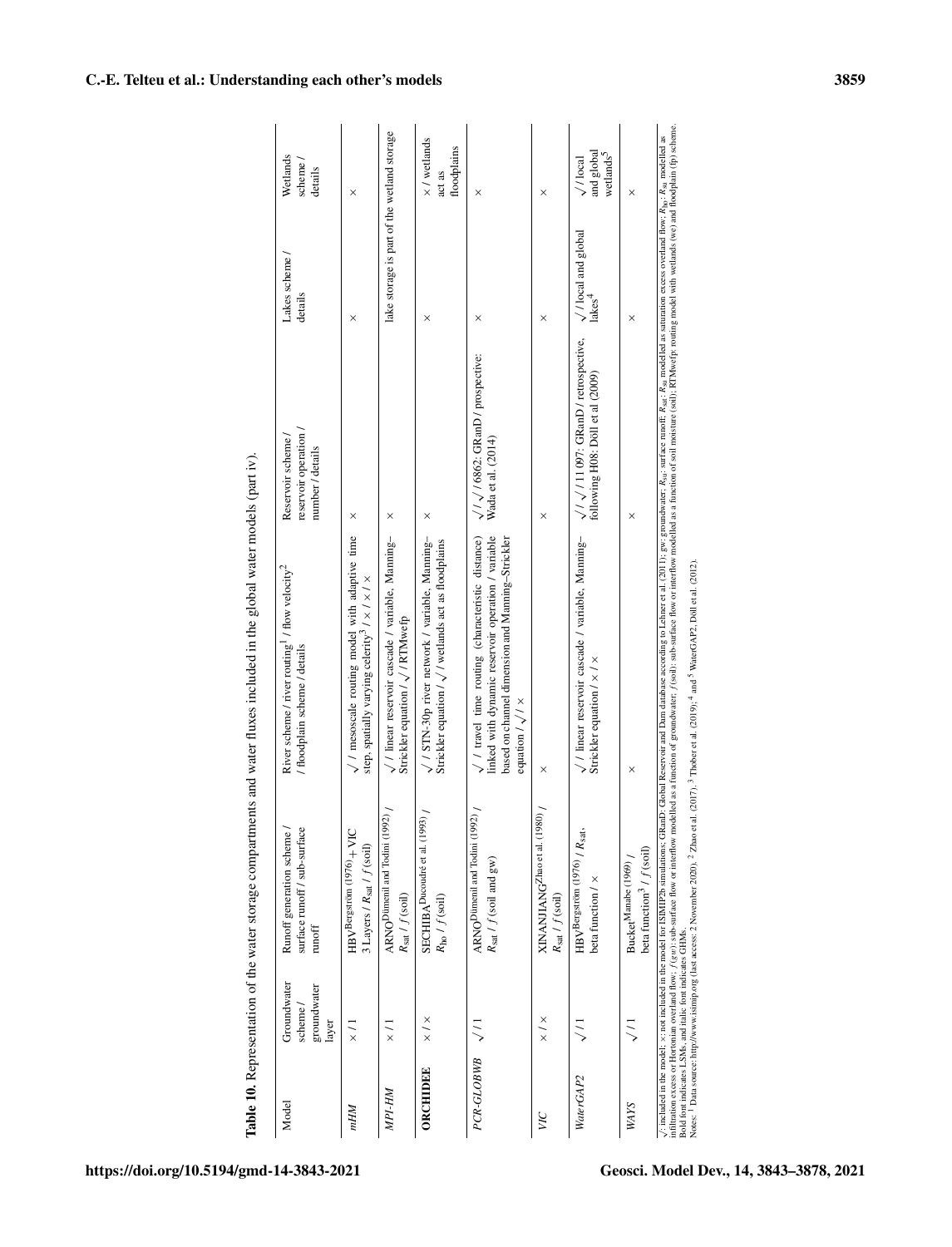CLM4.5 simulates an unconfined aquifer as a groundwater component below the saturated soil storage and with a prescribed maximum value (5000 mm), while CLM5.0 simulates an impermeable bedrock with five layers and therefore assumes no groundwater flow as bottom boundary conditions. In CLM4.5, the unconfined aquifer interacts with the saturated soil storage through the water table, whether it is within or below this storage. When the water table is below the soil storage, the aquifer recharge is estimated by applying Darcy's law across the water table (Lawrence et al., 2019).

MATSIRO has a dynamic groundwater scheme (Koirala et al., 2014; Pokhrel et al., 2015) in which the number of soil layers in the saturated zone (i.e. groundwater) varies in time between 1 and 13 depending on the water table location (Table 7). The two-way interaction between the unsaturated zone (for which vertical moisture movement is resolved by solving the Richards equation) and the underlying aquifer is simulated through moisture flux exchange at the water table. This flux exchange is determined as the algebraic sum of downward gravity drainage from the unsaturated soil layer overlying the water table and the upward capillary flux (Koirala et al., 2014; Pokhrel et al., 2015). The water balance of the saturated zone is resolved by considering recharge to the groundwater aquifer and groundwater runoff that is determined by using a two-parameter, statistical dynamical formulation considering soil hydraulic properties and basin geomorphology (Yeh and Eltahir, 2005). The variation in the water table is also determined by the aquifer-specific yield.

In Mac-PDM.20, it is assumed that all water in excess of field capacity drains in 1 d to the deep store, which for ISIMIP2b is used to represent groundwater recharge  $(R_{\text{gwr}})$ . The total runoff ( $q_{\text{tot}}$ ) is the sum of direct runoff ( $q_s$ ) plus delayed runoff from the deep soil and groundwater  $(q_{sb})$ . This delayed runoff  $(q_{sb})$  is assumed to be a non-linear function of the amount of water held in the groundwater and deep soil store (Table S31). Thus, like with MPI-HM, the purpose of the delayed runoff (or baseflow) is predominantly to cause a delay in river discharge and not to simulate groundwater in detail.

H08 separates groundwater into renewable and nonrenewable layers (Hanasaki et al., 2008). WaterGAP2 is the only model that simulates the groundwater recharge from surface water bodies in semiarid and arid grid cells (Döll et al., 2014).

A total of 15 models compute groundwater recharge, with 3 using the same approach (H08, WaterGAP2, and WAYS: Döll and Fiedler, 2008; Table S30), while 12 models compute groundwater runoff (Table S31).

#### 5.1.5 Lake storage

Lake storage fills with water through flows above and below the ground and stores water for a certain residence time. It loses water through discharge to other storage compartments, evaporation, groundwater recharge, and water abstraction for human water use. A total of 10 models do not include lakes (Tables 9 and 10; Fig. 2). Five models compute evaporation from lakes, three of them based on a PET approach (Table S33), while four models compute outflow from lakes (Table S34). CLM4.5 and CLM5.0 compute the lake storage as virtual storage where the difference between precipitation and evaporation is balanced automatically by their outflow, named "lake runoff". CLM4.5 uses constant lake depth, while CLM5.0 uses spatially variable lake depth, and freezing and thawing are included in the lake body (Vanderkelen et al., 2020).

LPJmL treats natural lakes and rivers in a similar way in terms of inputs and output. Lake inputs to a river can also include upstream river inputs to the lake. LPJmL also keeps track of a lake fraction in the river input. WaterGAP2 and CWatM have two types of lake storage: "local lake storage" gets water from runoff resulting within the cell, and "global lake storage" gets water from runoff resulting within the cell and the upstream cell (Müller Schmied et al., 2021).

#### 5.1.6 Reservoir storage

Reservoir storage fills with water behind dams through flows above and below the ground and stores water for a residence time. It loses water through discharge to other storage compartments, evaporation, groundwater recharge, and water abstraction for human water use. A total of 10 models (CLM4.5, CLM5.0, DBH, JULES-W1, Mac-PDM.20, mHM, MPI-HM, ORCHIDEE, VIC, and WAYS) do not include reservoir storage for ISIMIP2b (Tables 9, 10, S35; Fig. 2). Six models compute outflow from reservoirs (Table S37), while evaporation from reservoirs is computed by four models (Table S38).

In general, most of the models use the Global Reservoir and Dam database (GRanD: Lehner et al., 2011) but with a different number of active managed reservoirs used for reservoir operation during simulations. Three models (LPJmL, WaterGAP2 and PCR-GLOBWB) merge more than one reservoir per grid cell into one reservoir if required.

Four models (CWatM, H08, MATSIRO, and WaterGAP2) use two water compartments, global and local reservoirs, to represent the reservoirs, following the reservoir algorithm developed by H08. However, there are some differences in how the scheme was implemented in the models, mainly because of model structure, but the approach is essentially the same. These four models use the same approach in selecting active managed reservoirs for reservoir operation, but they use different thresholds. WaterGAP2 considers 1109 active managed reservoirs and handles reservoirs below  $0.5 \text{ km}^3$  storage capacity as local lakes. MATSIRO considers only 728 out of 6862 reservoirs for reservoir operation. In MATSIRO, global reservoirs have more than  $1 \text{ km}^3$  total storage capacity and "local reservoirs" or "ponds" have less than  $1 \text{ km}^3$ (around 6134 reservoirs; Hanasaki et al., 2006; Pokhrel et al., 2012). H08 considers 963 active managed reservoirs (global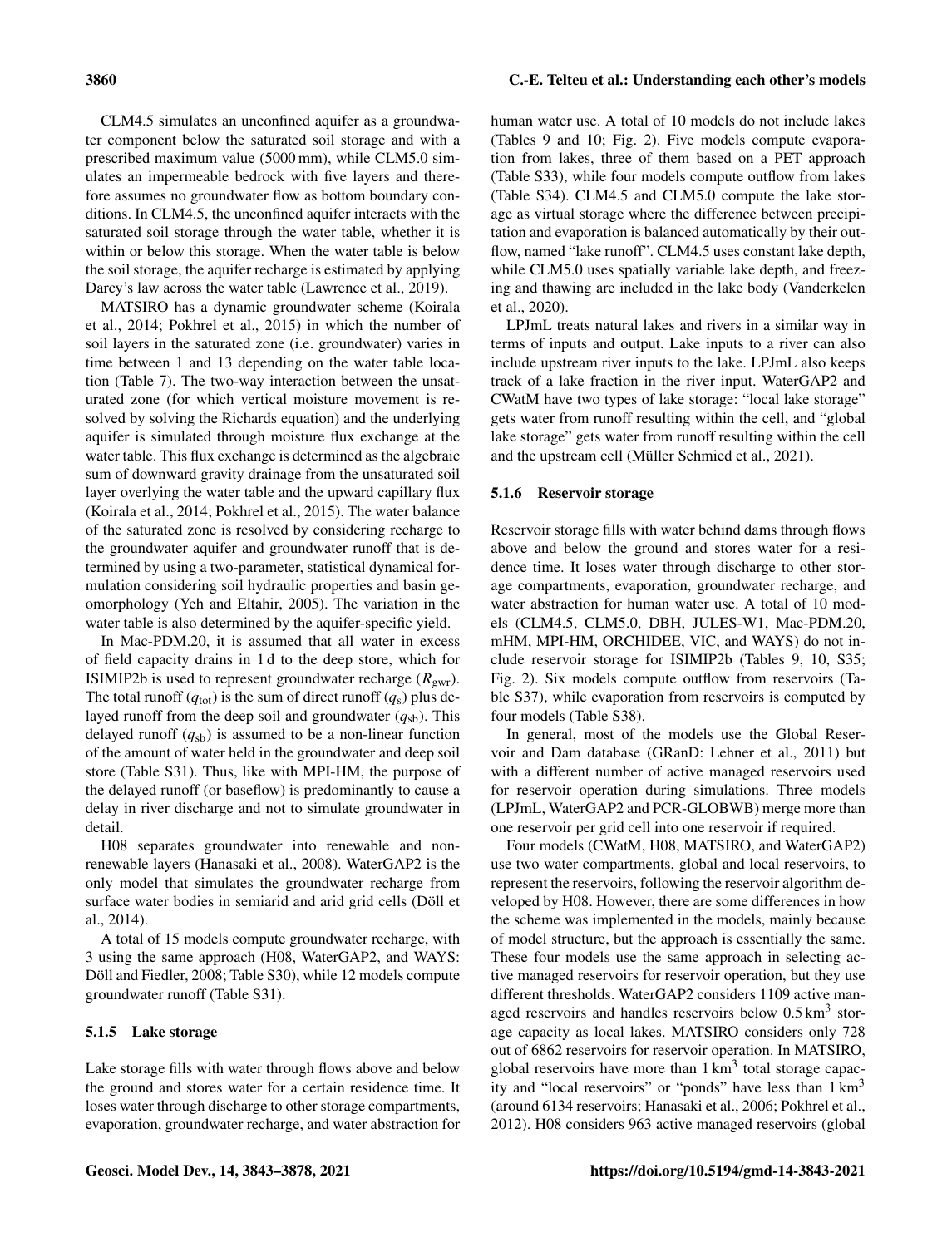

**Figure 2.** Number of global water models that compute lateral water balance in ISIMIP2b.  $E_{1a}$ : evaporation from lake;  $E_{re}$ : evaporation from reservoir;  $E_{\text{ri}}$ : evaporation from river;  $E_{\text{we}}$ : evaporation from wetland;  $Q_{\text{iu},\text{re},\text{up}}$ : inflow from upstream cell for reservoir storage;  $Q_{\text{iu},\text{we},\text{up}}$ : inflow from upstream cell for wetland storage;  $Q_{1a}$ : outflow from lake;  $Q_{re}$ : outflow from reservoir;  $Q_{ri}$ : streamflow,  $Q_{we}$ : outflow from wetland. Bold font indicates the number of models that compute lateral water balance in ISIMIP2b. Blue arrows show water flow, and orange arrows show evaporation.

reservoirs) and 5824 local reservoirs; therefore, global reservoirs regulate river flow, while local reservoirs do not. Global reservoirs have  $4773 \text{ km}^3$  of total storage capacity, while local reservoirs have  $1300 \text{ km}^3$  of total storage capacity. In H08, when multiple local reservoirs are present in a grid cell, their capacity is added together. CWatM considers 3663 active managed reservoirs, while PCR-GLOBWB considers 6177. LPJmL includes 4134 reservoirs that become active after the first year of operation. In LPJmL, reservoirs are not managed according to an operation scheme, they are modelled as lakes with a maximum storage amount and the water over this amount is released as reservoir outflow; irrigation water can also be taken from the reservoir.

Five models (CWatM, H08, LPJmL, MATSIRO, and WaterGAP2) use a retrospective reservoir algorithm, while one model (PCR-GLOBWB) uses a prospective reservoir algorithm. The retrospective reservoir algorithm uses river flows and water demand, which were processed in a previous step, while the prospective reservoir algorithm uses forecasts of river flows and water demand (van Beek et al., 2011).

#### 5.1.7 Wetland storage

Wetland storage fills and empties with water similarly to lake and reservoir compartments, except that water use is not satisfied from wetlands. Two models (MPI-HM and WaterGAP2) compute wetland compartment, evaporation, and outflow from land (Tables S39–S42; Fig. 2). WaterGAP2 has two types of wetland storage: "local wetland storage", which obtains water from runoff resulting within the cell, and "global wetland storage", which obtains water from runoff resulting within the cell and the upstream cell (Döll et al., 2012).

#### 5.1.8 River storage

River storage is increased by surface and sub-surface runoff. It loses water through streamflow, evaporation, channel transmission, and water abstraction for human water use. Five models (DBH, JULES-W1, Mac-PDM2.0, VIC, WAYS) do not include river storage for ISIMIP2b simulations because of computational and resource constraints nor do they compute streamflow (Tables 9, 10, S43, and S46; Fig. 2). Four models (LPJmL, MATSIRO, MPI-HM, WaterGAP2) use a linear reservoir cascade approach to compute the water balance of the river storage (Tables 9 and 10). Furthermore, MATSIRO uses Total Runoff Integrating Pathways (TRIP) for river routing through a channel. Three models (CWatM, H08, and LPJmL) consider the minimum release for environmental flow. CWatM adopts a kinematic wave approach, approximation of the Saint–Venant equation (Chow et al., 1998), linked with dynamic reservoir and lake operation. Further, CWatM computes runoff concentrated in creeks and rivulets, with a lag time before entering the river storage, by using a triangular weighting function (Burek et al., 2020). ORCHIDEE includes a river transport module that involves the Simulated Topological Network (STN-30p). PCR-GLOBWB uses travel time routing (characteristic distance) linked with dynamic reservoir operation. For runoff and streamflow simulation, CLM4.5 uses a river transport model (RTM), while CLM5.0 uses a new mechanistic model for streamflow routing, called the Model for Scale Adaptive River Transport (MOSART; Oleson et al., 2013; Lawrence et al., 2019). The mHM model uses a mesoscale routing model with an adaptive time step according to the spatially varying celerity (Thober et al., 2019). Only MPI-HM and OR-CHIDEE include a routing model with a wetlands and floodplain scheme, in which wetlands act as floodplains. Furthermore, ORCHIDEE includes swamps.

Six models (CLM5.0, CWatM, MPI-HM, ORCHIDEE, PCR-GLOBWB, WaterGAP2) apply the Manning–Strickler equation to estimate river flow velocity and use various values for it. CLM4.5 uses a standard river flow velocity of  $0.35 \text{ m s}^{-1}$ , while H08 and MATSIRO use  $0.5 \text{ m s}^{-1}$  (Tables 9 and 10). LPJmL considers a standard river flow velocity of 1 m s<sup>-1</sup>. MPI-HM uses the Manning-Strickler equation only for flow velocity computation in wetlands, while for rivers it computes a slope-dependent flow velocity following the approach by Sausen et al. (1994).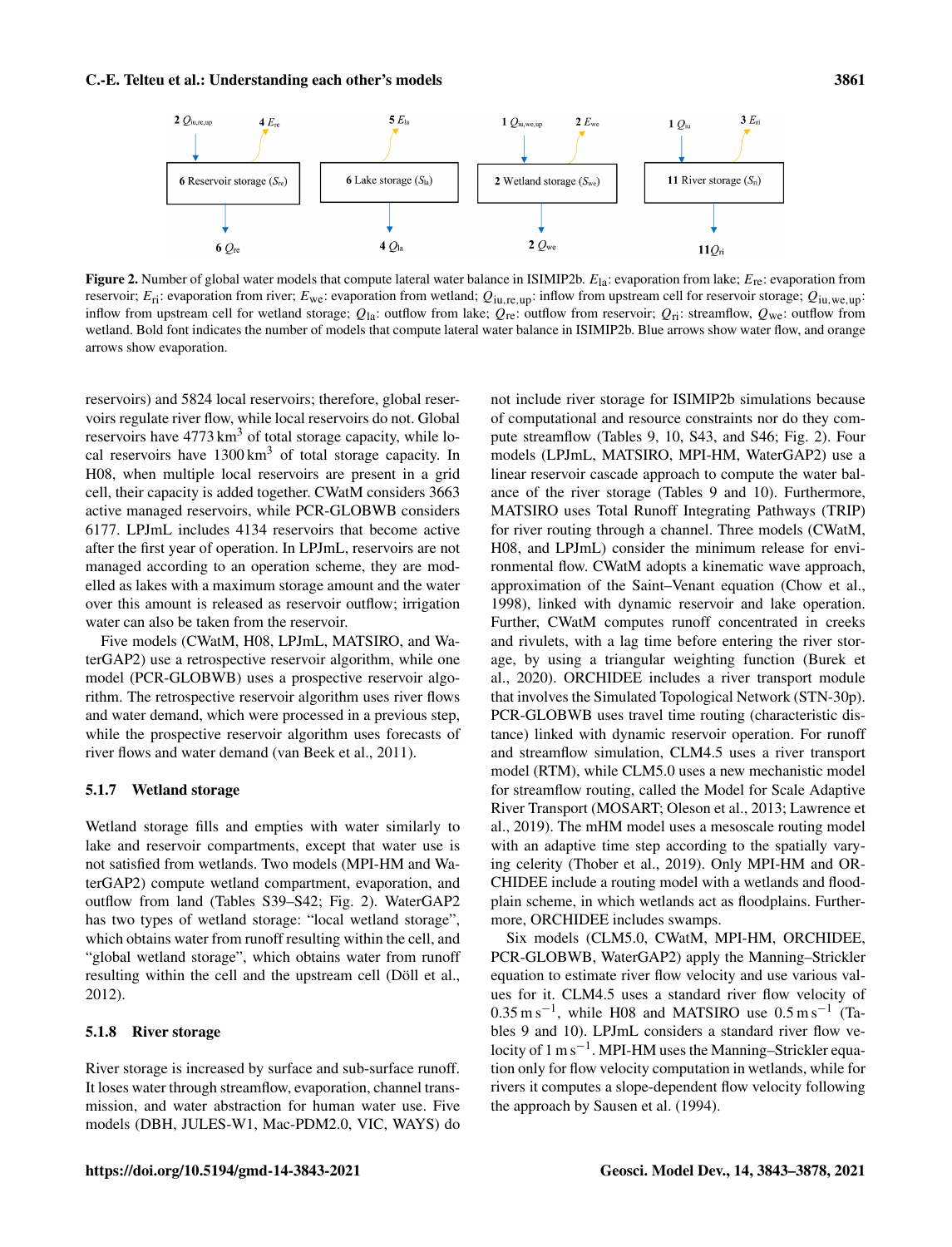Inflow from upstream grid cell surface water bodies represents the sum of inflow water from neighbouring upstream grid cells for CLM4.5, CLM5.0, CWatM, mHM, and Water-GAP2 (Table S45). Additionally, CWatM and WaterGAP2 also route this water through lakes and reservoirs before it reaches its final point. H08 computes it as being the product between a  $0.5 \text{ m s}^{-1}$  flow velocity and river storage from upstream grid cells. LPJmL considers it as being the outflow of river storage reduced by evaporation from lakes and reservoirs, while MPI-HM considers it as being the sum of outflow from rivulet storage, groundwater runoff, and streamflow from the upstream grid cells, then reduced by inflow from the wetland of an upstream grid cell. MATSIRO considers it as being the sum of inflow water from the neighbouring upstream grid cell multiplied by outflow of river from an upstream grid cell. ORCHIDEE calculates it as being the sum of stream river storage of upstream grid cells divided by topographic index of the retention time and a reduction factor of stream river storage. PCR-GLOBWB takes into account the outflow from river storage, time of process duration, length of river sections, and the coefficient friction of the reservoir weir.

Evaporation from rivers is computed only by three models, CWatM, LPJmL, and PCR-GLOBWB, based on a PET approach (Table S47).

# 5.2 Similarities and differences in simulating human water use sectors

Some GWMs simulate water extracted from surface water compartments and/or a groundwater compartment that is used for human activities. Human water abstraction represents the sum of the water consumed by humans, evaporative water and other water losses (named water consumption), and water returned to the groundwater or surface water compartments (named return flow, being the part of the water not consumed). Generally, three models extract water for human activities from groundwater or surface water bodies (H08, PCR-GLOBWB, and WaterGAP2). Seven models (DBH, JULES-W1, Mac-PDM.20, mHM, ORCHIDEE, VIC, and WAYS) do not include any human water use sectors in their structures (Table 6).

#### 5.2.1 Irrigation sector

Irrigation water demand (potential irrigation water abstraction) is computed by nine models (Table S52). Groundwater abstraction for the irrigation sector is simulated by six models (CWatM, H08, MATSIRO, MPI-HM, PCR-GLOBWB, and WaterGAP2: Tables S53), while five models compute the return flow (Table S55). Irrigation surface water abstraction is calculated by nine models (Tables S56, S93–S94). CWatM includes a "normal irrigation scheme", to mimic rainfall when the plants need it, and a paddy rice irrigation scheme, to mimic the flooding of the rice area (Table S56).

#### 3862 C.-E. Telteu et al.: Understanding each other's models



Figure 3. Number of global water models that consider water source for human water use sectors in ISIMIP2b.



Figure 4. Number of global water models that consider return flow destination in ISIMIP2b.

The water source for the irrigation sector is river for nine models (CLM4.5, CLM5.0, CWatM, H08, LPJmL, MAT-SIRO, MPI-HM, PCR-GLOBWB, WaterGAP2: Table S93). Six models (CWatM, H08, MATSIRO, MPI-HM, PCR-GLOBWB, WaterGAP2) consider groundwater a source for the irrigation sector (Table S93). Four models take water from lakes for the irrigation sector and five models take water from reservoirs (Fig. 3). Return flows from irrigation sector recharge mainly the soil and groundwater (seven models), while the return flows from domestic and manufacturing recharge mainly rivers (four models; Fig. 4).

# 5.2.2 Domestic, livestock, and industry sectors

Five models (CWatM, H08, MATSIRO, PCR-GLOBWB, and WaterGAP2) simulate water abstraction, water consumption, and return flow for the domestic sector (household; see Tables S59–S64). Three models (MATSIRO, PCR-GLOBWB, and CWatM) combine manufacturing and electricity sectors into one sector, the industry sector. CWatM only calculates total abstraction from groundwater or surface water. MATSIRO and LPJmL used input data for water demand of the domestic and industry sectors, offered by the ISIMIP2b framework. These input datasets provide water consumption, but not return flow from these sectors. Consumption water can return to the atmosphere as evapotranspiration. LPJmL used input data for domestic and industrial water consumption data, provided by the ISIMIP2b framework, and assumed that only the consumed water amount is withdrawn. MATSIRO used input data for domestic and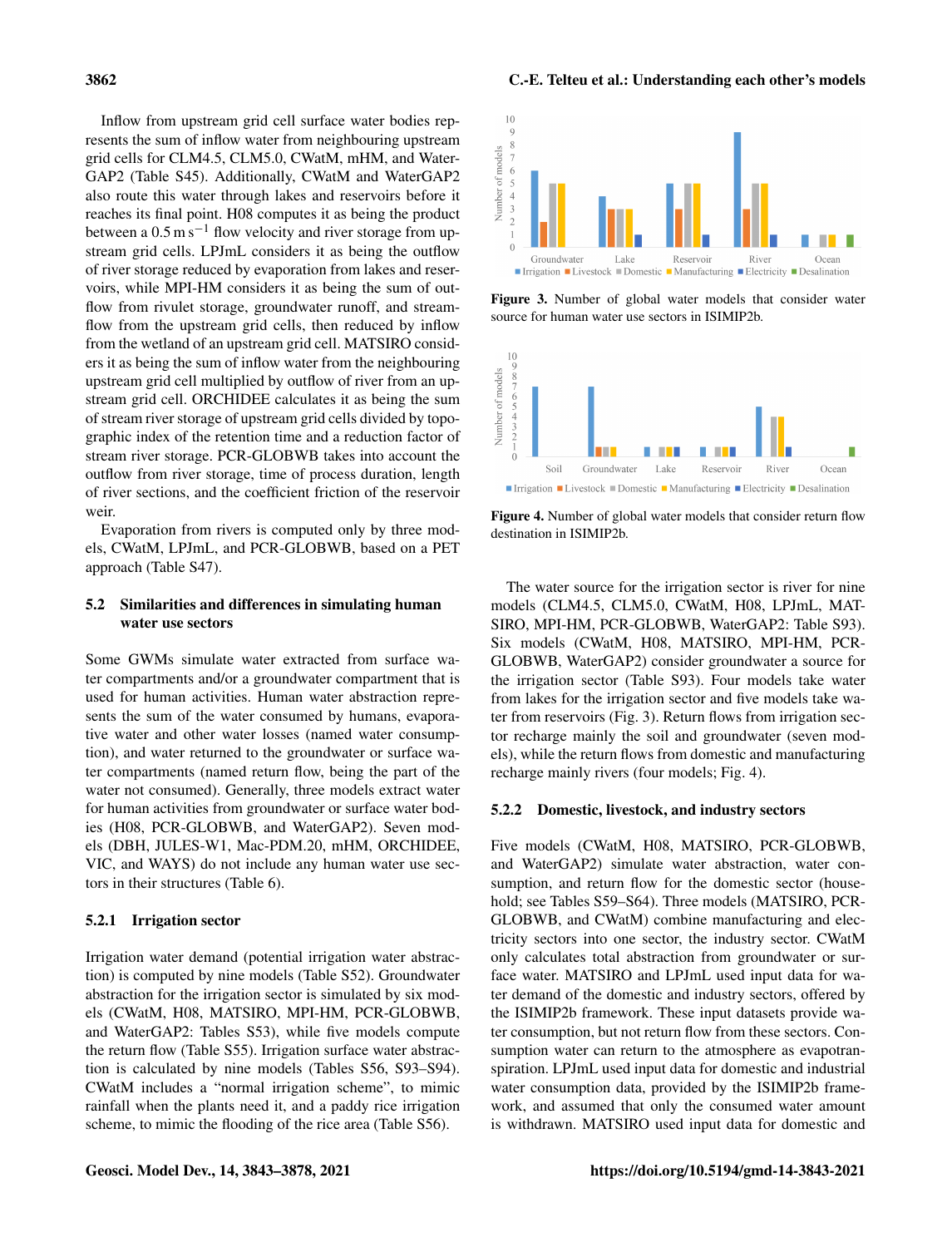industrial water demand, and it computed the water abstraction and consumption itself for these sectors. ISIMIP2b does not offer input data for the livestock sector as the global numbers are low compared to other sectors (Müller Schmied et al., 2016). PCR-GLOBWB computes the amount of water abstracted and consumed for the livestock sector, taken from groundwater and surface water bodies (Tables S65– S68), while WaterGAP2 computes only the amount of water taken from surface water bodies for livestock (Tables S67– S68).

#### 5.2.3 Surface water abstractions

Four models (CWatM, MATSIRO, MPI-HM, and Water-GAP2) compute total groundwater abstraction (Table S77). Five models (CWatM, LPJmL, MPI-HM, PCR-GLOBWB, and WaterGAP2) compute total lake abstraction (Table S78). Six models (CWatM, H08, LPJmL, MATSIRO, PCR-GLOBWB, and WaterGAP2) compute total reservoir abstraction (Table S79). Three models (CWatM, CLM5.0, and WaterGAP2) compute total river abstraction (Table S80).

CWatM sums up the water withdrawal from all users and distributes the total withdrawal to three different sources: (i) surface water, (ii) sustainable groundwater (renewable groundwater is the same as long-term groundwater recharge of the last 30 years in the analysed time interval), and (iii) unsustainable groundwater (non-renewable groundwater is the same as additional water gained by groundwater abstraction in surplus of groundwater recharge; Wada et al., 2012). Each withdrawal that is depleting the groundwater storage beyond groundwater recharge is using fossil groundwater (unsustainable groundwater).

MATSIRO and WaterGAP2 take similar approaches to compute groundwater abstraction: groundwater abstraction for the irrigation sector is reduced by the sum of groundwater abstraction for the domestic and industry sectors. MPI-HM considers groundwater abstraction as being equal only to groundwater abstraction for the irrigation sector, as other sectors are not included in the model. MPI-HM considers lake abstraction equal to surface water abstraction for the irrigation sector.

H08 considers reservoir abstraction as being the sum of monthly water abstraction for the irrigation, industry, and domestic sectors.

LPJmL computes lake and reservoir abstraction by adding up the gross irrigation requirement and household, industry, and livestock demand at the grid cell with the gross irrigation requirement and household, industry, and livestock demand at the downstream grid cell.

MATSIRO computes reservoir abstraction by adding up water abstraction from reservoir for the domestic, industry, and irrigation sectors.

PCR-GLOBWB computes lake and reservoir abstraction by adding up water abstraction demand for the industry, irrigation, domestic (household), and livestock sectors.

CLM5.0 considers river abstraction equal to water abstraction for irrigation sector.

WaterGAP2 computes lake, reservoir, and river abstractions as the sum of water abstraction for the irrigation, livestock, domestic, manufacturing, and electricity sectors taken from surface water bodies. The net surface water abstraction is satisfied in WaterGAP2 in the following order: (1) rivers, (2) global lakes and reservoirs, and (3) local lakes.

# 6 Number of water flows, water storage compartments, and human water use sectors included in the 16 GWMs

One way of showing the model structures is to count the number of water flows, compartments, and human water use sectors included in each model participating in ISIMIP2b. For example, a model includes three water compartments if it computes canopy water storage, soil water storage, and snow water storage. In this section, we want to increase readers' awareness of model structures and offer the readers a final overview of how the models work and how many water storage compartments, flows, and human water use sectors are included in their structures.

Generally, GHMs have a high number of water storage compartments because their main purpose is to simulate the water cycle. LSMs and DGVMs have a relatively small number of processes (in this count and in this study), but each process has a mechanistic interpretation. LSMs exclude some hydrological processes because they are not relevant for their research purpose, spatial resolution, or cannot be parameterized in a general manner, adding some uncertainty.

In this study, WaterGAP2 includes the highest number of water storage compartments (11; see Fig. 5), while DBH, JULES-W1, Mac-PDM.20, and VIC have the lowest, i.e. three water compartments (Fig. 5). Others include CWatM (10 compartments), then MATSIRO (7 compartments), followed by a further six models CLM4.5, CLM5.0, H08, LPJmL, MPI-HM, and PCR-GLOBWB (6 compartments).

Among the nine GHMs, water flows range between 13 (Mac-PDM.20) and 29 (CWatM), and water storage compartments range between 3 (VIC and Mac-PDM.20) and 11 (WaterGAP2).

Among the six LSMs, water flows range between 15 (JULES-W1) and 25 (MATSIRO), and water storage compartments range between 3 (DBH and JULES-W1) and 7 (MATSIRO).

LPJmL, as a DGVM, simulated 22 water flows and 6 water storage compartments.

Seven models do not simulate water used by humans for economic purposes such as irrigation, domestic, livestock, manufacturing, electricity, and desalination (Fig. 6). Three models (CWatM, MATSIRO, and PCR-GLOBWB) combine the manufacturing and electricity sectors into one sector: the industry sector. WaterGAP2 simulates five human water use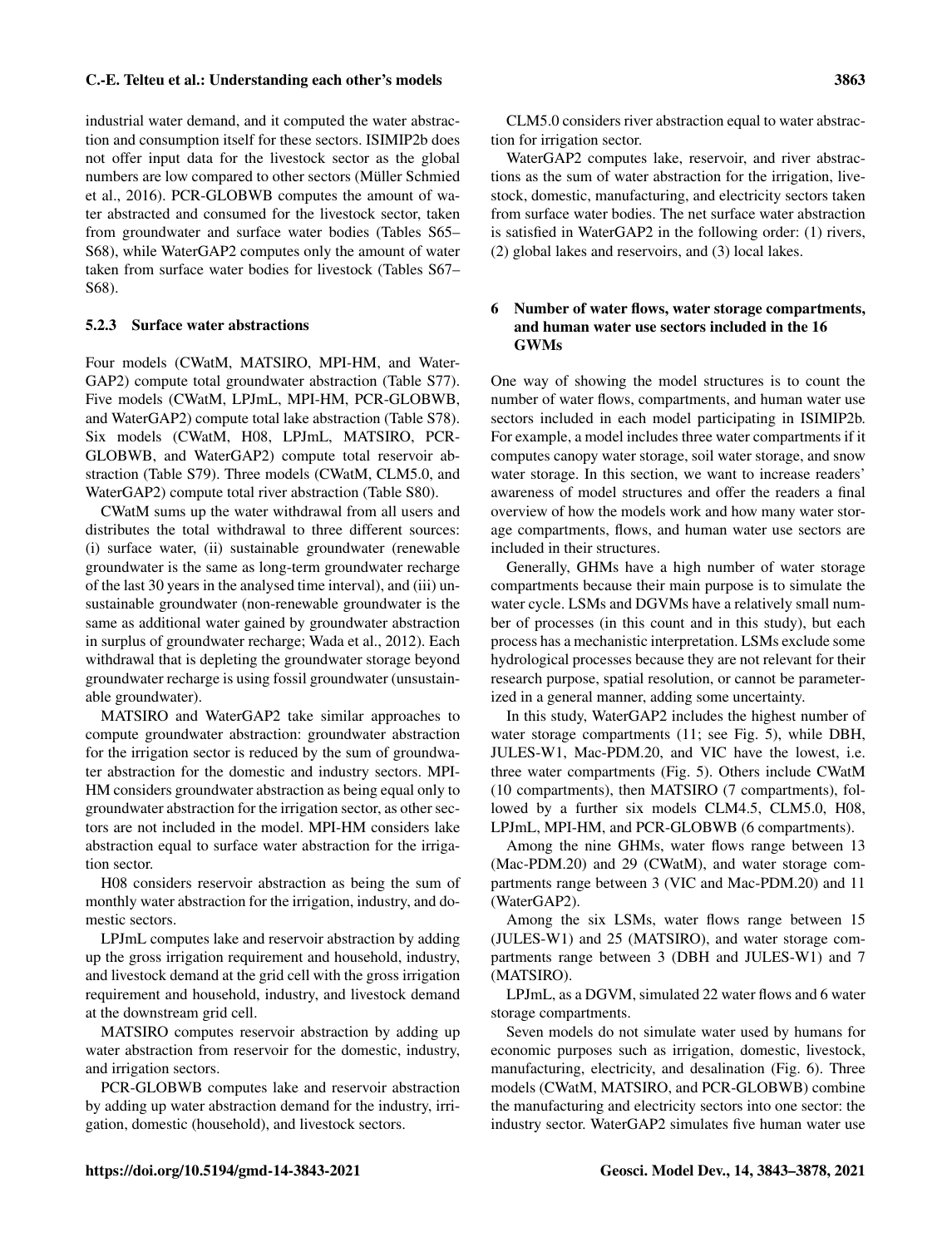#### 35  $30$ CWat<sub>N</sub> PCR-GLOBWB Number of water flows 25  $\bullet$  MATSIRO  $\blacksquare$  $\operatorname{LPJml}$ WaterGAP2  $CLM5.0$ 20 **DBI VIC**  $mHM$  $CLM4.5$ 15 JULES-W<br>Mac-PDM.2 MPI-HM  $H<sub>08</sub>$ 10 WAYS ORCHIDEE 5  $\overline{0}$  $\boldsymbol{0}$  $\overline{2}$  $\overline{4}$  $\sqrt{6}$  $\,$  8  $\,$  $10$ 12 Number of water storage compartments

Figure 5. Number of water storage compartments and water flows included in the ISIMIP2b global water models.



Figure 6. Number of human water use sectors and related water flows included in the ISIMIP2b global water models.

sectors: irrigation, domestic, livestock, manufacturing, and industry. Two models (PCR-GLOBWB and CWatM) simulate four human water use sectors: irrigation, domestic, livestock, and industry. H08 simulates four human water use sectors: irrigation, domestic, industry, and desalination. MAT-SIRO simulates three human water use sectors: irrigation, domestic, and industry. Four models (CLM4.5, CLM5.0, LPJmL, and MPI-HM) simulate only water used by humans for the irrigation sector. WaterGAP2 and CWatM have the highest number of water flows (23) to simulate human water use, while MPI-HM has the lowest number (3; Fig. 6). Among the five GHMs, water flows range between 3 (MPI-HM) and 23 (CWatM and WaterGAP2).

Among the three LSMs, water flows range between 4 (CLM4.5 and CLM5.0) and 19 (MATSIRO).

LPJmL used four water flows to simulate the irrigation sector.

Ultimately, GWMs include similar processes in their structure, but they are lacking other processes, mentioned in Sect. 5, or include other processes, resulting in different model structures, or have used other parameter values determining various model results (Figs. 3 and 4). Therefore, in

#### 3864 C.-E. Telteu et al.: Understanding each other's models

Sect. 7 we present future research on model development of 16 modelling groups involved in the present study.

#### 7 Potential future research of 16 global water models

Each model analysed in this study is continuously updated with the purpose of improving simulations. Therefore, in this section, we summarize model developments done outside the ISIMIP framework and potential future research of 16 GWMs (Tables S95 and S96). Each modelling team collected and provided these model developments. Some of the 16 analysed GWMs include, in their original structure, additional water storage compartments, water flows, and human water use sectors that have not been used for ISIMIP2b. Additional information on the 16 analysed GWMs can be found in the peer-reviewed articles mentioned in Table 11.

Some analysed GWMs have the ability to operate at various spatial and temporal scales: CWatM, CLM4.5, CLM5.0 (3 h time step at around 11 km).

The CLM team improved the irrigation scheme (Thiery et al., 2017, 2020), the extraction of groundwater (Felfelani et al., 2020), the representation of land cover and land management (Meier et al., 2018; Hirsch et al., 2017, 2018), and the implementation of reservoirs (Hauser et al., 2019). Numerous developments can be followed on the model's GitHub page [\(https://github.com/ESCOMP/CTSM,](https://github.com/ESCOMP/CTSM) last access: 2 November 2020).

CWatM developed a groundwater scheme with linkages to MODFLOW for 5 arcmin and 30 arcsec spatial resolution. The CWatM modelling group plans to develop a reservoir storage including different operation schemes (e.g. energy, irrigation) to increase the temporal resolution (at 1 h) and to also apply a global calibration for ungauged catchments, such as using the Budyko framework (Greve et al., 2020), applying both the degree-day method and energy balance method to estimate snow accumulation and melt, and applying several methods to estimate evaporation based on changing  $CO<sub>2</sub>$  concentration.

DBH plans to include human water uses (industrial and domestic sectors), either by developing a new module or using the simulations from other models (e.g. WFaS dataset), to calibrate the model in the new ISIMIP3 simulation round and to improve the input–output module to read and write netcdf files.

The H08 modelling team used an approximate Bayesian computation technique to calibrate four parameters that are transferred to other regions containing no observations, which are mainly based on Köppen–Geiger regions. The modelling group also increased the spatial resolution to 5 min and improved the representation of crops used for biofuel in the model.

The JULES-W1 modelling group plans to make a technical update that will enable the river routing module to estimate discharge.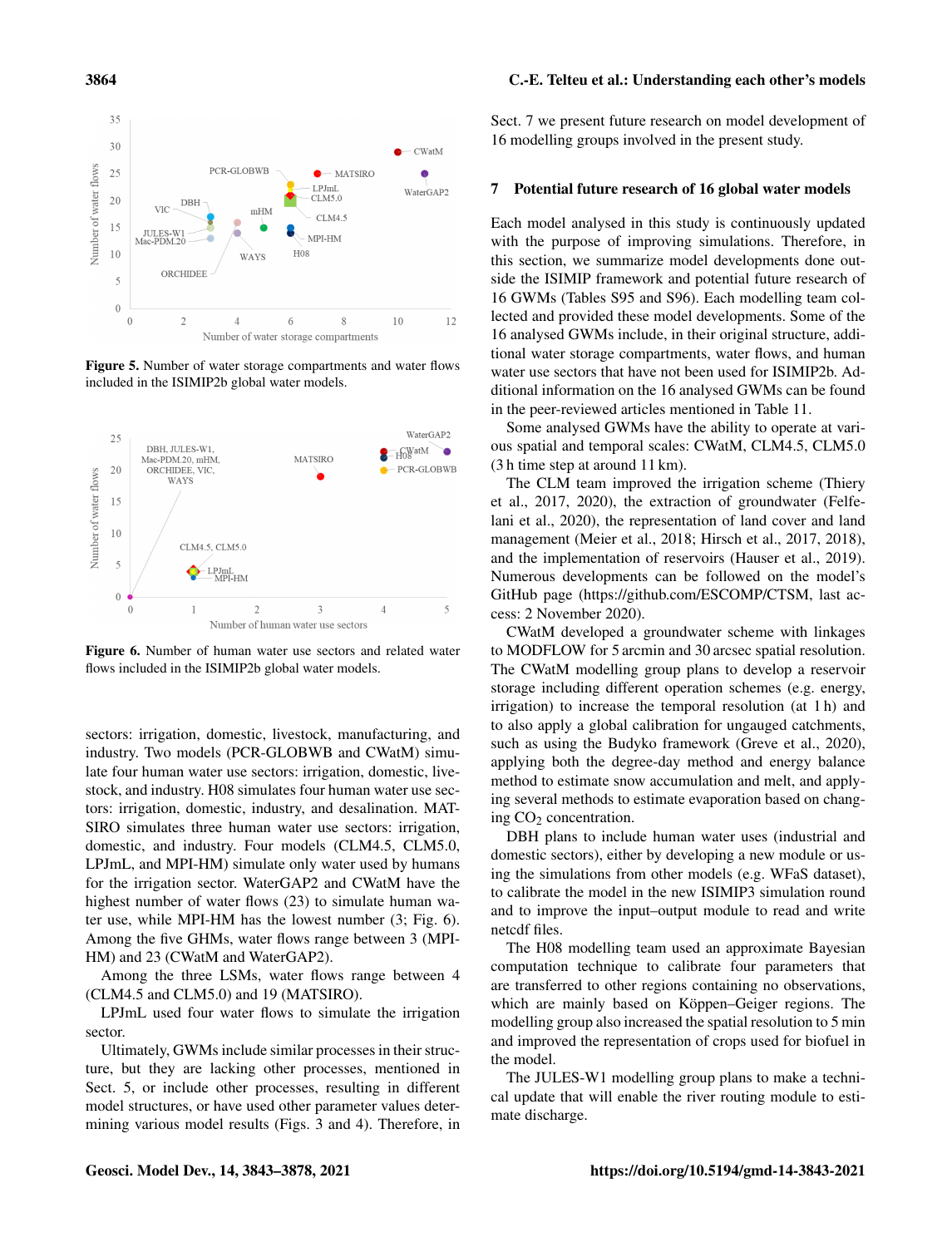# Table 11. Code availability of the ISIMIP2b Global water models.

| Model<br>abbreviation | Code availability                                                                                                                                                                                                                                                                                                                                                                                                                                                                                                                                                                                                                                                                                         | References                                                                                        |
|-----------------------|-----------------------------------------------------------------------------------------------------------------------------------------------------------------------------------------------------------------------------------------------------------------------------------------------------------------------------------------------------------------------------------------------------------------------------------------------------------------------------------------------------------------------------------------------------------------------------------------------------------------------------------------------------------------------------------------------------------|---------------------------------------------------------------------------------------------------|
| <b>CLM4.5</b>         | CLM4.5 is under active development by the University Corporation for Atmospheric Research (UCAR)<br>- National Center for Atmospheric Research (NCAR; https://ncar.ucar.edu, last access: 2 Novem-<br>ber 2020). The model version is licensed under CC BY 4.0. The exact version of the model used to<br>produce the results of this paper is archived on Zenodo (Thiery, 2020; University Corporation for At-<br>mospheric Research (UCAR) – National Center for Atmospheric Research (NCAR), 2020).                                                                                                                                                                                                    | Oleson and Lawrence (2013)                                                                        |
| <b>CLM5.0</b>         | CLM5.0 is under active development by the University Corporation for Atmospheric Research – Na-<br>tional Center for Atmospheric Research and hosted at the National Center for Atmospheric Research<br>(NCAR; https://ncar.ucar.edu/, last access: 2 November 2020). The version of model is licensed under<br>CC BY 4.0. The exact version of the model used to produce the results of this paper is archived on<br>Zenodo (CTSM Development Team, 2020).                                                                                                                                                                                                                                               | Lawrence et al. (2019)                                                                            |
| <b>CWatM</b>          | CWatM is under active development funded by the International Institute for Applied Systems Analysis<br>(IIASA, Austria; http://www.iiasa.ac.at/cwatm, last access: 2 November 2020). CWatM is open source<br>and available online via GNU General Public License v3. The code can be used on different platforms<br>(Unix, Linux, Window, Mac) and is provided through a GitHub repository https://github.com/cwatm/<br>ewatm (last access: 2 November 2020). The version of the model used to produce the results in this<br>paper is stored as version 1.04 in the GitHub repository (https://github.com/CWatM/CWatM, last access:<br>2 November 2020) and at Zenodo (Burek et al., 2019).             | Burek et al. (2020);<br>Burek et al. (2019)                                                       |
| <b>DBH</b>            | DBH is under active development funded by the Institute of Geographic Sciences and Natural Re-<br>sources Research, Chinese Academy of Sciences, Beijing, China (http://english.igsnrr.cas.cn/, last ac-<br>cess: 2 November 2020).<br>The exact version of the model (global version 1) used to produce the results of this paper is not open<br>source. It is only available by request to the editors and reviewers in charge of the current paper.                                                                                                                                                                                                                                                    | Tang et al. (2006); Liu et al. (2016)                                                             |
| <b>H08</b>            | H08 is under active development by the National Institute for Environmental Studies, Japan (Japan;<br>http://www.nies.go.jp/index-e.html, last access: 2 November 2020; http://h08.nies.go.jp, last access:<br>2 November 2020). H08 is open source and available online via http://h08.nies.go.jp (last access:<br>2 November 2020). The version of the model is licensed under the following terms and conditions:<br>https://h08.nies.go.jp/h08/files/licence_en.pdf (last access: 2 November 2020). The version of model is<br>licensed under CC BY 4.0. The exact version of the model (model version 20190101) used to produce<br>the results of this paper is archived on Zenodo (Hanasaki, 2020). | Hanasaki et al. (2006, 2008, 2018).                                                               |
| <b>JULES-W1</b>       | JULES (the Joint UK Land Environment Simulator) is a community land surface model under con-<br>tinuous development by a wide community of UK researchers, coordinated by UKMO and CEH. The<br>exact version of the model (version 4.7) used in these simulations is available from the Met Office Sci-<br>ence Repository Service (registration required) at https://code.metoffice.gov.uk/trac/jules (last access:<br>2 November 2020). To access the code a freely available non-commercial research license is required<br>(https://jules-1sm.github.io/, last access: 2 November 2020).                                                                                                              | Best et al. (2011);<br>D. B. Clark et al. (2011)                                                  |
| LPJmL                 | LPJmL is under active development funded by the Potsdam Institute for Climate Research (Germany;<br>https://www.pik-potsdam.de/en/home, last access: 2 November 2020).<br>The exact version of the model (model version 3.5) used to produce the results of this paper is not open<br>source. It is only available by request to the editors and reviewers in charge of the paper.                                                                                                                                                                                                                                                                                                                        | Gerten (2004); Bondeau et al. (2007);<br>Rost et al. (2008); Biemans et al. (2011)                |
| Mac-PDM.20            | Mac-PDM.20 is under active development by the University of Nottingham (UK; https://www.<br>nottingham.ac.uk/, last access: 2 November 2020) and the University of Reading (UK; https://www.<br>reading.ac.uk/, last access: 2 November 2020). The version of the model (version 20) used in ISIMIP2b<br>and in this paper is not open source as it under active development. It is only available by request to the<br>editors and reviewers in charge of the paper.                                                                                                                                                                                                                                     | Gosling and Arnell (2011);<br>Smith (2016)                                                        |
| <b>MATSIRO</b>        | MATSIRO is under active development funded by the University of Tokyo (Japan; https://www.u-tokyo.<br>ac.jp/en/index.html, last access: 2 November 2020) and National Institute for Environmental Studies<br>(Japan; http://www.nies.go.jp/index-e.html, last access: 2 November 2020). The exact version of the<br>model (model version MIROC-INTEG1) used to produce the results of this paper is not open source. It<br>is only available by request to the editors and reviewers in charge of the paper.                                                                                                                                                                                              | Takata et al. (2003);<br>Pokhrel et al. (2012, 2015)                                              |
| mHM                   | mHM is under active development funded by the Helmholtz Centre for Environmental Research – UFZ<br>(Germany; https://www.ufz.de/index.php?en=33573, last access: 2 November 2020; https://git.ufz.de/<br>mhm, last access: 2 November 2020).<br>The version of model is licensed under GNU General Public License v3: https://git.ufz.de/mhm/mhm/-/<br>blob/develop/LICENSE (last access: 2 November 2020). The exact version of the model (model version<br>5.10) used to produce the results of this paper is archived on Zenodo (Samaniego et al., 2007).                                                                                                                                              | Samaniego et al. (2017); Samaniego et<br>al. (2010); Kumar et al. (2013);<br>Thober et al. (2019) |
| MPI-HM                | MPI-HM was developed at the Max Planck Institute for Meteorology (Germany; https://mpimet.mpg.<br>de/en/homepage, last access: 2 November 2020). The exact version of the model (model version 1.2)<br>used to produce the results of this paper is not open source. It is only available by request to the editors<br>and reviewers in charge of the paper.                                                                                                                                                                                                                                                                                                                                              | Stacke and Hagemann (2012)                                                                        |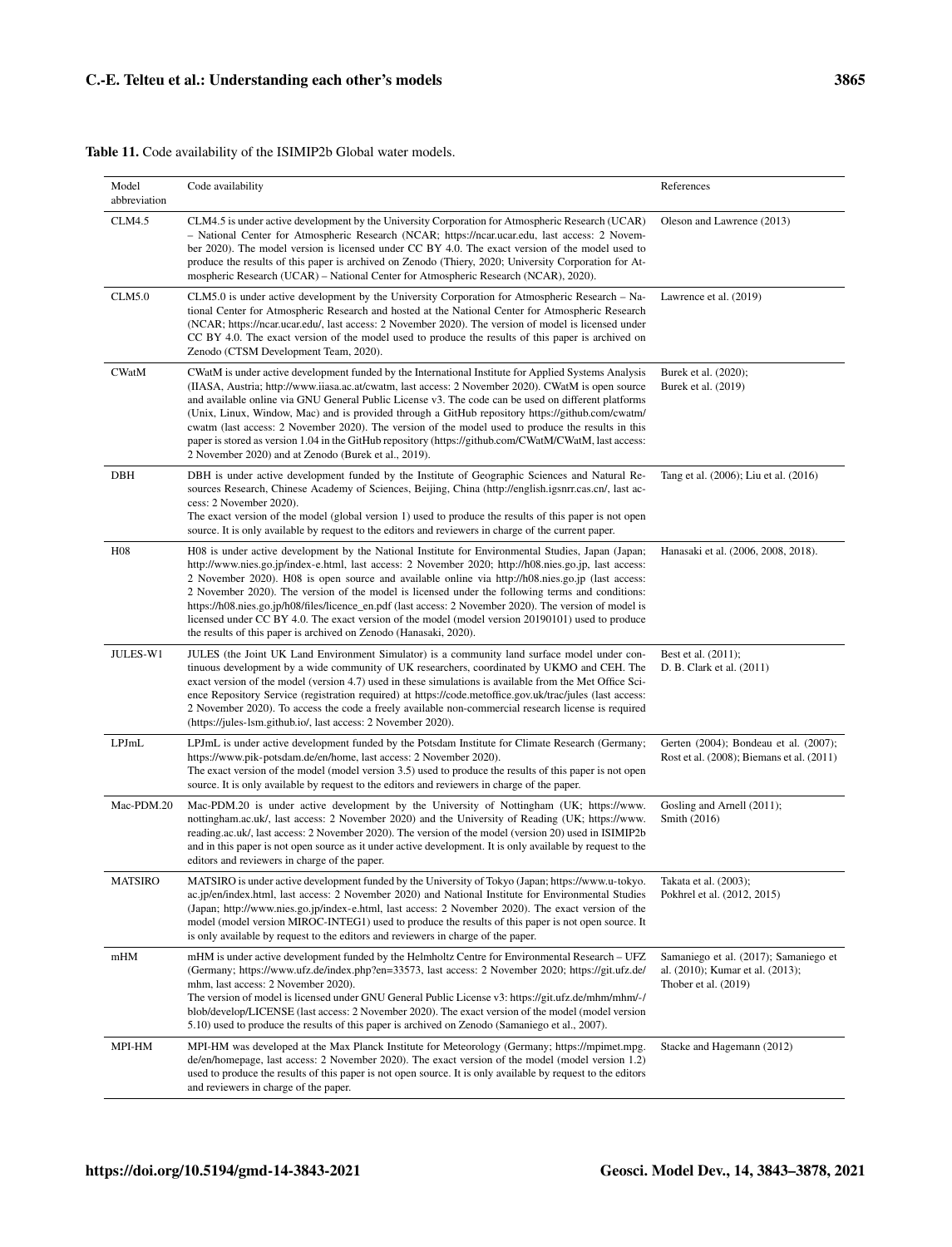#### Table 11. Continued.

| Model<br>abbreviation | Code availability                                                                                                                                                                                                                                                                                                                                                                                                                                                                                                                                                                                                                                                                                                                                                                                                                                                                                             | References                                                                                                                                |
|-----------------------|---------------------------------------------------------------------------------------------------------------------------------------------------------------------------------------------------------------------------------------------------------------------------------------------------------------------------------------------------------------------------------------------------------------------------------------------------------------------------------------------------------------------------------------------------------------------------------------------------------------------------------------------------------------------------------------------------------------------------------------------------------------------------------------------------------------------------------------------------------------------------------------------------------------|-------------------------------------------------------------------------------------------------------------------------------------------|
| <b>ORCHIDEE</b>       | ORCHIDEE is under active development funded by the Institute Pierre Simon Laplace (France; https:<br>//www.ipsl.fr/en/, last access: 2 November 2020; http://forge.ipsl.jussieu.fr/orchidee/wiki/Branches/<br>ORCHIDEE-MICT-IMBALANCE-P/MergeNews, last access: 2 November 2020). The source code<br>for ORCHIDEE-MICT version 8.4.1 is available online, but its access is restricted. Consequently, one<br>is required to communicate with the corresponding author for a username and password. The source<br>code can be found at the following address: https://forge.ipsl.jussieu.fr/orchidee/browser/branches/<br>ORCHIDEE-MICT/tags/ORCHIDEE_MICT_8.4.1 (last access: 2 November 2020) The exact version<br>of the model (model version v8.4.1) used to produce the results of this paper is not open source. It is<br>only available by request to the editors and reviewers in charge of the paper. | Guimberteau et al. (2014, 2018)                                                                                                           |
| <b>PCR-GLOBWB</b>     | PCR-GLOBWB is under active development funded by the Utrecht University (The Netherlands; https:<br>//www.uu.nl/en/research/department-of-physical-geography, last access: 2 November 2020). PCR-<br>GLOBWB is open source and available online via https://github.com/UU-Hydro/PCR-GLOBWB<br>model (last access: 2 November 2020). The version of model is licensed under GNU General Pub-<br>lic License v3. The exact version of the model (model version 2.0) used to produce the results of this<br>paper is archived on Zenodo: https://doi.org/10.5281/zenodo.1045338 (last access: 2 November 2020)<br>(Sutanudiaja et al., 2017).                                                                                                                                                                                                                                                                    | Van Beek et al. (2011); Wada et<br>al. (2011, 2014); Sutanudjaja et<br>al. (2018)                                                         |
| <b>VIC</b>            | VIC is under active development funded by the University of Washington, (USA;<br>https://vic.readthedocs.io/en/master/, last access: 2 November 2020). It was applied by the Indian In-<br>stitute of Technology Gandhinagar, Gandhinagar (India; http://www.iitgn.ac.in/, last access: 2 Novem-<br>ber 2020). VIC is open source and available online via https://github.com/UW-Hydro/VIC (last access:<br>2 November 2020). The version of model is licensed under GNU General Public License v2.0. The<br>exact version of the model (model version 4.1.2.g) used to produce the results of this paper is archived<br>on Zenodo (Shah and Mishra, 2020).                                                                                                                                                                                                                                                   | Gao et al. (2009)                                                                                                                         |
| WaterGAP2             | WaterGAP2 is under active development funded by the Goethe University Frankfurt (https://www.<br>uni-frankfurt.de/45218063/WaterGAP, last access: 2 November 2020; https://www.uni-frankfurt.de/<br>45218063/WaterGAP, last access: 2 November 2020) and Kassel University (https://www.uni-kassel.<br>de/uni/, last access: 2 November 2020) (Germany). The exact version of the model (model version 2.2c)<br>used to produce the results of this paper is not open source due to licensing issues. It is only available<br>by request to the editors and reviewers.                                                                                                                                                                                                                                                                                                                                        | Döll et al. (2012, 2014); Portmann et<br>al., 2010; Müller Schmied et al. (2014,<br>2016); Verzano et al. (2012); Flörke et<br>al. (2013) |
| <b>WAYS</b>           | WAYS is under active development funded by the Southern University of Science and Technology –<br>SUSTech (China: https://www.sustech.edu.cn, last access: 2 November 2020). The version of model is<br>licensed under Creative Commons Attribution 4.0 International. The exact version of the model used to<br>produce the results used in this paper is archived on Zenodo (Mao and Liu, 2019b).                                                                                                                                                                                                                                                                                                                                                                                                                                                                                                           | Mao and Liu (2019a)                                                                                                                       |

The LPJmL group developed an improved energy balance module and soil hydrological scheme that can estimate permafrost dynamics (Schaphoff et al., 2013) and made the model source code freely available on GitHub [\(https://github.](https://github.com/PIK-LPJmL/LPJmL) [com/PIK-LPJmL/LPJmL,](https://github.com/PIK-LPJmL/LPJmL) last access: 2 November 2020; Schaphoff et al., 2018), hoping to engage a broader scientific community in LPJmL model development and applications.

The Mac-PDM.20 modelling group plans to develop a water use module.

The MATSIRO modelling group has implemented a land use change process, terrestrial biogeochemical processes, and an additional crop growth process into MATSIRO to develop a new modelling framework. As key interactions are taken into account and all processes are coupled, important boundary conditions for hydrological simulations can be dynamically simulated internally. This hydrological simulation modelling framework has been coupled with MIROC GCM (global climate model) and has been used as an Earth system model. In addition, the group recently proposed new schemes for lateral groundwater flow, water temperature, and sediment transportation.

Ongoing efforts to improve the realism of hydrological processes in the mHM include the development of the multiscale lake module (mLM), a comprehensible framework for reservoir regulation and natural processes in lakes. Nearfuture developments will focus on a glacial module to better account for processes in cold regions, as well as coupling it to a groundwater model that will replace the current linear groundwater reservoir.

The MPI-HM modelling group plans to increase the spatial resolution of regional versions. The group is currently implementing canopy storage into the latest model version and is developing experiments to integrate reservoir storage.

The ORCHIDEE group is focusing on calibration, soil storage, groundwater storage, river storage, reservoir storage, and wetland storage (MacBean et al., 2020; Verbeke et al., 2019; Yin et al., 2020; Schrapffer et al., 2020; Mizuochi et al., 2021).

The PCR-GLOBWB modelling group plans to increase the temporal and spatial resolution of the input data, to increase the temporal resolution (3 h) for energy balance calculations and the global spatial resolution (1 km), to improve the soil representation by including the Richards equation, to add more snow elevation layers, to include additional fast runoff component for improving daily discharge simulations,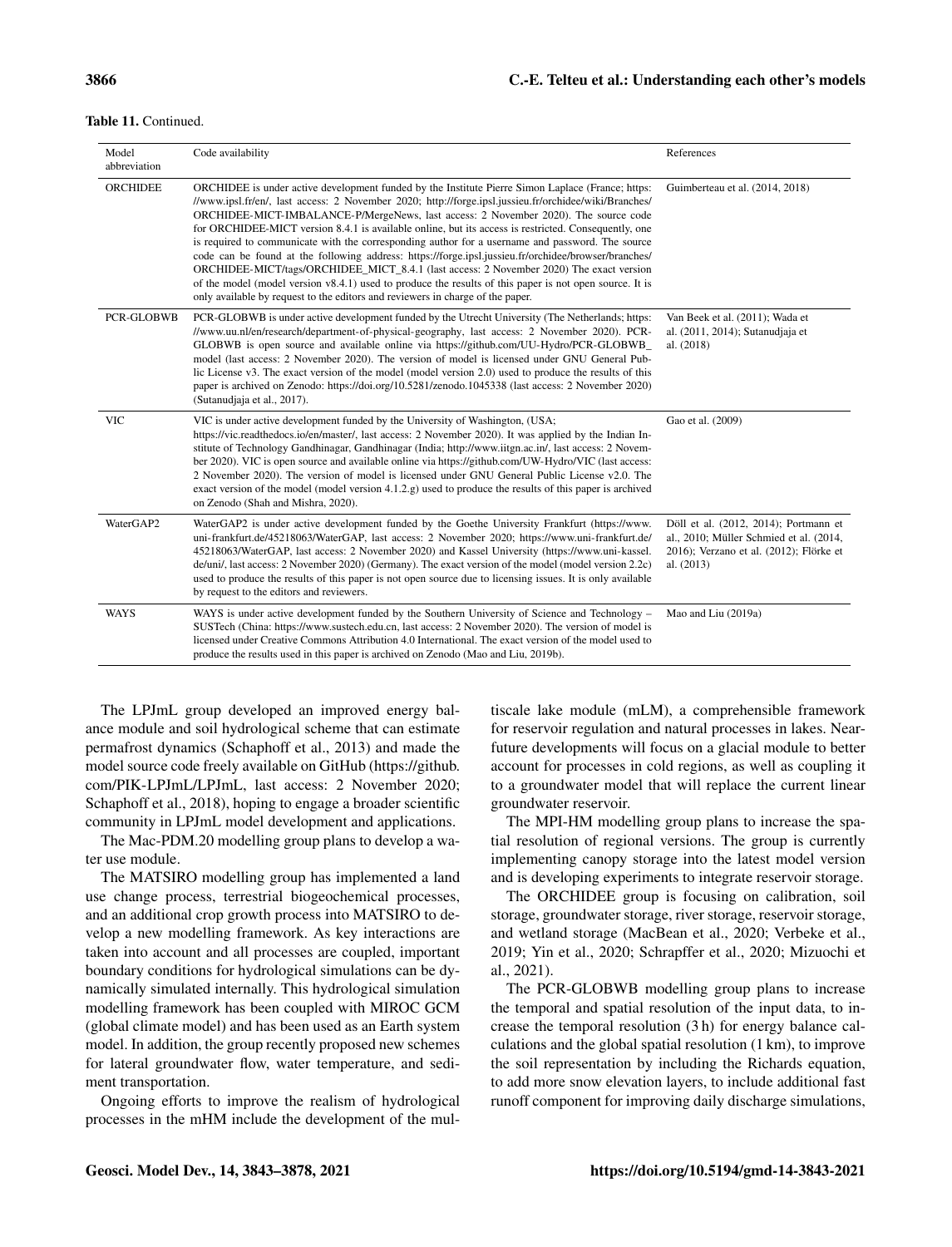and to improve the reservoir operating scheme (Sutanudjaja et al., 2018).

The VIC modelling group developed different irrigation practices (Shah et al., 2019a and b) and included a reservoir (Dang et al., 2020a and b) and a groundwater scheme in the model structure.

The WaterGAP2 modelling group plans to update the GRanD dataset used by the model, to include water temperature calculations, to couple the new developed groundwater model (Reinecke et al., 2019), and to update the nonirrigation water use datasets.

The WAYS modelling group plans to develop a new human water use module to consider agricultural, industrial, and domestic water use in the water cycle.

# 8 Recommendations for future multi-model intercomparison projects and extended assessments

We assert that this study was realized through a multi-model intercomparison project (ISIMIP) and is based on communication and collaboration. Ideally, through a unified perspective and effective collaborations toward physically realistic hydrologic models (Clark et al., 2015a, 2017), communities will fill in existing knowledge gaps (Wagener, 2020), improve the quality of the input data and the processes in the models, and implement the missing processes in the models. In addition to these statements, we propose focusing the effective collaborations on effective "wish lists", including specific research questions, goals to answer these questions, methods to achieve the goals, datasets to be used, tasks to be done, and, at the end of the project, a retrospective analysis on what has been done and what could be improved. Certainly, collaboration among these communities results in new multi-model intercomparison projects (MIPs) and multimodel ensembles that facilitate new analyses, comparisons, understandings, and improvements.

However, many studies highlighted the need to design hydrological inter-model comparison studies by nominating models or research questions according to some specific criteria (Gupta et al., 2008; M. P. Clark et al., 2011; Gupta et al., 2012), for example, (i) specific model compartments (Nazemi and Wheater, 2015; Wada et al., 2017); (ii) specific evaluation metrics (Gupta et al., 2009; Veldkamp et al., 2018; Zaherpour et al., 2018); and (iii) locations of specific hydrological indicators, regions, or rivers (Masaki et al., 2017; Veldkamp et al., 2018).

In global water modelling, there are some more methodologies that can be tested to evaluate multi-model structures and model equations, which are also considered hypotheses on runoff generation, for example, the Rainfall-Runoff Modelling Toolbox (Wagener et al., 2001), the rejectionist framework (Vaché and McDonnell, 2006), the Framework for Understanding Structural Errors (FUSE, Clark et al., 2008), SU-PERFLEX (Fenicia et al., 2011), the Catchment Modelling Framework (CMF, Kraft et al., 2011), and the Structure for Unifying Multiple Modelling Alternatives (SUMMA, Clark et al., 2015b and c). Other methodologies can be used to evaluate parameter values, such as the Model Parameter Estimation Experiment (MOPEX: Duan et al., 2006), the multipletry DREAM(ZS) algorithm (Laloy and Vrugt, 2012), the Generalized Likelihood Uncertainty Estimation methodology (GLUE: Beven and Binley, 2014), perturbed parameter ensembles (Gosling, 2013), the Uncertainty Quantification Python Laboratory platform (UQ-PyL: Wang et al., 2016), and Multiscale Parameter Regionalization (MPR, Samaniego et al., 2010 and 2017). Thus, some existing methods might offer some solutions for reducing the high number of parameters and their values still found in global water models and for applying more reasonable regionalization schemes in global water research (Bierkens, 2015). Other methods can be found in frameworks proposed by Döll and Romero-Lankao (2017) and Kundzewicz et al. (2018).

We recommend, for the benefit of the MIPs, (1) to maintain very good documentation of the model code; (2) to always start research with a list, for example, with water storage compartments, flows, and human water use sectors included in the model structures; (3) to have clear definitions of the variables, water storage compartments, flows, and human use sectors, describing their role in the model exactly; (4) to have synonyms for variables, helping to show similarities and differences among models; (5) to collect all ideas, recommendations, and improvements received from everyone (in our case, they were required to complete our study); (6) to collaborate and communicate with peers, which was very useful in our study for identifying synonyms among communities; (7) to describe your model or a model through your eyes and other's eyes to identify differences in terminology and assumptions in model code and similarities and differences among the models; and (8) to invest a large amount of time and patience and be meticulous about extracting equations of water storage, flow, and human water use sectors from the model code.

We encourage communities to write and convey a clear, simple, and understandable text for large audiences. We consider that simplicity improves communication, and communication starts with a common language, i.e. the same words having the same meaning for the sender and the receiver. While trivial in theory, in practice there are some discrepancies among scientists, as well as between scientists and stakeholders by using vocabulary differently in climate impact science (Sultan et al., 2020).

Our future research will include describing the GWMs analysed in this study through a standard visualization of the water cycle that will show the water storage compartments, water flows, and human water use sectors included in the ISIMIP2b model structures. These diagrams would be connected with the tables presented in the Supplement of the present paper (Tables S1–S83). Another future study might focus on the numerical implementation of each model code.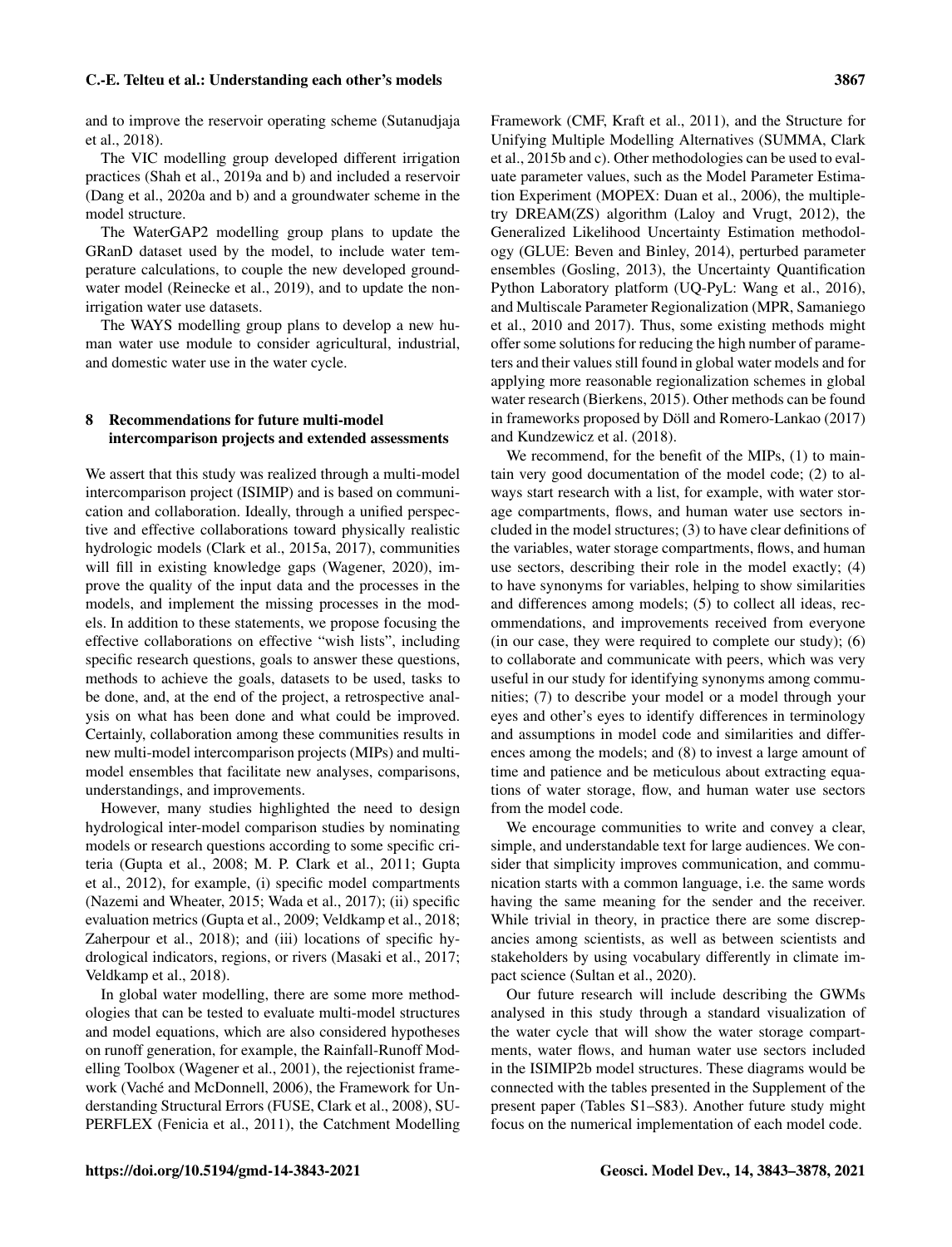We note that this review and description study had a positive impact on the modelling groups, motivating them to re-think and re-analyse model structures, equations, and descriptions. We affirm that ISMIP global water sector needs to organize workshops on some parameterization experiments by changing model parameter values. Other evaluation studies could focus on the equations applied to compute water compartments, water flows, and human water use sectors, as well as considering model outputs, to identify the effect of different water compartments on model results. ISIMIP community could increase the number of regional and pilot studies (which could validate global studies) and the number of cross-sectoral climate impact assessments.

Certainly, simulating the terrestrial water cycle on the global scale involves many challenges, as we presented in this study. Other challenges have also been synthesized by reviewing articles published by the climate, global hydrological, and vegetation communities and have been classified according to the 23 unsolved problems in hydrology (UPH) identified by Blöschl et al. (2019) (Table S97). In summary, these challenges can generally be overcome through innovative and creative collaboration among communities and investment in technical infrastructure. In the end, Arheimer et al. (2020) showed that the catchment models can be applied at a global scale because of the new global datasets, increased computational capacity, new methods to estimate parameters, and collaboration. Ultimately, specific features of GWMs such as dam operation, human water abstractions, routing approaches, and calibration might become a part of Earth system models (Wood et al., 2011; Bierkens et al., 2015).

# 9 Conclusions

Global water models are used to simulate the climate–water– human system. However, recent evaluation studies show that there is a need to better simulate this system by including other hydrological processes, data on physical infrastructure, societal behaviour, cultural behaviour, water diversions, and virtual water, as well as by identifying its teleconnections on the global scale (Zaherpour et al., 2018; Veldkamp et al., 2018; Wada et al., 2017). Some studies also underline the need to better explain various model results and better understand how models work (Reinecke et al., 2021; Pokhrel et al., 2021).

We undertook the present study mainly to find similarities and differences among global water models that will facilitate interpretation of various results, as well as those of further intercomparison studies. We developed a standard equation writing style to achieve this goal. We found that there are some similarities among the models when applying similar equations for the same hydrological processes; however, model structures are different and various values have been used for parameters or variables.

In summary, we mention that our approach was affected by models' complexity and is limited to eight water storage compartments and their flows and mainly five human water use sectors because of models' complexity. We conclude that the standard writing style of the equations is useful and necessary for finding similarities and differences among models for each water storage, human water use sector, and water flow. In addition, it can be leveraged for explaining the different model outputs, for classification of the models based on cluster analysis, and for selecting the right model for the right application. It can also be used for drawing a standard schematic visualization of the water cycle, for describing models on ISIMIP and ISIpedia platforms (the open climate impacts encyclopedia, a part of the ISIMIP, [https://www.isipedia.org/,](https://www.isipedia.org/) last access: 2 November 2020), and for understanding how models work. Other modelling teams can apply, in their studies, our lists with water storage compartments, flows, and human water use sectors and the symbols presented in the Supplement. They can follow our steps in creating a standardized writing style of model equations, and they may be aware of some challenges that they could encounter. This study represents a roadmap in finding similarities and differences among models. However, it should be noted that these equations are available only for model versions used for ISIMIP2b.

We consider this study a blueprint for other studies because it offers a practical approach to identify similarities and differences among models that are necessary for a better interpretation of their various results.

We highlight the need to undertake experiments on individual water compartments in order to analyse the equations and parameters used, as well as the results obtained. We also underline the need to make multi-model intercomparison projects. This is because they enhance collaboration and communication between modelling groups, communities, countries and cultures, These projects, through communication and collaboration, also enhance creativity and open opportunities for finding new ways to improve the models.

*Code availability.* Information on the availability of source code for the models featured in this article can be found in the Table 11.

*Data availability.* No data were used in the writing of this paper.

*Supplement.* Tables with equations for each water storage, water flow, and human water use sector; datasets used by global water models; models' structures; and future research perspectives can all be found in the Supplement. The supplement related to this article is available online at: [https://doi.org/10.5194/gmd-14-3843-2021](https://doi.org/10.5194/gmd-14-3843-2021-supplement) [supplement.](https://doi.org/10.5194/gmd-14-3843-2021-supplement)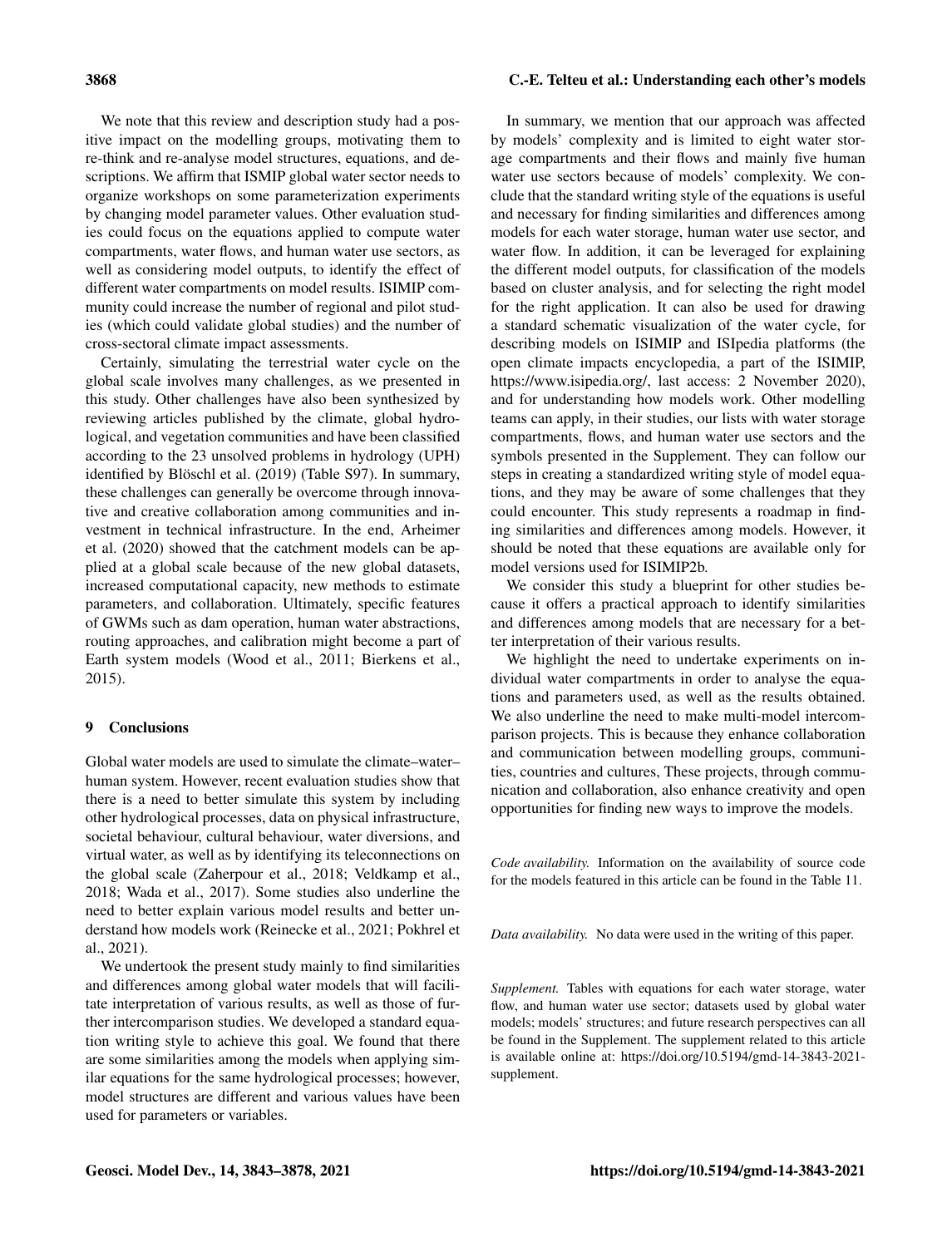*Author contributions.* CET proposed, designed, and led the conceptualization of ISIMIP2b models' intercomparison based on their water cycle simulation and also conceptualized the standard writing style of their equations. The initial idea to compare the ISIMIP2b models based on their equations and a standard diagram was proposed by HMS, who also gave recommendations to the paper project. CET, WT, GL, PB, OR, TS, TT, FH, SR, and HMS provided LaTeX support to write equations on the Overleaf platform. HMS, WT, GL, PB, XL, JESB, LSA, MG, YS, OR, TS, JC, NW, HLS, TT, and GM checked the code and provided models' equations for each water storage and water flow. CET, HMS, WT, GL, PB, XL, JESB, LPS, MG, YS, OR, TS, JC, NW, HLS, TT, GM, AK, YP, LS, YW, VM, JL, PD and NH checked the consistency and correctness of the equations. HMS, WT, GL, PB, XL, JESB, LPS, MG, YS, OR, TS, JC, NW, HLS, and GM ran simulations for the ISIMIP2b project. SNG and HMS coordinated the ISIMIP2b model simulations of the global water sector. CET conducted the analysis, visualization, and wrote the original draft. AG and FZ provided recommendations for the manuscript. In this paper, all 16 global water models are equal, therefore, the coauthors are listed in the alphabetical order of the models: CLM4.5 – WT, CLM5.0 – GL, CWatM – PB, DBH – XL, H08 – JESB, LPJmL – LSA, JULES-W1 – MG, Mac-PDM.20 – SNG, MATSIRO – YS, mHM – OR, MPI-HM – TS, ORCHIDEE – JC, PCR-GLOBWB – NW, VIC – HLS, WaterGAP2 – TT, WAYS – GM. All authors reviewed, commented on, and contributed to the final draft.

*Competing interests.* The authors declare that they have no conflict of interest.

*Acknowledgements.* The present study was possible through the international ISIMIP framework. Camelia-Eliza Telteu and Hannes Müller Schmied are supported by the German Federal Ministry of Education and Research (grant no. 01LS1711F). Guoyong Leng is supported by the National Key Research and Development Program of China (no. 2020YFA0608502) and the National Natural Science Foundation of China (no. 42077420). Yadu Pokhrel received support from the National Science Foundation (CAREER Award; grant no. 1752729). Junguo Liu have been supported by the National Natural Science Foundation of China (grant no. 41625001), the Strategic Priority Research Program of the Chinese Academy of Sciences (grant no. XDA20060402), and Highlevel Special Funding of the Southern University of Science and Technology (grant no.G02296302, G02296402). Ganquan Mao is supported by the National Key R&D Program of China (grant no. 2017YFA0603704).

We thank to Jacob Schewe, Agnès Ducharne, Lukas Gudmundsson, and Lamprini Papadimitriou for their useful recommendations regarding the manuscript. We also thank to the ISIMIP coordination team for providing funds for the ISIMIP2b Global Water Paper-writing Workshop (30 July–1 August 2018), Frankfurt am Main, Germany; the Cross-sectoral ISIMIP Workshop 2019 (4 June 2019), where this paper could be discussed; and the ISIpedia Stakeholder Engagement Team (Inga Menke, Quentin Lejeune, Gina Maskell, Kaylin Lee) and ISIpedia stakeholders (Anatolii Shmurak, Atiq Kainan Ahmed, Aimé Koudou) for providing useful recommendations about the creation of the standard visualization of the water cycle simulated by the models analysed in this article. We are grateful for valuable comments and suggestions received from Wouter Knoben and Laura Devitt that helped to streamline and improve the consistency of the paper.

*Financial support.* This research and open-access publication were funded by the German Federal Ministry of Education and Research (grant no. 01LS1711F).

*Review statement.* This paper was edited by Jeffrey Neal and reviewed by Laura Devitt and Wouter Knoben.

#### References

- Abbott, B. W., Bishop, K., Zarnetske, J. P., Hannah, D. M., Frei, R. J., Minaudo, C., Stuart, F. C., Krause, S., Conner, L., Ellison, D., Godsey, S. E., Plont, S., Marçais, J., Kolbe, T., Huebner, A., Hampton, T., Gu, S., Buhman, M., Sayedi, S. S., Ursache, O., Chapin, M., Henderson, K. D., and Pinay, G.: A water cycle for the Anthropocene, Hydrol. Process., 33, 3046–3052, https://doi.org[/10.1002/hyp.13544,](https://doi.org/10.1002/hyp.13544) 2019.
- Archfield, S. A., Clark, M. P., Arheimer, B., Hay, L. E., McMillan, H., Kiang, J. E., Seibert, J., Hakala, K., Bock, A., Wagener, T., Farmer, W. H., Andreassian, V., Attinger, S., Viglione, A., Knight, R., Markstrom, S., and Over, T.: Accelerating advances in continental domain hydrologic modeling. Water Resour. Res., 40, 10078–10091, https://doi.org[/10.1002/2015WR017498,](https://doi.org/10.1002/2015WR017498) 2015.
- Arheimer, B., Pimentel, R., Isberg, K., Crochemore, L., Andersson, J. C. M., Hasan, A., and Pineda, L.: Global catchment modelling using World-Wide HYPE (WWH), open data, and stepwise parameter estimation, Hydrol. Earth Syst. Sci., 24, 535– 559, https://doi.org[/10.5194/hess-24-535-2020,](https://doi.org/10.5194/hess-24-535-2020) 2020.
- Beck, H. E., van Dijk, A. I. J. M., de Roo, A., Miralles, D. G., McVicar, T. R., Schellekens, J., and Bruijnzeel, L. A.: Global-scale regionalization of hydrologic model parameters, Water Resour. Res., 52, 3599–3622, https://doi.org[/10.1002/2015WR018247,](https://doi.org/10.1002/2015WR018247) 2016.
- Bergström, S.: Development and application of a conceptual runoff model for Scandinavian catchments, SMHI Report RHO 7, Norrköping, 134 pp., 1976.
- Best, M. J., Pryor, M., Clark, D. B., Rooney, G. G., Essery, R. L. H., Ménard, C. B., Edwards, J. M., Hendry, M. A., Porson, A., Gedney, N., Mercado, L. M., Sitch, S., Blyth, E., Boucher, O., Cox, P. M., Grimmond, C. S. B., and Harding, R. J.: The Joint UK Land Environment Simulator (JULES), model description – Part 1: Energy and water fluxes, Geosci. Model Dev., 4, 677–699, https://doi.org[/10.5194/gmd-4-677-2011,](https://doi.org/10.5194/gmd-4-677-2011) 2011.
- Beven, K: Rainfall-Runoff Modelling The Primer, 2nd edn., Lancaster University, UK, Wiley-Blackwell, A John Wiley & Sons, Ltd., Publication, The Atrium, Southern Gate, Chichester, West Sussex, PO198SQ, UK, 2012.
- Beven, K. and Binley, A.: GLUE: 20 years on, Hydrol. Process. 28, 5897–5918, https://doi.org[/10.1002/hyp.10082,](https://doi.org/10.1002/hyp.10082) 2014.
- Beven, K. J. and Kirby, M. J.: A physically based, variable contributing area model of basin hydrology / Un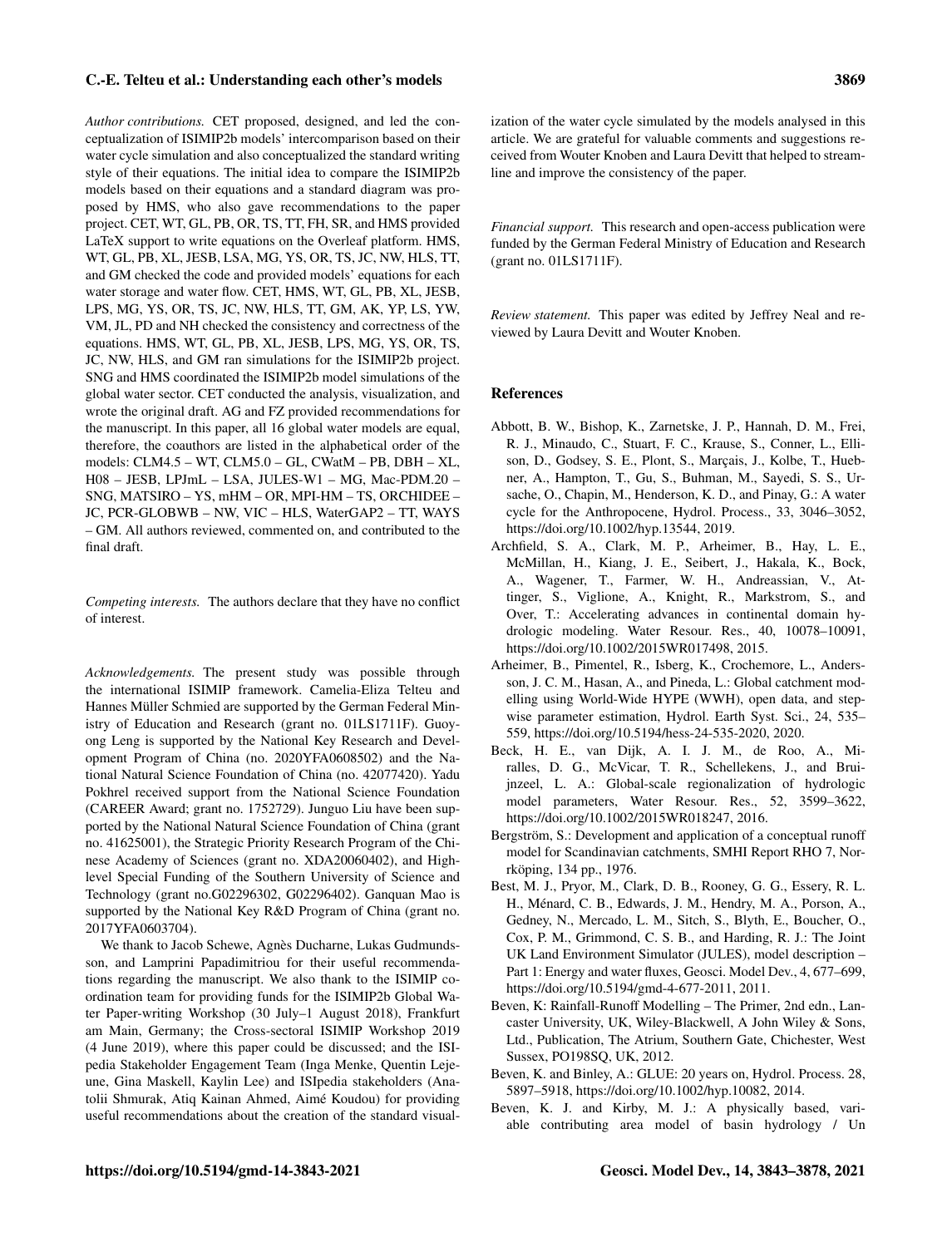modèle à base physique de zone d'appel variable de l'hydrologie du bassin versant, Hydrolog. Sci. J., 24, 43–69, https://doi.org[/10.1080/02626667909491834,](https://doi.org/10.1080/02626667909491834) 1979.

- Beven, K. and Young, P.: A guide to good practice in modeling semantics for authors and referees, Water Resour. Res., 49, 5092– 5098, https://doi.org[/10.1002/wrcr.20393,](https://doi.org/10.1002/wrcr.20393) 2013.
- Bicheron, P., Amberg, V., Bourg, L., Petit, D., Huc, M., Miras, B., Brockmann, C., Hagolle, O., Delwart, S., Ranera, F., Leroy, M., and Arino, O: Geolocation Assessment of MERIS GlobCover Orthorectified Products, IEEE Transactions on Geoscience and Remote Sensing, 49, 2972–2982, https://doi.org[/10.1109/TGRS.2011.2122337,](https://doi.org/10.1109/TGRS.2011.2122337) 2011.
- Biemans, H., Haddeland, I., Kabat, P., Ludwig, F., Hutjes, R. W. A, Heinke, J., Von Bloh, W., and Gerten, D.: Impact of reservoirs on river discharge and irrigation water supply during the 20th century, Water Resour. Res., 47, W03509, https://doi.org[/10.1029/2009WR008929,](https://doi.org/10.1029/2009WR008929) 2011.
- Bierkens, M. F. P.: Global hydrology 2015: State, trends, and directions, Water Resour. Res., 51, 7, 4923–4947, https://doi.org[/10.1002/2015WR017173,](https://doi.org/10.1002/2015WR017173) 2015.
- Bierkens, M. F. P. and van Geer, F. C.: Stochastic Hydrology, Department of Physical Geography, Utrecht University, 237 pp., available at: [http://www.earthsurfacehydrology.nl/wp-content/](http://www.earthsurfacehydrology.nl/wp-content/uploads/2012/01/Syllabus_Stochastic-Hydrology.pdf) [uploads/2012/01/Syllabus\\_Stochastic-Hydrology.pdf](http://www.earthsurfacehydrology.nl/wp-content/uploads/2012/01/Syllabus_Stochastic-Hydrology.pdf) (last access: 2 November 2020), 2007.
- Bierkens, M. F. P., Bell, V. A., Burek, P., Chaney, N., Condon, L. E., David, C. H., de Roo, A., Döll, P., Drost, N., Famiglietti, J. S., Flörke, M., Gochis, D. J., Houser, P., Hut, R., Keune, J., Kollet, S., Maxwell, R. M., Reager, J. T., Samaniego, L., Sudicky, E., Sutanudjaja, E. H., van de Giesen, N., Winsemius, H., and Wood, E. F.: Hyper-resolution global hydrological modelling: what is next?, Hydrol. Process., 29, 2, 310–320, https://doi.org[/10.1002/hyp.10391,](https://doi.org/10.1002/hyp.10391) 2015.
- Blöschl, G., Bierkens, M. F. P., Chambel, A., Cudennec, C., Destouni, G., Fiori, A., Kirchner, J. W., McDonnell, J. J., Savenije, H. H. G., Sivapalan, M., Stumpp, C., Toth, E., Volpi, E., Carr, G., Lupton, C., Salinas, J., Széles, B., Viglione, A., Aksoy, H., Allen, S. T., Amin, A., Andréassian, V., Arheimer, B., Aryal, S. K., Baker, V., Bardsley, E., Barendrecht, M. H., Bartosova, A., Batelaan, O., Berghuijs, W. R., Beven, K., Blume, T., Bogaard, T., Borges de Amorim, P., Böttcher, M. E., Boulet, G., Breinl, K., Brilly, M., Brocca, L., Buytaert, W., Castellarin, A., Castelletti, A., Chen, X., Chen, Y., Chen, Y., Chifflard, P., Claps, P., Clark, M. P., Collins, A. L., Croke, B., Dathe, A., David, P. C., de Barros, F. P. J., de Rooij, G., Di Baldassarre, G., Driscoll, J. M., Duethmann, D., Dwivedi, R., Eris, E., Farmer, W. H., Feiccabrino, J., Ferguson, G., Ferrari, E., Ferraris, S., Fersch, B., Finger, D., Foglia, L., Fowler, K., Gartsman, B., Gascoin, S., Gaume, E., Gelfan, A., Geris, J., Gharari, S., Gleeson, T., Glendell, M., Gonzalez Bevacqua, A., González-Dugo, M. P., Grimaldi, S., Gupta, A. B., Guse, B., Han, D., Hannah, D., Harpold, A., Haun, S., Heal, K., Helfricht, K., Herrnegger, M., Hipsey, M., Hlaváčiková, H., Hohmann, C., Holko, L., Hopkinson, C., Hrachowitz, M., Illangasekare, T. H., Inam, A., Innocente, C., Istanbulluoglu, E., Jarihani, B., Kalantari, Z., Kalvans, A., Khanal, S., Khatami, S., Kiesel, J., Kirkby, M., Knoben, W., Kochanek, K., Kohnová, S., Kolechkina, A., Krause, S., Kreamer, D., Kreibich, H., Kunstmann, H., Lange, H., Liberato, M. L. R., Lindquist, E., Link, T., Liu, J., Loucks, D. P.,

Luce, C., Mahé, G., Makarieva, O., Malard, J., Mashtayeva, S., Maskey, S., Mas-Pla, J., Mavrova-Guirguinova, M., Mazzoleni, M., Mernild, S., Misstear, B. D., Montanari, A., Müller-Thomy, H., Nabizadeh, A., Nardi, F., Neale, C., Nesterova, N., Nurtaev, B., Odongo, V. O., Panda, S., Pande, S., Pang, Z., Papacharalampous, G., Perrin, C., Pfister, L., Pimentel, R., Polo, M. J., Post, D., Sierra, C. P., Ramos, M.-H., Renner, M., Reynolds, J. E., Ridolfi, E., Rigon, R., Riva, M., Robertson, D. E., Rosso, R., Roy, T. Sá, J. H. M., Salvadori, G., Sandells, M., Schaefli, B., Schumann, A., Scolobig, A., Seibert, J., Servat, E., Shafiei, M., Sharma, A., Sidibe, M., Sidle, R. C., Skaugen, T., Smith, H., Spiessl, S. M., Stein, L., Steinsland, I., Strasser, U., Su, B., Szolgay, J., Tarboton, D., Tauro, F., Thirel, G., Tian, F., Tong, R., Tussupova, K., Tyralis, H., Uijlenhoet, R., van Beek, R., van der Ent, R. J., van der Ploeg, M., Van Loon, A. F., van Meerveld, I., van Nooijen, R., van Oel, P. R., Vidal, J.-P., von Freyberg, J., Vorogushyn, S., Wachniew, P., Wade, A. J., Ward, P., Westerberg, I. K., White, C., Wood, E. F., Woods, R., Xu, Z., Yilmaz, K. K., and Zhang, Y.: Twentythree Unsolved Problems in Hydrology (UPH) – a community perspective, Hydrolog. Sci. J., 64, 1141– 1158, https://doi.org[/10.1080/02626667.2019.1620507,](https://doi.org/10.1080/02626667.2019.1620507) 2019.

- Bondeau, A., Pascalle, C. S., Sönke, Z., Schaphoff, S., Lucht, W., Cramer, W., Gerten, D., Lotze-Campen, H., Müller, C., Reichstein, M., and Smith, B.: Modelling the role of agriculture for the 20th century global terrestrial carbon balance, Glob. Change Biol., 13, 679–706, https://doi.org[/10.1111/j.1365-](https://doi.org/10.1111/j.1365-2486.2006.01305.x) [2486.2006.01305.x,](https://doi.org/10.1111/j.1365-2486.2006.01305.x) 2007.
- Bouaziz, L. J. E., Fenicia, F., Thirel, G., de Boer-Euser, T., Buitink, J., Brauer, C. C., De Niel, J., Dewals, B. J., Drogue, G., Grelier, B., Melsen, L. A., Moustakas, S., Nossent, J., Pereira, F., Sprokkereef, E., Stam, J., Weerts, A. H., Willems, P., Savenije, H. H. G., and Hrachowitz, M.: Behind the scenes of streamflow model performance, Hydrol. Earth Syst. Sci., 25, 1069–1095, https://doi.org[/10.5194/hess-25-1069-2021,](https://doi.org/10.5194/hess-25-1069-2021) 2021.
- Brunner, M., Pool, S., Kiewiet, L., and Acheson, E: The other's perception of a streamflow sample: From a bottle of water to a data point, Hydrol. Process., 32, 2922–2927, https://doi.org[/10.1002/hyp.13227,](https://doi.org/10.1002/hyp.13227) 2018.
- Burek, P., Smilovic, M., Satoh, Y., Kahil, T., Guillaumot, L., Tang, T., Greve, P., and Wada, Y.: Community Water Model (CwatM) (Version v1.04), Zenodo, https://doi.org[/10.5281/zenodo.3361478,](https://doi.org/10.5281/zenodo.3361478) 2019.
- Burek, P., Satoh, Y., Kahil, T., Tang, T., Greve, P., Smilovic, M., Guillaumot, L., Zhao, F., and Wada, Y.: Development of the Community Water Model (CWatM v1.04) – a high-resolution hydrological model for global and regional assessment of integrated water resources management, Geosci. Model Dev., 13, 3267–3298, https://doi.org[/10.5194/gmd-13-3267-2020,](https://doi.org/10.5194/gmd-13-3267-2020) 2020.
- Chow, V. T., Maidment, D. R., and Mays, L. W.: Applied hydrology, McGraw-Hill, New York, 1998.
- Clark, D. B., Mercado, L. M., Sitch, S., Jones, C. D., Gedney, N., Best, M. J., Pryor, M., Rooney, G. G., Essery, R. L. H., Blyth, E., Boucher, O., Harding, R. J., Huntingford, C., and Cox, P. M.: The Joint UK Land Environment Simulator (JULES), model description – Part 2: Carbon fluxes and vegetation dynamics, Geosci. Model Dev., 4, 701–722, https://doi.org[/10.5194/gmd-4-](https://doi.org/10.5194/gmd-4-701-2011) [701-2011,](https://doi.org/10.5194/gmd-4-701-2011) 2011.
- Clark, M. P., Slater, A. G., Rupp, D. E., Woods, R. A., Vrugt, J. A., Gupta, H. V., Wagener, T., and Hay, L. E.: Framework for Under-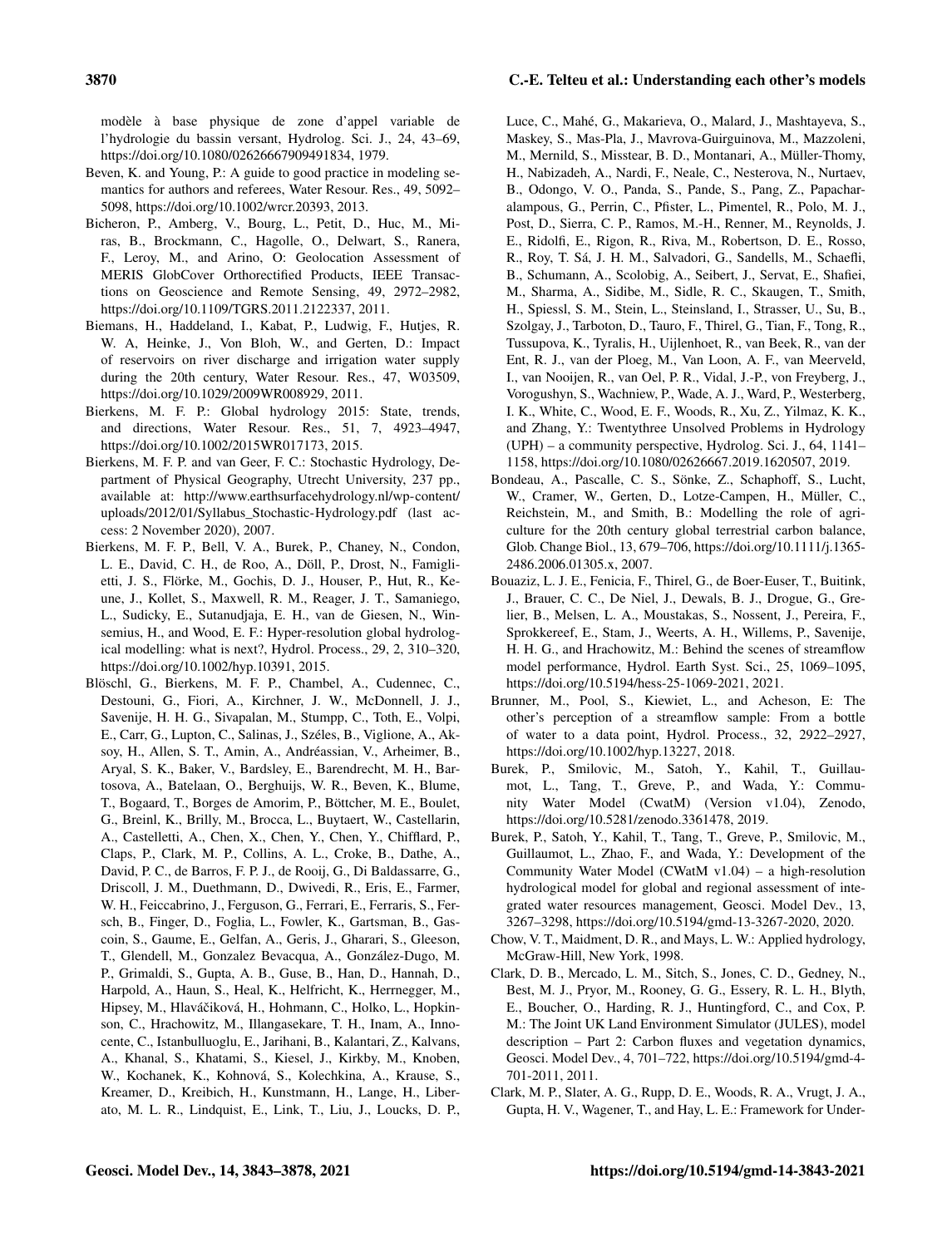standing Structural Errors (FUSE): A modular framework to diagnose differences between hydrological models, Water Resour. Res., 44, W00B02, https://doi.org[/10.1029/2007WR006735,](https://doi.org/10.1029/2007WR006735) 2008.

- Clark, M. P., Kavetski, D., and Fenicia, F.: Pursuing the method of multiple working hypotheses for hydrological modeling, Water Resour. Res., 47, W09301, https://doi.org[/10.1029/2010WR009827,](https://doi.org/10.1029/2010WR009827) 2011.
- Clark, M. P., Fan, Y., Lawrence, D. M., Adam, J. C., Bolster, D., Gochis, D. J., Hooper, R. P., Kumar, M., Leung, L. R., Mackay, D. S., Maxwell, R. M., Shen, C., Swenson, S. C., and X. Zeng: Improving the representation of hydrologic processes in Earth System Models, Water Resour. Res., 51, 5929–5956, https://doi.org[/10.1002/2015WR017096,](https://doi.org/10.1002/2015WR017096) 2015a.
- Clark, M. P., Nijssen, B., Lundquist, J. D., Kavetski, D., Rupp, D. E., Woods, R. A., Freer, J. E., Gutmann, E. D., Wood, A. W., Brekke, L. D., Arnold, J. R., Gochis, D. J., and Rasmussen, R. M.: A unified approach for process-based hydrologic modeling: Part 1. Modeling concept, Water Resour. Res., 51, 2498–2514, https://doi.org[/10.1002/2015WR017198,](https://doi.org/10.1002/2015WR017198) 2015b.
- Clark, M. P., Nijssen, B., Lundquist, J. D., Kavetski, D., Rupp, D. E., Woods, R. A., Freer, J. E.,Gutmann, E. D., Wood, A. W., Gochis, D. J., Rasmussen, R. M., Tarboton, D. G., Mahat, V., Flerchinger, G. N., and Marks, D. G.: A unified approach for process-based hydrologic modeling: Part 2. Model implementation and case studies, Water Resour. Res., 51, 2515–2542, https://doi.org[/10.1002/2015WR017200,](https://doi.org/10.1002/2015WR017200) 2015c.
- Clark, M. P., Bierkens, M. F. P., Samaniego, L., Woods, R. A., Uijlenhoet, R., Bennett, K. E., Pauwels, V. R. N., Cai, X., Wood, A. W., and Peters-Lidard, C. D.: The evolution of process-based hydrologic models: historical challenges and the collective quest for physical realism, Hydrol. Earth Syst. Sci., 21, 3427–3440, https://doi.org[/10.5194/hess-21-3427-2017,](https://doi.org/10.5194/hess-21-3427-2017) 2017.
- CTSM Development Team: ESCOMP/CTSM: Update documentation for release-clm5.0 branch, and fix issues with no-anthro surface dataset creation (Version release-clm5.0.34), Zenodo, https://doi.org[/10.5281/zenodo.3779821,](https://doi.org/10.5281/zenodo.3779821) 2020.
- Cucchi, M., Weedon, G. P., Amici, A., Bellouin, N., Lange, S., Müller Schmied, H., Hersbach, H., and Buontempo, C.: WFDE5: bias-adjusted ERA5 reanalysis data for impact studies, Earth Syst. Sci. Data, 12, 2097–2120, https://doi.org[/10.5194/essd-12-](https://doi.org/10.5194/essd-12-2097-2020) [2097-2020,](https://doi.org/10.5194/essd-12-2097-2020) 2020.
- Dang, T. D., Chowdhury, A. F. M. K., and Galelli, S.: On the representation of water reservoir storage and operations in large-scale hydrological models: implications on model parameterization and climate change impact assessments, Hydrol. Earth Syst. Sci., 24, 397–416, https://doi.org[/10.5194/hess-24-397-2020,](https://doi.org/10.5194/hess-24-397-2020) 2020a.
- Dang, T. D., Vu, D. T., Chowdhury, A. F. M. K., and Galelli, S.: A software package for the representation and optimization of water reservoir operations in the VIC hydrologic model, Environ. Modell. Softw., https://doi.org[/10.1016/j.envsoft.2020.104673,](https://doi.org/10.1016/j.envsoft.2020.104673) 2020b.
- de Boer-Euser, T., Bouaziz, L., De Niel, J., Brauer, C., Dewals, B., Drogue, G., Fenicia, F., Grelier, B., Nossent, J., Pereira, F., Savenije, H., Thirel, G., and Willems, P.: Looking beyond general metrics for model comparison – lessons from an international model intercomparison study, Hydrol. Earth Syst. Sci., 21, 423–440, https://doi.org[/10.5194/hess-21-423-2017,](https://doi.org/10.5194/hess-21-423-2017) 2017.
- Döll, P. and Fiedler, K.: Global-scale modeling of groundwater recharge, Hydrol. Earth Syst. Sci., 12, 863–885, https://doi.org[/10.5194/hess-12-863-2008,](https://doi.org/10.5194/hess-12-863-2008) 2008.
- Döll, P. and Lehner, B.: Validation of a new global 30 min drainage direction map, J. Hydrol., 258, 214–231, https://doi.org[/10.1016/S0022-1694\(01\)00565-0,](https://doi.org/10.1016/S0022-1694(01)00565-0) 2002.
- Döll, P. and Romero-Lankao, P.: How to embrace uncertainty in participatory climate change risk management – A roadmap, Earth's Future, 5, 18–36, https://doi.org[/10.1002/2016EF000411,](https://doi.org/10.1002/2016EF000411) 2017.
- Döll, P., Kaspar, F., and Lehner, B.: A global hydrological model for deriving water availability indicators: model tuning and validation, J. Hydrol., 270, 105–134, https://doi.org[/10.1016/S0022-](https://doi.org/10.1016/S0022-1694(02)00283-4) [1694\(02\)00283-4,](https://doi.org/10.1016/S0022-1694(02)00283-4) 2003.
- Döll, P., Fiedler, K., and Zhang, J.: Global-scale analysis of river flow alterations due to water withdrawals and reservoirs, Hydrol. Earth Syst. Sci., 13, 2413–2432, https://doi.org[/10.5194/hess-13-](https://doi.org/10.5194/hess-13-2413-2009) [2413-2009,](https://doi.org/10.5194/hess-13-2413-2009) 2009.
- Döll, P., Hoffmann-Dobrev, H., Portmann, F. T., Siebert, S., Eicker, A., Rodell, M., Strassberg, G., and Scanlon, B. R.: Impact of water withdrawals from groundwater and surface water on continental water storage variations, J. Geodyn., 59–60, 143–156, https://doi.org[/10.1016/j.jog.2011.05.001,](https://doi.org/10.1016/j.jog.2011.05.001) 2012.
- Döll, P., Müller Schmied, H., Schuh, C., Portmann, F. T., and Eicker, A.: Global-scale assessment of groundwater depletion and related groundwater abstractions: Combining hydrological modelling with information from well observations and GRACE satellites, Water Resour. Res., 50, 5698–5720, https://doi.org[/10.1002/2014WR015595,](https://doi.org/10.1002/2014WR015595) 2014.
- Döll, P., Douville, H., Güntner, A., Müller Schmied, H., and Wada, Y.: Modelling Freshwater Resources at the Global Scale: Challenges and Prospects, Surv. Geophys., 37, 195–221, https://doi.org[/10.1007/s10712-015-9343-1,](https://doi.org/10.1007/s10712-015-9343-1) 2016.
- Duan, Q., Schaake, J., Andreassian, V., Franks, S., Goteti, G., Gupta, H. V., Gusev, Y. M., Habets, F., Hall, A., Hay, L., Hogue, T., Huang, M., Leavesley, G., Liang, X., Nasonova, O. N., Noilhan, J., Oudin, L., Sorooshian, S., Wagener, T., and Wood, E. F.: Model parameter estimation experiment (MOPEX): an overview of science strategy and major results from the second and third workshops, J. Hydrol., 320, 3–17, https://doi.org[/10.1016/j.jhydrol.2005.07.031,](https://doi.org/10.1016/j.jhydrol.2005.07.031) 2006.
- Ducoudré, N. I., Laval, K., and Perrier, A.: SECHIBA, a New Set of Parameterizations of the Hydrologic Exchanges at the Land-Atmosphere Interface within the LMD Atmospheric General Circulation Model, J. Climate, 6, 248–273, https://doi.org[/10.1175/1520-](https://doi.org/10.1175/1520-0442(1993)006<0248:SANSOP>2.0.CO;2) [0442\(1993\)006<0248:SANSOP>2.0.CO;2,](https://doi.org/10.1175/1520-0442(1993)006<0248:SANSOP>2.0.CO;2) 1993.
- Duethmann, D., Blöschl, G., and Parajka, J.: Why does a conceptual hydrological model fail to correctly predict discharge changes in response to climate change?, Hydrol. Earth Syst. Sci., 24, 3493– 3511, https://doi.org[/10.5194/hess-24-3493-2020,](https://doi.org/10.5194/hess-24-3493-2020) 2020.
- Dümenil, L. and Todini, E.: A rainfall-runoff scheme for use in the Hamburg climate model, in: Advances in Theoretical Hydrology: A tribute to James Dooge, edited by: O'Kane, J. P., Amsterdam: Elsevier Science Publishers B. V., 129–157, available at: [http:](http://hdl.handle.net/11858/00-001M-0000-0029-CE00-5) [//hdl.handle.net/11858/00-001M-0000-0029-CE00-5](http://hdl.handle.net/11858/00-001M-0000-0029-CE00-5) (last access: 2 November 2020), 1992.
- Essery, R., Morin, S., Lejeune, Y., and Ménard, C. B.: A comparison of 1701 snow models using observations from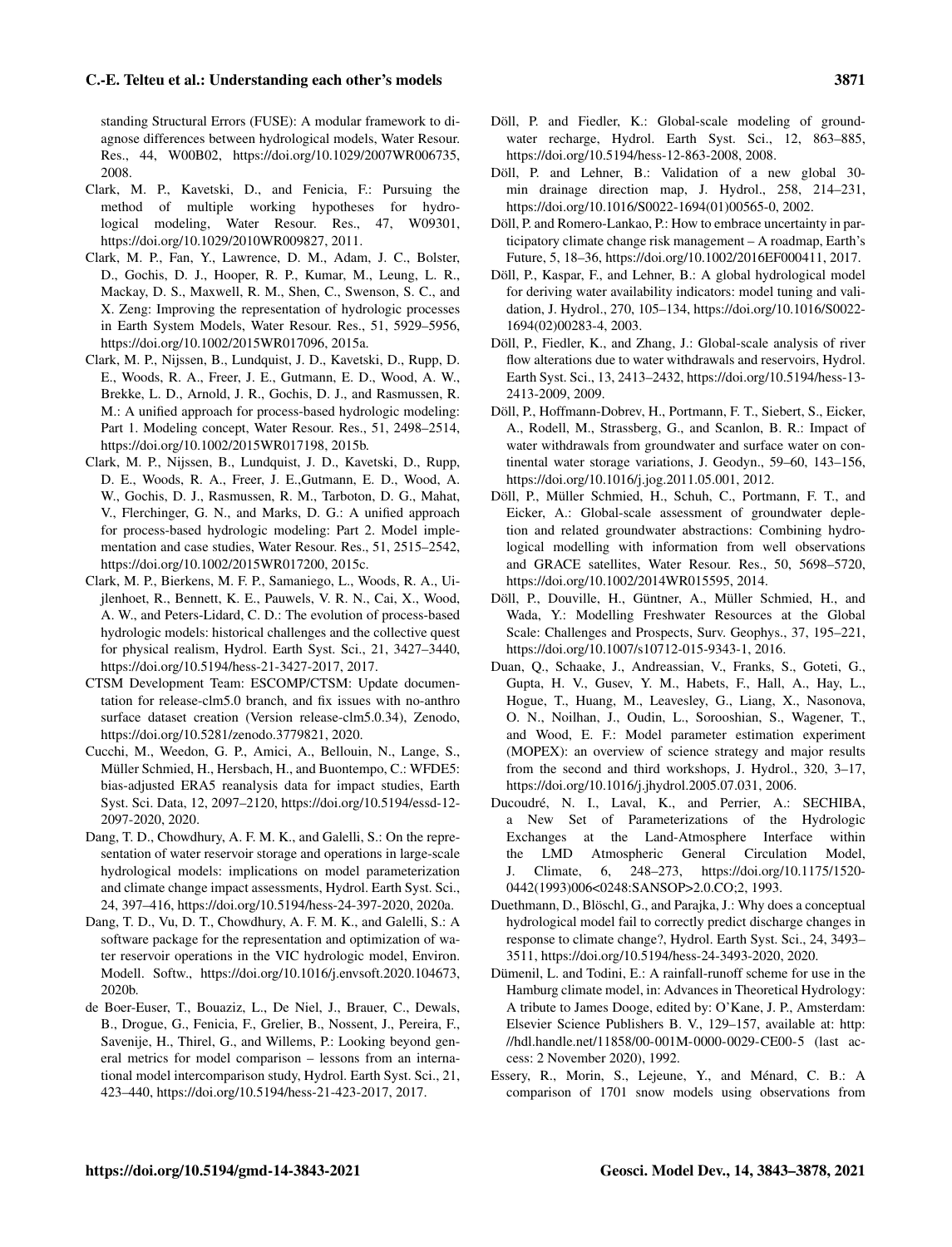an alpine site, Advances in water resources, 55, 131–148, https://doi.org[/10.1016/j.advwatres.2012.07.013,](https://doi.org/10.1016/j.advwatres.2012.07.013) 2013.

- Eyring, V., Bony, S., Meehl, G. A., Senior, C. A., Stevens, B., Stouffer, R. J., and Taylor, K. E.: Overview of the Coupled Model Intercomparison Project Phase 6 (CMIP6) experimental design and organization, Geosci. Model Dev., 9, 1937–1958, https://doi.org[/10.5194/gmd-9-1937-2016,](https://doi.org/10.5194/gmd-9-1937-2016) 2016.
- FAO/IIASA/ISRIC/ISSCAS/JRC: Harmonized World Soil Database (version 1.2), FAO, Rome, Italy and IIASA, Laxenburg, Austria, available at: [https://webarchive.iiasa.ac.at/](https://webarchive.iiasa.ac.at/Research/LUC/External-World-soil-database/HTML/) [Research/LUC/External-World-soil-database/HTML/](https://webarchive.iiasa.ac.at/Research/LUC/External-World-soil-database/HTML/) (last access: 10 June 2021), 2012.
- Farthing, M. W. and Ogden, F. L.: Numerical Solution of Richards' Equation: A Review of Advances and Challenges, Soil Sci. Soc. Am. J., 81, 1257–1269, https://doi.org[/10.2136/sssaj2017.02.0058,](https://doi.org/10.2136/sssaj2017.02.0058) 2017.
- Fekete, B. M., Vörösmarty, C. J., Hall, F. G., Collatz, G. J., Meeson, B. W., Los, S. O., Brown De Colstoun, E., and Landis, D. R.: ISLSCP II UNH/GRDC Composite Monthly Runoff, ORNL DAAC, Oak Ridge, Tennessee, USA, https://doi.org[/10.3334/ORNLDAAC/994,](https://doi.org/10.3334/ORNLDAAC/994) 2011.
- Felfelani, F., Lawrence, D. M., and Pokhrel, Y.: Representing intercell lateral groundwater flow and aquifer pumping in the community land model, Water Resour. Res., 56, e2020WR027531, https://doi.org[/10.1029/2020WR027531,](https://doi.org/10.1029/2020WR027531) 2020.
- Fenicia, F., Kavetski, D., and Savenije, H. H. G: Elements of a flexible approach for conceptual hydrological modeling: 1. Motivation and theoretical development, Water Resour. Res., 47, W11510, https://doi.org[/10.1029/2010WR010174,](https://doi.org/10.1029/2010WR010174) 2011.
- Flörke, M., Kynast, E., Bärlund, I., Eisner, S., Wimmer, F., and Alcamo, J.: Domestic and industrial water uses of the past 60 years as a mirror of socio-economic development: A global simulation study, Global Environ. Change, 23, 144–156, https://doi.org[/10.1016/j.gloenvcha.2012.10.018,](https://doi.org/10.1016/j.gloenvcha.2012.10.018) 2013.
- Frieler, K., Lange, S., Piontek, F., Reyer, C. P. O., Schewe, J., Warszawski, L., Zhao, F., Chini, L., Denvil, S., Emanuel, K., Geiger, T., Halladay, K., Hurtt, G., Mengel, M., Murakami, D., Ostberg, S., Popp, A., Riva, R., Stevanovic, M., Suzuki, T., Volkholz, J., Burke, E., Ciais, P., Ebi, K., Eddy, T. D., Elliott, J., Galbraith, E., Gosling, S. N., Hattermann, F., Hickler, T., Hinkel, J., Hof, C., Huber, V., Jägermeyr, J., Krysanova, V., Marcé, R., Müller Schmied, H., Mouratiadou, I., Pierson, D., Tittensor, D. P., Vautard, R., van Vliet, M., Biber, M. F., Betts, R. A., Bodirsky, B. L., Deryng, D., Frolking, S., Jones, C. D., Lotze, H. K., Lotze-Campen, H., Sahajpal, R., Thonicke, K., Tian, H., and Yamagata, Y.: Assessing the impacts of  $1.5^{\circ}$ C global warming – simulation protocol of the Inter-Sectoral Impact Model Intercomparison Project (ISIMIP2b), Geosci. Model Dev., 10, 4321–4345, https://doi.org[/10.5194/gmd-10-4321-2017,](https://doi.org/10.5194/gmd-10-4321-2017) 2017.
- Friend, A. D., Lucht, W., Rademacher, T. T., Keribin, R., Betts, R., Cadule, P., Ciais, P., Clark, D. B., Dankers, R., Falloon, P. D. Ito, A., Kahana, A., Kleidoni, A., Lomasj, M. R., Nishinah, K., Ostbergb, S., Pavlicki, R., Peylinf, P., Schaphoffb, S., Vuichardf, N., Warszawskib, L., Wiltshired, A., and Woodwardj, F. I.: Carbon residence time dominates uncertainty in terrestrial vegetation responses to future climate and atmospheric CO<sub>2</sub>, P. Natl. Acad. Sci. USA, 111, 3280-3285, https://doi.org[/10.1073/pnas.1222477110,](https://doi.org/10.1073/pnas.1222477110) 2014.
- Gao, H., Tang, Q., Shi, X., Zhu, C., Bohn, T. J., Su, F., Sheffield, J., Pan, M., Lettenmaier, D. P., and Wood, E. F.: Water budget record from Variable Infiltration Capacity (VIC) model, Algorithm Theor. Basis Doc., Terr. Water Cycle Data Rec., available at: [https://eprints.lancs.ac.uk/id/eprint/89407/1/Gao\\_et\\_al\\_VIC\\_](https://eprints.lancs.ac.uk/id/eprint/89407/1/Gao_et_al_VIC_2014.pdf) [2014.pdf](https://eprints.lancs.ac.uk/id/eprint/89407/1/Gao_et_al_VIC_2014.pdf) (last access: 2 November 2020), 2009.
- Gerten, D., Schaphoff, S., Haberlandt, U., Lucht, W., and Sitch, S.: Terrestrial vegetation and water balance – hydrological evaluation of a dynamic global vegetation model, J. Hydrol., 286, 249– 270, https://doi.org[/10.1016/j.jhydrol.2003.09.029,](https://doi.org/10.1016/j.jhydrol.2003.09.029) 2004.
- Gosling, S. N.: Systematic quantification of climate change impacts modelling uncertainty, in: Impacts World 2013 International Conference on Climate Change Effects, Potsdam, Germany, 27–30 May 2013, 268–274, available at: [https://gfzpublic.gfz-potsdam.de/rest/items/item\\_152514\\_5/](https://gfzpublic.gfz-potsdam.de/rest/items/item_152514_5/component/file_152588/content) [component/file\\_152588/content](https://gfzpublic.gfz-potsdam.de/rest/items/item_152514_5/component/file_152588/content) (last access: 2 November 2020), 2013.
- Gosling, S. N. and Arnell, N. W.: Simulating current global river runoff with a global hydrological model: Model revisions, validation, and sensitivity analysis, Hydrol. Process., 25, 1129–1145, https://doi.org[/10.1002/hyp.7727,](https://doi.org/10.1002/hyp.7727) 2011.
- Greve, P., Burek, P., and Wada, Y.: Using the Budyko Framework for Calibrating a Global Hydrological Model, Water Resour. Res., 56, e2019WR026280, https://doi.org[/10.1029/2019WR026280,](https://doi.org/10.1029/2019WR026280) 2020.
- Gudmundsson, L., Boulange, J., Do, H. X., Gosling, S. N., Grillakis, M. G., Koutroulis, A. G., Leonard, M., Liu, J., Müller Schmied, H., Papadimitriou, L., Pokhrel, Y., Seneviratne, S. I., Satoh, Y., Thiery, W., Westra, S., Zhang, X., and Zhao, F.: Globally observed trends in mean and extreme river flow attributed to climate change, Science, 371, 1159–1162, https://doi.org[/10.1126/science.aba3996,](https://doi.org/10.1126/science.aba3996) 2021.
- Guimberteau, M., Ducharne, A., Ciais, P., Boisier, J. P., Peng, S., De Weirdt, M., and Verbeeck, H.: Testing conceptual and physically based soil hydrology schemes against observations for the Amazon Basin, Geosci. Model Dev., 7, 1115–1136, https://doi.org[/10.5194/gmd-7-1115-2014,](https://doi.org/10.5194/gmd-7-1115-2014) 2014.
- Guimberteau, M., Zhu, D., Maignan, F., Huang, Y., Yue, C., Dantec-Nédélec, S., Ottlé, C., Jornet-Puig, A., Bastos, A., Laurent, P., Goll, D., Bowring, S., Chang, J., Guenet, B., Tifafi, M., Peng, S., Krinner, G., Ducharne, A., Wang, F., Wang, T., Wang, X., Wang, Y., Yin, Z., Lauerwald, R., Joetzjer, E., Qiu, C., Kim, H., and Ciais, P.: ORCHIDEE-MICT (v8.4.1), a land surface model for the high latitudes: model description and validation, Geosci. Model Dev., 11, 121–163, https://doi.org[/10.5194/gmd-11-121-](https://doi.org/10.5194/gmd-11-121-2018) [2018,](https://doi.org/10.5194/gmd-11-121-2018) 2018.
- Gupta, H. V., Wagener, T., and Liu, Y.: Reconciling theory withobservations: Elements of a diagnostic approach to model evaluation, Hydrol. Process., 22, 3802–3813, https://doi.org[/10.1002/hyp.6989,](https://doi.org/10.1002/hyp.6989) 2008.
- Gupta, H. V., Kling, H., Yilmaz, K. K., and Martinez-Baquero, G. F.: Decomposition of the mean squared error & NSE performance criteria: Implications for improving hydrological modelling, J. Hydrol., 377, 80–91, https://doi.org[/10.1016/j.jhydrol.2009.08.003,](https://doi.org/10.1016/j.jhydrol.2009.08.003) 2009.
- Gupta, H. V., Clark, M. P., Vrugt, J. A., Abramowitz, G., and Ye, M.: Towards a comprehensive assessment of model structural adequacy, Water Resour. Res., 48, W08301, https://doi.org[/10.1029/2011WR011044,](https://doi.org/10.1029/2011WR011044) 2012.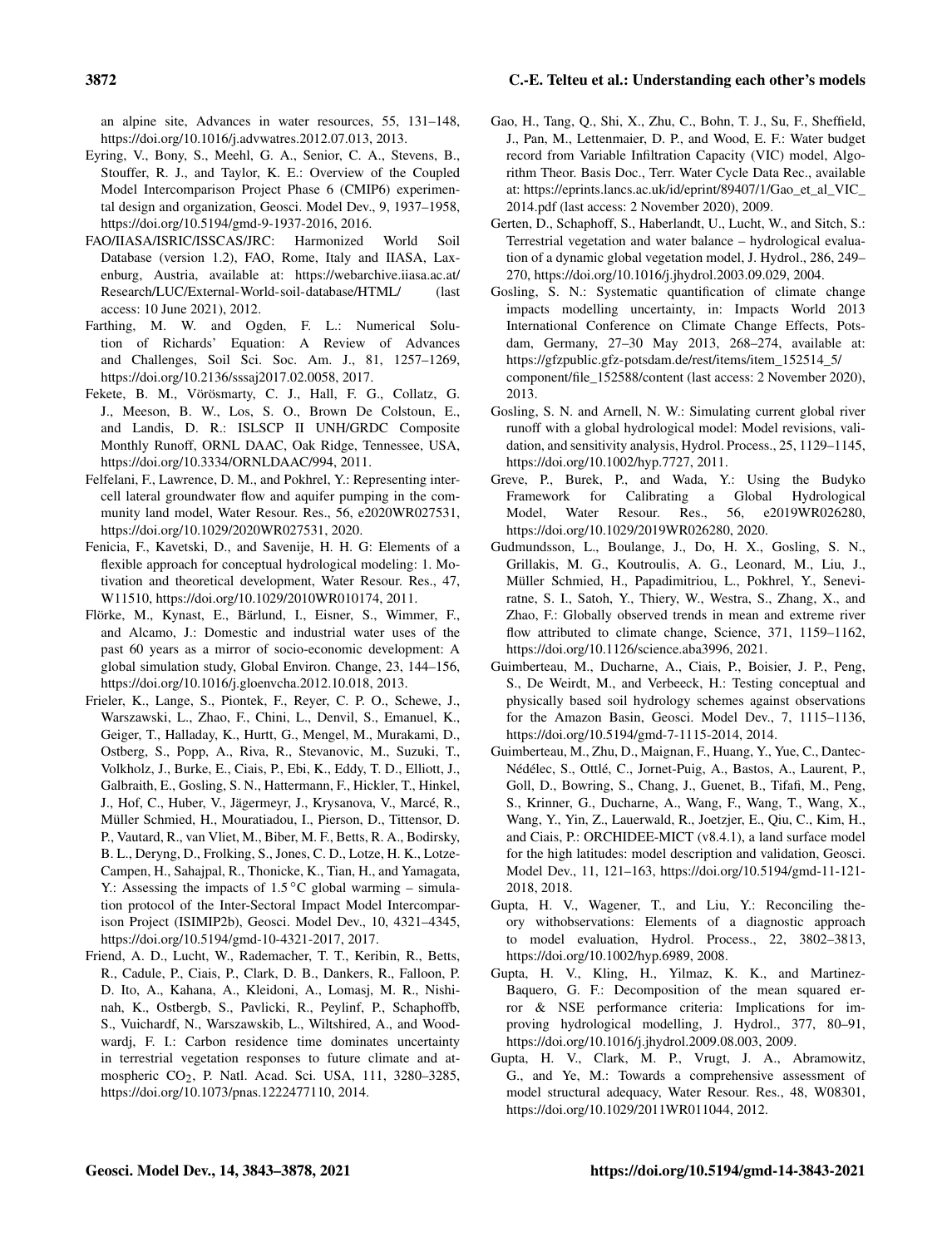- Guseva, S., Bleninger, T., Jöhnk, K., Polli, B. A., Tan, Z., Thiery, W., Zhuang, Q., Rusak, J. A., Yao, H., Lorke, A., and Stepanenko, V.: Multimodel simulation of vertical gas transfer in a temperate lake, Hydrol. Earth Syst. Sci., 24, 697–715, https://doi.org[/10.5194/hess-24-697-2020,](https://doi.org/10.5194/hess-24-697-2020) 2020.
- Haddeland, I., Clark, D. B., Franssen, W., Ludwig, F., Voß, F., Arnell, N. W., Bertrand, N., Best, M., Folwell, S., Gerten, D., Gomes, S., Gosling, S. N., Hagemann, S., Hanasaki, N., Harding, R., Heinke, J., Kabat, P., Koirala, S., Oki, T., Polcher, J., Stacke, T., Viterbo, P., Weedon, G. P., and Yeh, P.: Multimodel Estimate of the Global Terrestrial Water Balance: Setup and First Results, Water and Global Change (WATCH) special collection, 12, 869– 884, https://doi.org[/10.1175/2011JHM1324.1,](https://doi.org/10.1175/2011JHM1324.1) 2011.
- Hagemann, S.: An Improved Land Surface Parameter Dataset for Global and Regional Climate Models, Max-Planck-Institut für Meteorologie, MPI Report 336, available at: [https://mpimet.](https://mpimet.mpg.de/fileadmin/publikationen/Reports/max_scirep_336.pdf) [mpg.de/fileadmin/publikationen/Reports/max\\_scirep\\_336.pdf](https://mpimet.mpg.de/fileadmin/publikationen/Reports/max_scirep_336.pdf) (last access: 2 November 2020), ISSN 0937-1060, 2002.
- Hanasaki, N.: H08 Version 20190101, Zenodo, https://doi.org[/10.5281/zenodo.4263375,](https://doi.org/10.5281/zenodo.4263375) 2020.
- Hanasaki, N., Kanae, S., and Oki, T.: A reservoir operation scheme for global river routing models, J. Hydrol., 327, 22–41, https://doi.org[/10.1016/j.jhydrol.2005.11.011,](https://doi.org/10.1016/j.jhydrol.2005.11.011) 2006.
- Hanasaki, N., Kanae, S., Oki, T., Masuda, K., Motoya, K., Shirakawa, N., Shen, Y., and Tanaka, K.: An integrated model for the assessment of global water resources – Part 1: Model description and input meteorological forcing, Hydrol. Earth Syst. Sci., 12, 1007–1025, https://doi.org[/10.5194/hess-12-1007-2008,](https://doi.org/10.5194/hess-12-1007-2008) 2008.
- Hanasaki, N., Yoshikawa, S., Pokhrel, Y., and Kanae, S.: A global hydrological simulation to specify the sources of water used by humans, Hydrol. Earth Syst. Sci., 22, 789–817, https://doi.org[/10.5194/hess-22-789-2018,](https://doi.org/10.5194/hess-22-789-2018) 2018.
- Hauser, M., Thiery, W., and Seneviratne, S. I.: Potential of global land water recycling to mitigate local temperature extremes, Earth Syst. Dynam., 10, 157–169, https://doi.org[/10.5194/esd-](https://doi.org/10.5194/esd-10-157-2019)[10-157-2019,](https://doi.org/10.5194/esd-10-157-2019) 2019.
- Hirsch, A. L., Wilhelm, M., Davin, E. L., Thiery, W., and Seneviratne, S. I.: Can climate-effective land management reduce regional warming?, J. Geophys. Res.-Atmos., 122, 2269–2288, https://doi.org[/10.1002/2016JD026125,](https://doi.org/10.1002/2016JD026125) 2017.
- Hirsch, A. L., Prestele, R., Davin, E. L., Seneviratne, S. I., Thiery, W., and Verburg, P. H.: Modelled biophysical impacts of conservation agriculture on local climates, Glob. Change Biol., 24, 4758–4774, https://doi.org[/10.1111/gcb.14362,](https://doi.org/10.1111/gcb.14362) 2018.
- Hunger, M. and Döll, P.: Value of river discharge data for globalscale hydrological modeling, Hydrol. Earth Syst. Sci., 12, 841– 861, https://doi.org[/10.5194/hess-12-841-2008,](https://doi.org/10.5194/hess-12-841-2008) 2008.
- Jung, M., Reichstein, M., Margolis, H. A., Cescatti, A., Richardson, A. D., Arain, M. A., Arneth, A., Bernhofer, C., Bonal, D., Chen, J., Gianelle, D., Gobron, N., Kiely, G., Kutsch, W., Lasslop, G., Law, B. E., Lindroth, A., Merbold, L., Montagnani, L., Moors, E. J., Papale, D., Sottocornola, M., Vaccari, F., and Williams, C.: Global patterns of land-atmosphere fluxes of carbon dioxide, latent heat, and sensible heat derived from eddy covariance, satellite, andmeteorological observations, J. Geophys. Res., 116, G00J07, https://doi.org[/10.1029/2010JG001566,](https://doi.org/10.1029/2010JG001566) 2011.
- Kageyama, M., Braconnot, P., Harrison, S. P., Haywood, A. M., Jungclaus, J. H., Otto-Bliesner, B. L., Peterschmitt, J.-Y., Abe-Ouchi, A., Albani, S., Bartlein, P. J., Brierley, C., Crucifix,

M., Dolan, A., Fernandez-Donado, L., Fischer, H., Hopcroft, P. O., Ivanovic, R. F., Lambert, F., Lunt, D. J., Mahowald, N. M., Peltier, W. R., Phipps, S. J., Roche, D. M., Schmidt, G. A., Tarasov, L., Valdes, P. J., Zhang, Q., and Zhou, T.: The PMIP4 contribution to CMIP6 – Part 1: Overview and overarching analysis plan, Geosci. Model Dev., 11, 1033–1057, https://doi.org[/10.5194/gmd-11-1033-2018,](https://doi.org/10.5194/gmd-11-1033-2018) 2018.

- Klein Goldewijk, C. G. M.: Anthropogenic land-use estimates for the Holocene; HYDE 3.2, DANS [data set], https://doi.org[/10.17026/dans-25g-gez3,](https://doi.org/10.17026/dans-25g-gez3) 2017.
- Koirala, S., Yeh, P. J.-F., Hirabayashi, Y., Kanae, S., and Oki, T.: Global-scale land surface hydrologic modeling with the representation of water table dynamics, J. Geophys. Res.-Atmos., 119, 75–89, https://doi.org[/10.1002/2013JD020398,](https://doi.org/10.1002/2013JD020398) 2014.
- Knutti, R., Masson, D., and Gettelman, A.: Climate model genealogy: Generation CMIP5 and how we got there, Geophys. Res. Lett., 40, 1194–1199, https://doi.org[/10.1002/grl.50256,](https://doi.org/10.1002/grl.50256) 2013.
- Kraft, P., Vaché, K. B., Frede, H.-G., and Breuer, L.: CMF: A Hydrological Programming Language Extension For Integrated Catchment Models, Environ. Modell. Softw., 26, 828– 830, https://doi.org[/10.1016/j.envsoft.2010.12.009,](https://doi.org/10.1016/j.envsoft.2010.12.009) 2011.
- Krysanova, V., Wechsung, F., Arnold, J., Srinivasan, R., and Williams, J.: SWIM (Soil and Water Integrated Model) – User Manual, PIK Report Nr. 69, page 45, available at: [https://www.](https://www.pik-potsdam.de/en/members/valen/swim?set_language=en) [pik-potsdam.de/en/members/valen/swim?set\\_language=en](https://www.pik-potsdam.de/en/members/valen/swim?set_language=en) (last access: 10 June 2021), 2000.
- Kumar, R., Samaniego, L., and Attinger, S.: Implications of distributed hydrologic model parameterization on water fluxes at multiple scales and locations, Water Resour. Res., 49, 360–379, https://doi.org[/10.1029/2012WR012195,](https://doi.org/10.1029/2012WR012195) 2013.
- Kundzewicz, Z. W., Krysanova, V., Benestad, R. E., Hov, Ø., Piniewski, M., and Otto, I. M.: Uncertainty in climate change impacts on water resources, Environ. Sci. Policy, 79, 1–8, https://doi.org[/10.1016/j.envsci.2017.10.008,](https://doi.org/10.1016/j.envsci.2017.10.008) 2018.
- Kuppel, S., Tetzlaff, D., Maneta, M. P., and Soulsby, C.:  $EcH<sub>2</sub>O$ iso 1.0: water isotopes and age tracking in a process-based, distributed ecohydrological model, Geosci. Model Dev., 11, 3045– 3069, https://doi.org[/10.5194/gmd-11-3045-2018,](https://doi.org/10.5194/gmd-11-3045-2018) 2018.
- Laloy, E. and Vrugt, J. A.: High-dimensional posterior exploration of hydrologic models using multiple-try  $DREAM<sub>(7S)</sub>$  and high-performance computing, Water Resour. Res., 48, W01526, https://doi.org[/10.1029/2011WR010608,](https://doi.org/10.1029/2011WR010608) 2012.
- Landerer, F. W. and Swenson, S. C.: Accuracy of scaled GRACE terrestrial water storage estimates, Water Resour. Res., 48, W04531, https://doi.org[/10.1029/2011WR011453,](https://doi.org/10.1029/2011WR011453) 2012.
- Lawrence, D. M., Fisher, R. A., Koven, C. D., Oleson, K. W., Swenson, S. C., Bonan, G., Collier, N., Ghimire, B., Kampenhout, L., Kennedy, D., Kluzek, E., Lawrence, P. J., Li, F., Li, H., Lombardozzi, D., Riley, W. J., Sacks, W. J., Shi, M., Vertenstein, M., Wieder, W. R., Xu, C., Ali, A. A., Badger, A. M., Bisht, G., Broeke, M., Brunke, M. A., Burns, S. P., Buzan, J., Clark, M., Craig, A., Dahlin, K., Drewniak, B., Fisher, J. B., Flanner, M., Fox, A. M., Gentine, P., Hoffman, F., KeppelAleks, G., Knox, R., Kumar, S., Lenaerts, J., Leung, L. R., Lipscomb, W. H., Lu, Y., Pandey, A., Pelletier, J. D., Perket, J., Randerson, J. T., Ricciuto, D. M., Sanderson, B. M., Slater, A., Subin, Z. M., Tang, J., Thomas, R. Q., Val Martin, M., and Zeng, X.: The Community Land Model version 5: Description of new features, benchmark-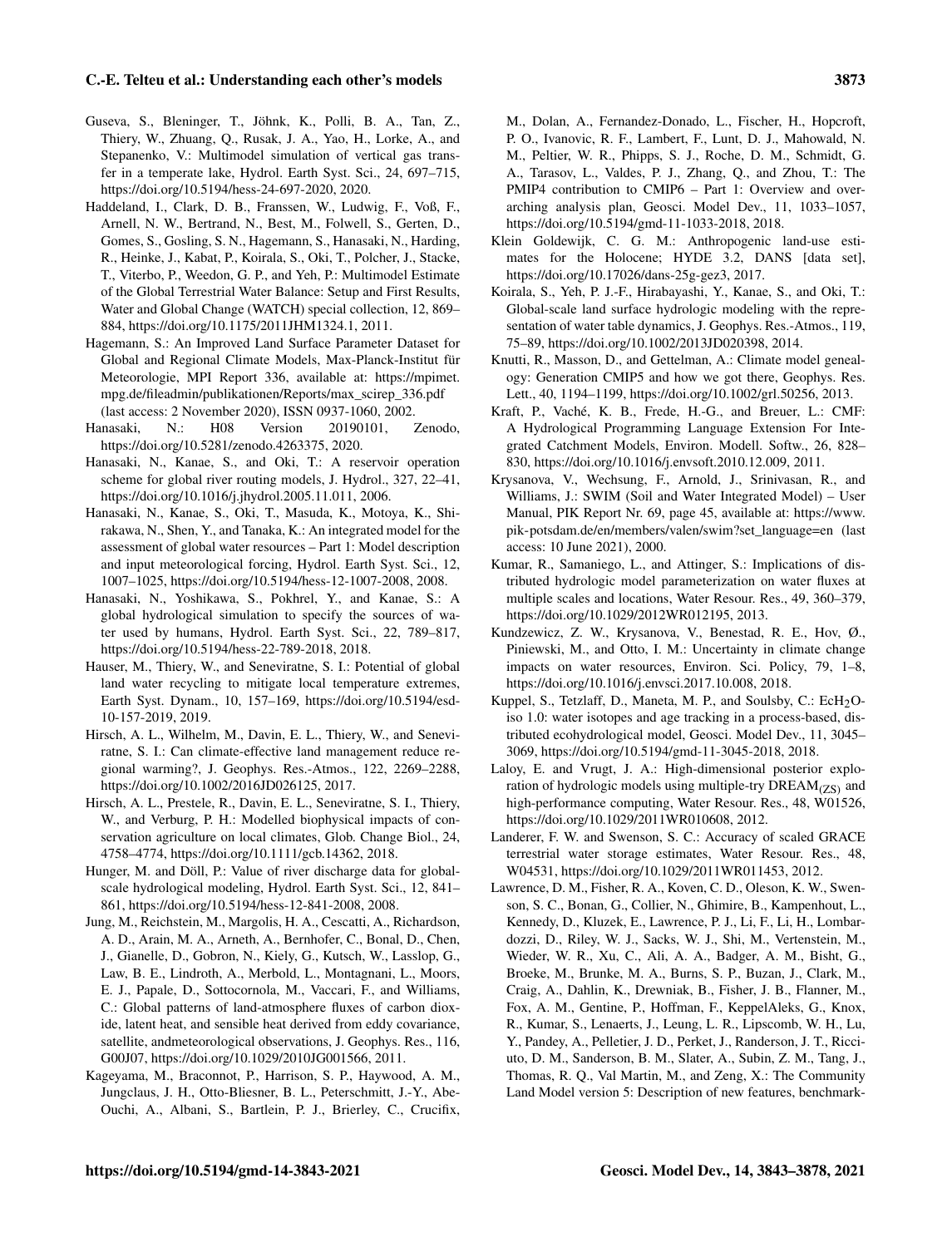ing, and impact of forcing uncertainty, J. Adv. Model. Earth Sy., 11, 4245–4287, https://doi.org[/10.1029/2018MS001583,](https://doi.org/10.1029/2018MS001583) 2019.

- Lee, D. H. and Abriola, L. M.: Use of the Richards equation in land surface parameterizations, J. Geophys. Res.-Atmos., 104, 27519–27526, https://doi.org[/10.1029/1999JD900951,](https://doi.org/10.1029/1999JD900951) 1999.
- Lehner, B.: HydroRIVERS Global river network delineation derived from HydroSHEDS data at 15 arc-second resolution Technical Documentation Version 1.0, 1–7, available at: [https://hydrosheds.org/images/inpages/HydroRIVERS\\_](https://hydrosheds.org/images/inpages/HydroRIVERS_TechDoc_v10.pdf) [TechDoc\\_v10.pdf](https://hydrosheds.org/images/inpages/HydroRIVERS_TechDoc_v10.pdf) (last access: 9 June 2021), 2019.
- Lehner, B., Reidy Liermann, C., Revenga, C., Vörösmarty, C., Fekete, B., Crouzet, P., Döll, P., Endejan, M., Frenken, K., Magome, J., Nilsson, C., Robertson, J. C., Rodel, R., Sindorf, N., and Wisser, D.: High-resolution mapping of the world's reservoirs and dams for sustainable river-flow management, Front. Ecol. Environ., 9, 494–502, https://doi.org[/10.1890/100125,](https://doi.org/10.1890/100125) 2011.
- Liu, X., Tang, Q., Zhang, X., and Leng, G.: Modeling the Role of Vegetation in Hydrological Responses to Climate Change, in: Terrestrial Water Cycle and Climate Change: Natural and Human-Induced Impacts, Hoboken, New Jersey: American Geophysical Union, 193–208, https://doi.org[/10.1002/9781118971772.ch10,](https://doi.org/10.1002/9781118971772.ch10) 2016.
- MacBean, N., Scott, R. L., Biederman, J. A., Ottlé, C., Vuichard, N., Ducharne, A., Kolb, T., Dore, S., Litvak, M., and Moore, D. J. P.: Testing water fluxes and storage from two hydrology configurations within the ORCHIDEE land surface model across US semi-arid sites, Hydrol. Earth Syst. Sci., 24, 5203–5230, https://doi.org[/10.5194/hess-24-5203-2020,](https://doi.org/10.5194/hess-24-5203-2020) 2020.
- Manabe, S.: Climate and the ocean circulation: The atmospheric circulation and the hydrology of the earth's surface, Mon. Weather Rev., 97, 739–774, https://doi.org[/10.1175/1520-](https://doi.org/10.1175/1520-0493(1969)097<0739:CATOC>2.3.CO;2) [0493\(1969\)097<0739:CATOC>2.3.CO;2,](https://doi.org/10.1175/1520-0493(1969)097<0739:CATOC>2.3.CO;2) 1969.
- Mao, G. and Liu, J.: WAYS v1: a hydrological model for root zone water storage simulation on a global scale, Geosci. Model Dev., 12, 5267–5289, https://doi.org[/10.5194/gmd-12-](https://doi.org/10.5194/gmd-12-5267-2019) [5267-2019,](https://doi.org/10.5194/gmd-12-5267-2019) 2019a.
- Mao, G. and Liu, J.: Water And ecosYstem Simulator (Version v1.0), Zenodo, https://doi.org[/10.5281/zenodo.4255008,](https://doi.org/10.5281/zenodo.4255008) 2019b.
- Masaki, Y., Hanasaki, N., Biemans, H., Müller Schmied, H., Tang, Q., Wada, Y., Gosling, S. N., Takahashi, K., and Hijioka, Y.: Intercomparison of global river discharge simulations focusing on dam operation – multiple models analysis in two casestudy river basins, Missouri–Mississippi and Green–Colorado, Environ. Res. Lett. 12, 055002, https://doi.org[/10.1088/1748-](https://doi.org/10.1088/1748-9326/aa57a8) [9326/aa57a8,](https://doi.org/10.1088/1748-9326/aa57a8) 2017.
- Masson, D. and Knutti, R.: Climate model genealogy, Geophys. Res. Lett., 38, L08703, https://doi.org[/10.1029/2011GL046864,](https://doi.org/10.1029/2011GL046864) 2011.
- McPherson, R. A.: A review of vegetation–atmosphere interactions and their influences on mesoscale phenomena, Prog. Phys. Geo., 31, 261–285, https://doi.org[/10.1177/0309133307079055,](https://doi.org/10.1177/0309133307079055) 2007.
- Meier, R., Davin, E. L., Lejeune, Q., Hauser, M., Li, Y., Martens, B., Schultz, N. M., Sterling, S., and Thiery, W.: Evaluating and improving the Community Land Model's sensitivity to land cover, Biogeosciences, 15, 4731–4757, https://doi.org[/10.5194/bg-15-](https://doi.org/10.5194/bg-15-4731-2018) [4731-2018,](https://doi.org/10.5194/bg-15-4731-2018) 2018.
- Messager, M. L., Lehner, B., Grill, G., Nedeva, I., and Schmitt, O.: Estimating the volume and age of water stored in global

lakes using a geo-statistical approach, Nat. Commun., 7, 13603, https://doi.org[/10.1038/ncomms13603,](https://doi.org/10.1038/ncomms13603) 2016.<br>illy, P. C. D.: Potential evapora

- Milly, P. C. D.: Potential evaporation and soil moisture in general circulation models, J. Climate, 5, 209–226, https://doi.org[/10.1175/1520-](https://doi.org/10.1175/1520-0442(1992)005<0209:PEASMI>2.0.CO;2) [0442\(1992\)005<0209:PEASMI>2.0.CO;2,](https://doi.org/10.1175/1520-0442(1992)005<0209:PEASMI>2.0.CO;2) 1992.
- Mizuochi, H., Ducharne, A., Cheruy, F., Ghattas, J., Al-Yaari, A., Wigneron, J.-P., Bastrikov, V., Peylin, P., Maignan, F., and Vuichard, N.: Multivariable evaluation of land surface processes in forced and coupled modes reveals new error sources to the simulated water cycle in the IPSL (Institute Pierre Simon Laplace) climate model, Hydrol. Earth Syst. Sci., 25, 2199–2221, https://doi.org[/10.5194/hess-25-2199-2021,](https://doi.org/10.5194/hess-25-2199-2021) 2021.
- Monteith, J. L.: Evaporation and environment, Sym. Soc. Exp. Biol., 19, 205–234, available at: [https://repository.rothamsted.ac.](https://repository.rothamsted.ac.uk/item/8v5v7) [uk/item/8v5v7](https://repository.rothamsted.ac.uk/item/8v5v7) (last access: 10 June 2021), 1965.
- Moore, R. J. and Clarke, R. T.: A distribution function approach to rainfall runoff modelling, Water Resour. Res., 17, 1367–1382, https://doi.org[/10.1029/WR017i005p01367,](https://doi.org/10.1029/WR017i005p01367) 1981.
- Müller Schmied, H., Eisner, S., Franz, D., Wattenbach, M., Portmann, F. T., Flörke, M., and Döll, P.: Sensitivity of simulated global-scale freshwater fluxes and storages to input data, hydrological model structure, human water use and calibration, Hydrol. Earth Syst. Sci., 18, 3511–3538, https://doi.org[/10.5194/hess-18-3511-2014,](https://doi.org/10.5194/hess-18-3511-2014) 2014.
- Müller Schmied, H., Adam, L., Eisner, S., Fink, G., Flörke, M., Kim, H., Oki, T., Portmann, F. T., Reinecke, R., Riedel, C., Song, Q., Zhang, J., and Döll, P.: Variations of global and continental water balance components as impacted by climate forcing uncertainty and human water use, Hydrol. Earth Syst. Sci., 20, 2877– 2898, https://doi.org[/10.5194/hess-20-2877-2016,](https://doi.org/10.5194/hess-20-2877-2016) 2016.
- Müller Schmied, H., Cáceres, D., Eisner, S., Flörke, M., Herbert, C., Niemann, C., Peiris, T. A., Popat, E., Portmann, F. T., Reinecke, R., Schumacher, M., Shadkam, S., Telteu, C.-E., Trautmann, T., and Döll, P.: The global water resources and use model WaterGAP v2.2d: model description and evaluation, Geosci. Model Dev., 14, 1037–1079, https://doi.org[/10.5194/gmd-14-](https://doi.org/10.5194/gmd-14-1037-2021) [1037-2021,](https://doi.org/10.5194/gmd-14-1037-2021) 2021.
- Nazemi, A. and Wheater, H. S.: On inclusion of water resource management in Earth system models – Part 1: Problem definition and representation of water demand, Hydrol. Earth Syst. Sci., 19, 33–61, https://doi.org[/10.5194/hess-19-33-2015,](https://doi.org/10.5194/hess-19-33-2015) 2015.
- Nicholson, S: Land surface processes and Sahel climate, Rev. Geophys., 38, 117–139, https://doi.org[/10.1029/1999RG900014,](https://doi.org/10.1029/1999RG900014) 2000.
- Niu, G.-Y., Yang, Z.-L., Dickinson, R. E., and Gulden, L. E.: A simple TOPMODEL-based runoff parameterization (SIMTOP) for use in global climate models, J. Geophys. Res., 110, D21106, https://doi.org[/10.1029/2005JD006111,](https://doi.org/10.1029/2005JD006111) 2005.
- Niu, G.-Y., Yang, Z.-L., Mitchell, K. E., Chen, F., Ek, M. B., Barlage, M., Kumar, A., Manning, K., Niyogi, D., Rosero, E., Tewari, M., and Xia, Y.: The community Noah land surface model with multiparameterization options (Noah-MP): 1. Model description and evaluation with localscale measurements, J. Geophys. Res.-Atmos., 116, D12109, https://doi.org[/10.1029/2010JD015139,](https://doi.org/10.1029/2010JD015139) 2011.
- Oleson, K. W., Lawrence, D. M., Bonan, G. B., Drewniak, B., Huang, M., Koven, C. D., Levis, S., Li, F., Riley, W. J., Subin, Z. M., Swenson, S. C., Thornton, P. E., Bozbiyik,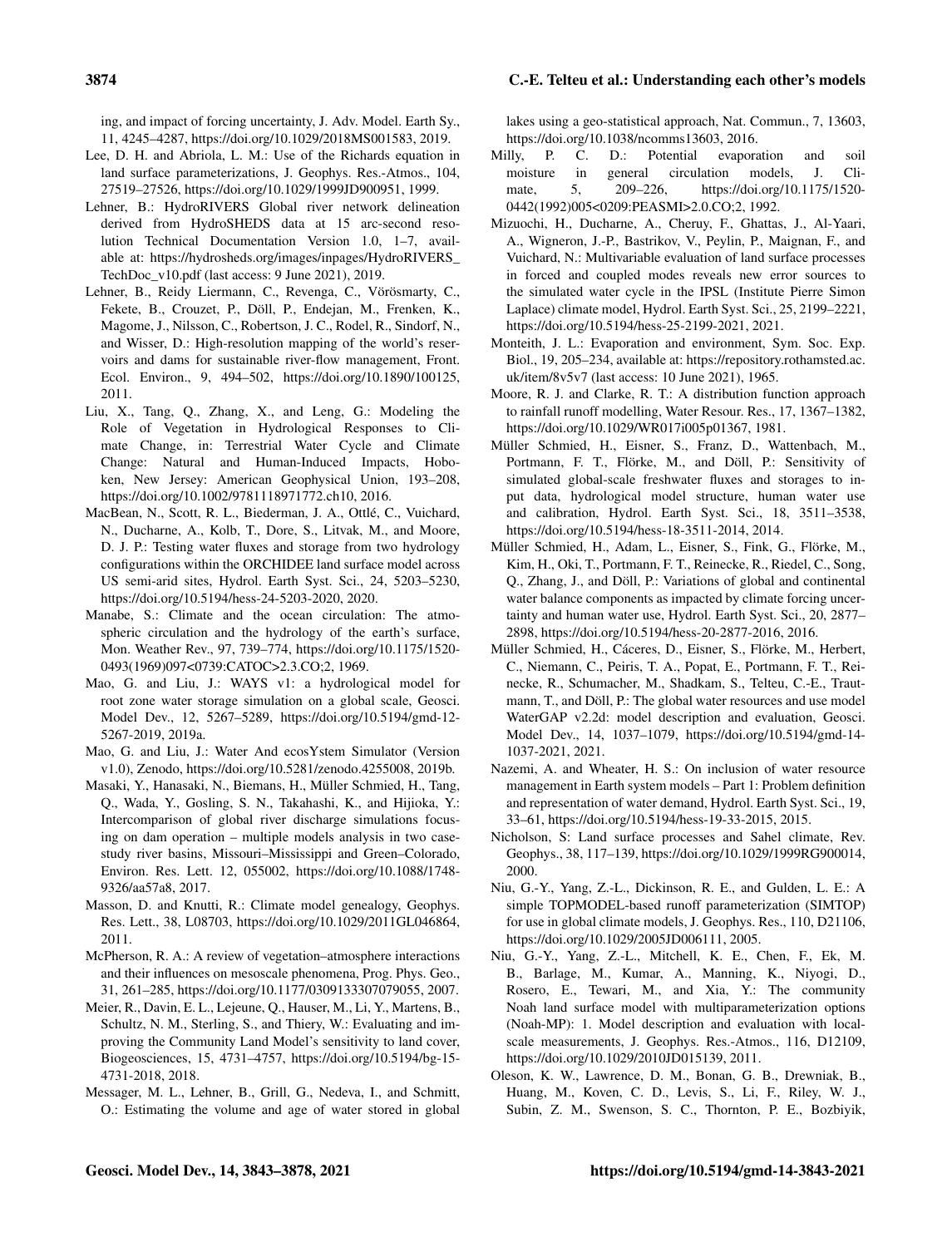A., Fisher, R., Kluzek, E., Lamarque, J.-F., Lawrence, P. J., Leung, L. R., Lipscomb, W., Muszala, S., Ricciuto, D. M., Sacks, W., Sun, Y., Tang, J., and Yang, Z.-L.: Technical Description of version 4.5 of the Community Land Model (CLM), Ncar Technical Note NCAR/TN-503+STR, National Center for Atmospheric Research, Boulder, CO, 422 pp., https://doi.org[/10.5065/D6RR1W7M,](https://doi.org/10.5065/D6RR1W7M) 2013.

- Pokhrel, Y., Hanasaki, N., Yeh, P., Yamada, T. J., Shinjiro, K., and Oki, T: Model estimates of sea-level change due to anthropogenic impacts on terrestrial water storage, Nat. Geosci., 5, 389–392, https://doi.org[/10.1038/ngeo1476,](https://doi.org/10.1038/ngeo1476) 2012.
- Pokhrel, Y. N., Koirala, S., Yeh, P. J.-F., Hanasaki, N., Longuevergne, L., Kanae, S., and T. Oki: Incorporation of groundwater pumping in a global Land Surface Model with the representation of human impacts, Water Resour. Res., 51, 78–96, https://doi.org[/10.1002/2014WR015602,](https://doi.org/10.1002/2014WR015602) 2015.
- Pokhrel, Y. N., Hanasaki, N., Wada, Y., and Kim, H.: Recent progresses in incorporating human land-water management into global land surface models toward their integration into Earth system models, WIREs Water, 3, 548–574, https://doi.org[/10.1002/wat2.1150,](https://doi.org/10.1002/wat2.1150) 2016.
- Pokhrel, Y., Felfelani, F., Satoh, Y., Boulange, J., Burek, P., Gädeke, A., Gerten, D., Gosling, S. N., Grillakis, M., Gudmundsson, L., Hanasaki, N., Kim, H., Koutroulis, A., Liu, J., Papadimitriou, L., Schewe, J., Müller Schmied, H., Stacke, T., Telteu, C.-E., Thiery, W., Veldkamp, T., Zhao, F., and Wada, Y.: Global terrestrial water storage and drought severity under climate change, Nat. Clim. Change, 11, 226–233, https://doi.org[/10.1038/s41558-](https://doi.org/10.1038/s41558-020-00972-w) [020-00972-w,](https://doi.org/10.1038/s41558-020-00972-w) 2021.
- Pomeroy, J. W., Gray, D. M., Brown, T., Hedstrom, N. R., Quinton, W. L., Granger, R. J., and Carey, S. K.: The cold regions hydrological model: a platform for basing process representation and model structure on physical evidence, 21, 2650–2667, https://doi.org[/10.1002/hyp.6787,](https://doi.org/10.1002/hyp.6787) 2007.
- Portmann, F. T., Siebert, S., and Döll, P.: MIRCA2000—Global monthly irrigated and rainfed crop areas around the year 2000: A new high-resolution data set for agricultural and hydrological modeling, Global Biogeochem. Cy., 24, GB1011, https://doi.org[/10.1029/2008GB003435,](https://doi.org/10.1029/2008GB003435) 2010.
- Rabin, S. S., Melton, J. R., Lasslop, G., Bachelet, D., Forrest, M., Hantson, S., Kaplan, J. O., Li, F., Mangeon, S., Ward, D. S., Yue, C., Arora, V. K., Hickler, T., Kloster, S., Knorr, W., Nieradzik, L., Spessa, A., Folberth, G. A., Sheehan, T., Voulgarakis, A., Kelley, D. I., Prentice, I. C., Sitch, S., Harrison, S., and Arneth, A.: The Fire Modeling Intercomparison Project (FireMIP), phase 1: experimental and analytical protocols with detailed model descriptions, Geosci. Model Dev., 10, 1175– 1197, https://doi.org[/10.5194/gmd-10-1175-2017,](https://doi.org/10.5194/gmd-10-1175-2017) 2017.
- Reinecke, R., Foglia, L., Mehl, S., Herman, J. D., Wachholz, A., Trautmann, T., and Döll, P.: Spatially distributed sensitivity of simulated global groundwater heads and flows to hydraulic conductivity, groundwater recharge, and surface water body parameterization, Hydrol. Earth Syst. Sci., 23, 4561–4582, https://doi.org[/10.5194/hess-23-4561-2019,](https://doi.org/10.5194/hess-23-4561-2019) 2019.
- Rost, S., Gerten, D., Bondeau, A., Lucht, W., Rohwer, J., and Schaphoff, S.: Agricultural green and blue water consumption and its influence on the global water system, Water Resour. Res., 44, W09405, https://doi.org[/10.1029/2007WR006331,](https://doi.org/10.1029/2007WR006331) 2008.
- Schaphoff, S., Heyder, U., Ostberg, S., Gerten, D., Heinke, J., and Lucht, W.: Contribution of permafrost soils to the global carbon budget, Environ. Res. Lett., 8, 014026, https://doi.org[/10.1088/1748-9326/8/1/014026,](https://doi.org/10.1088/1748-9326/8/1/014026) 2013.
- Schaphoff, S., von Bloh, W., Rammig, A., Thonicke, K., Biemans, H., Forkel, M., Gerten, D., Heinke, J., Jägermeyr, J., Knauer, J., Langerwisch, F., Lucht, W., Müller, C., Rolinski, S., and Waha, K.: LPJmL4 – a dynamic global vegetation model with managed land – Part 1: Model description, Geosci. Model Dev., 11, 1343– 1375, https://doi.org[/10.5194/gmd-11-1343-2018,](https://doi.org/10.5194/gmd-11-1343-2018) 2018.
- Schulze, K. and Döll, P.: Neue Ansätze zur Modellierung von Schneeakkumulation und -schmelze im globalen Wassermodell WaterGAP, in: Tagungsband zum 7. Workshop zur großskaligen Modellierung in der Hydrologie, edited by: Ludwig, R., Reichert, D., and Mauser, W., München, 27–28 November 2003, 145–154, Kassel University Press, Kassel, 2004.
- Sitch, S., Huntingford, C., Gedney, N., Levy, P. E., Lomas, M., Piao,S. L., Betts, R., Ciais, P., Cox, P., Friedlingstein, P., Jones, C.D., Prentice, I. C., and Woodward, F.I.: Evaluation of the terrestrial carbon cycle, future plant geography and climatecarbon cycle feedbacks using five Dynamic Global Vegetation Models (DGVMs), Glob. Change Biol., 14, 2015–2039, https://doi.org[/10.1111/j.1365-2486.2008.01626.x,](https://doi.org/10.1111/j.1365-2486.2008.01626.x) 2008.
- Reinecke, R., Müller Schmied, H., Trautmann, T., Andersen, L. S., Burek, P., Flörke, M., Gosling, S. N., Grillakis, M., Hanasaki, N., Koutroulis, A., Pokhrel, Y., Thiery, W., Wada, Y., Yusuke, S., and Döll, P.: Uncertainty of simulated groundwater recharge at different global warming levels: a global-scale multimodel ensemble study, Hydrol. Earth Syst. Sci., 25, 787–810, https://doi.org[/10.5194/hess-25-787-2021,](https://doi.org/10.5194/hess-25-787-2021) 2021.
- Richards, L. A.: Capillary conduction of liquids through porous mediums, J. Appl. Phys., 1, 318, https://doi.org[/10.1063/1.1745010,](https://doi.org/10.1063/1.1745010) 1931.
- Rosenzweig, C., Jones, J. W., Hatfield, J. L., Ruane, A. C., Boote, K. J., Thorburn, P., Antle, J. M., Nelson, G. C., Porter, C., Janssen, S., Asseng, S., Basso, B., Ewert, F., Wallach, D., Baigorria, G., and Winter, J. M.: The Agricultural Model Intercomparison and Improvement Project (AgMIP): Protocols and pilot studies, Agr. Forest Meteorol., 170, 166–182, https://doi.org[/10.1016/j.agrformet.2012.09.011,](https://doi.org/10.1016/j.agrformet.2012.09.011) 2013.
- Samaniego, L., Kumar, R., Mai, J., Zink, M., Thober, S., Cuntz, M., Rakovec, O., Schäfer, D., Schrön, M., Brenner, J., Demirel, C. M., Kaluza, M., Langenberg, B., Stisen, S., and Attinger, S.: mesoscale Hydrologic Model (Version v5.8), Zenodo, https://doi.org[/10.5281/zenodo.1069203,](https://doi.org/10.5281/zenodo.1069203) 2007.
- Samaniego, L., Kumar, R., and Attinger, S.: Multiscale parameter regionalization of a grid-based hydrologic model at the mesoscale, Water Resour. Res., 46, W05523, https://doi.org[/10.1029/2008WR007327,](https://doi.org/10.1029/2008WR007327) 2010.
- Samaniego, L., Kumar, R., Thober, S., Rakovec, O., Zink, M., Wanders, N., Eisner, S., Müller Schmied, H., Sutanudjaja, E. H., Warrach-Sagi, K., and Attinger, S.: Toward seamless hydrologic predictions across spatial scales, Hydrol. Earth Syst. Sci., 21, 4323–4346, https://doi.org[/10.5194/hess-21-4323-2017,](https://doi.org/10.5194/hess-21-4323-2017) 2017.
- Sausen, R., Schubert, S., and Dümenil, L.: A model of river runoff for use in coupled atmosphere-ocean models, J. Hydrol., 155, 337–352, https://doi.org[/10.1016/0022-1694\(94\)90177-5,](https://doi.org/10.1016/0022-1694(94)90177-5) 1994.
- Scanlon, B. R., Zhang, Z., Rateb, A., Sun, A., Wiese, D., Save, H., Beaudoing, H., Lo, M. H., Müller-Schmied, H., Döll, P., van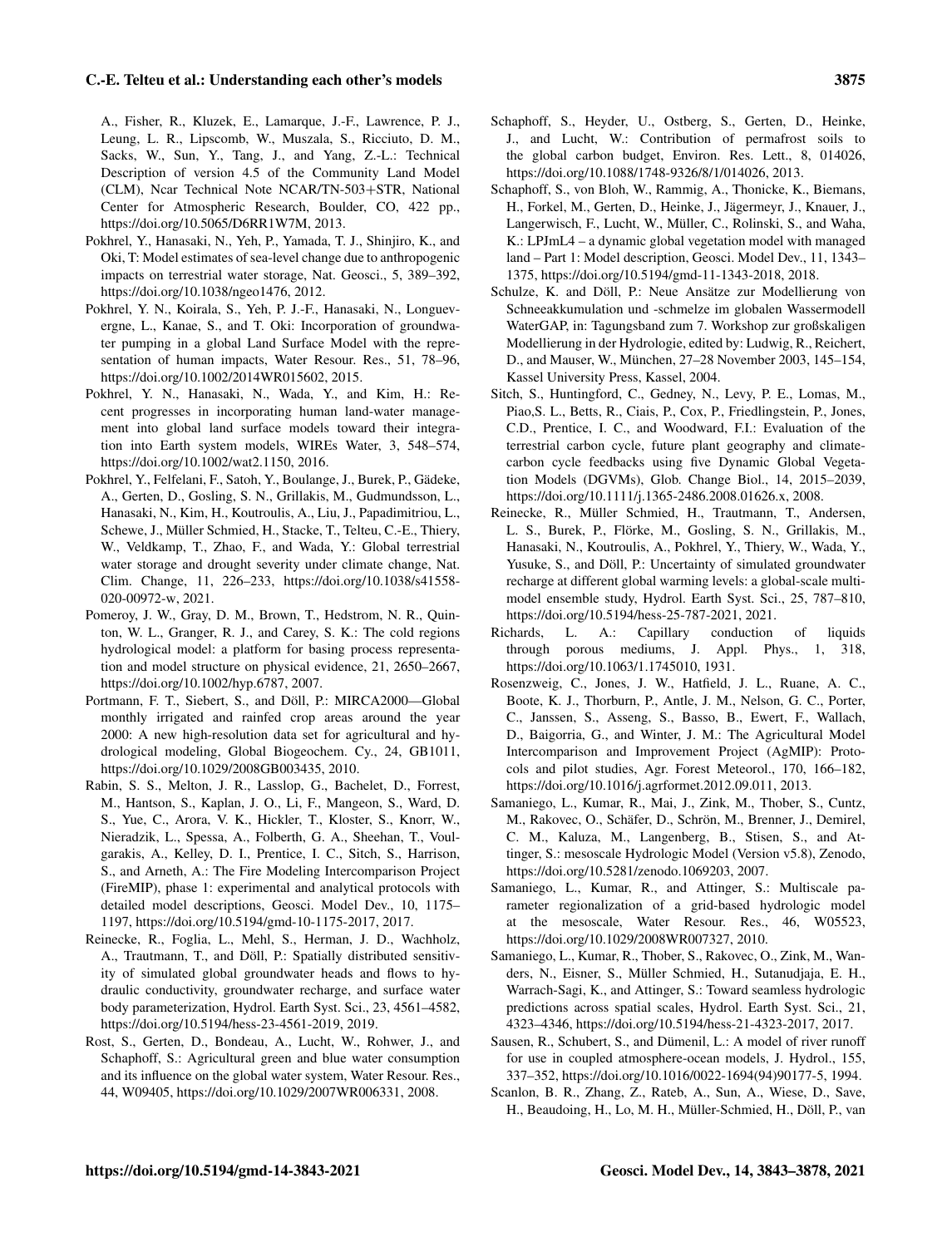Beek, R., Swenson, S., Lawrence, D., Croteau, M., and Reedy, R. C.: Tracking seasonal fluctuations in land water storage using global models and GRACE satellites, Geophys. Res. Lett., 46, 5254–5264, https://doi.org[/10.1029/2018GL081836,](https://doi.org/10.1029/2018GL081836) 2019.

- Schewe, J., Gosling, S. N., Reyer, Ch., Zhao, F., Ciais, P., Elliott, J., Francois, L., Huber, V., Lotze, H. K., Seneviratne, S. I., van Vliet, M. T. H., Vautard, R., Wada, Y., Breuer, L., Büchner, M., Carozza, D. A., Chang, J., Coll, M., Deryng, D., de Wit, A., Eddy, T. D., Folberth, Ch., Frieler, K., Friend, A. D., Gerten, D., Gudmundsson, L., Hanasaki, N., Ito, A., Khabarov, N., Kim, H., Lawrence, P., Morfopoulos, C., Müller, Ch., Müller Schmied, H., Orth, R., Ostberg, S., Pokhrel, Y., Pugh, T. A. M., Sakurai, G., Satoh, Y., Schmid, E., Stacke, T., Steenbeek, J., Steinkamp, J., Tang, Q., Tian, H., Tittensor, D. P., Volkholz, J., Wang, X., and Warszawski L.: State-of-the-art global models underestimate impacts from climate extremes, Nat. Comm., 10, 1005, https://doi.org[/10.1038/s41467-019-08745-6,](https://doi.org/10.1038/s41467-019-08745-6) 2019.
- Schrapffer, A., Sörensson, A., Polcher, J., and Fita, L.: Benefits of representing floodplains in a Land Surface Model: Pantanal simulated with ORCHIDEE CMIP6 version, Clim. Dynam., 55, 1303–1323, https://doi.org[/10.1007/s00382-020-05324-0,](https://doi.org/10.1007/s00382-020-05324-0) 2020.
- Shah, H. and Mishra, V.: Varibale Infiltration Capacity (VIC) Model for ISIMIP2B (Global Water Sector) (Version Version 4.1.2.g), Zenodo, https://doi.org[/10.5281/zenodo.4247673,](https://doi.org/10.5281/zenodo.4247673) 2020.
- Shah, H. L., Zhou, T., Huang, M., and Mishra, V.: Strong influence of irrigation on water budget and land surface temperature in Indian sub-continental river basins, J. Geophys. Res.-Atmos., 124, 1449–1462, https://doi.org[/10.1029/2018JD029132,](https://doi.org/10.1029/2018JD029132) 2019a.
- Shah, H. L., Zhou, T., Sun, N., Huang, M., and Mishra, V.: Roles of irrigation and reservoir operations in modulating terrestrial water and energy budgets in the Indian Subcontnental River Basins, J. Geophys. Res.-Atmos., 124, 12915–12936, https://doi.org[/10.1029/2019JD031059,](https://doi.org/10.1029/2019JD031059) 2019b.
- Sitch, S., Huntingford, C., Gedney, N., Levy, P.E., Lomas, M., Piao, S. L., Betts, R., Ciais, P., Cox, P., Friedlingstein, P., Jones, C. D., Prentice, I. C., and Woodward, F. I.: Evaluation of the terrestrial carbon cycle, future plant geography and climate-carbon cycle feedbacks using five Dynamic Global Vegetation Models (DGVMs), Global Change Biol., 14, 2015–2039, https://doi.org[/10.1111/j.1365-2486.2008.01626.x,](https://doi.org/10.1111/j.1365-2486.2008.01626.x) 2008.
- Smith, K. A.: Investigating uncertainty in global hydrology modelling, PhD thesis, University of Nottingham, available at: [http://](http://eprints.nottingham.ac.uk/31875/) [eprints.nottingham.ac.uk/31875/](http://eprints.nottingham.ac.uk/31875/) (last access: 2 November 2020), 2016.
- Stacke, T. and Hagemann, S.: Development and evaluation of a global dynamical wetlands extent scheme, Hydrol. Earth Syst. Sci., 16, 2915–2933, https://doi.org[/10.5194/hess-16-2915-2012,](https://doi.org/10.5194/hess-16-2915-2012) 2012.
- Stepanenko, V. M., Goyette, S., Martynov, A., Perroud, M., Fang, X., and Mironov, D.: First steps of a lake model intercomparison Project: LakeMIP, Boreal Environ. Res., 15, 191–202, 2010.
- Sultan, B., Lejeune, Q., Menke, I., Maskell, G., Lee, K., Noblet, M., Sy, I., and Roudier, P.: Current needs for climate services in West Africa: Results from two stakeholder surveys, Climate Services, 18, 100166, https://doi.org[/10.1016/j.cliser.2020.100166,](https://doi.org/10.1016/j.cliser.2020.100166) 2020.
- Sutanudjaja, E., van Beek, R., Wanders, N., Wada, Y., Bosmans, J., Drost, N., van der Ent, R., de Graaf, I., Hoch, J., de Jong, K., Karssenberg, D., López López, P., Peßenteiner, S., Schmitz, O., Straatsma, M., Vannametee, E., Wisser,

D., and Bierkens, M.: PCR-GLOBWB 2 input files version 2017\_11\_beta\_1 (Version v\_2017\_11\_beta\_1), Zenodo, https://doi.org[/10.5281/zenodo.1045339,](https://doi.org/10.5281/zenodo.1045339) 2017.

- Sutanudjaja, E. H., van Beek, R., Wanders, N., Wada, Y., Bosmans, J. H. C., Drost, N., van der Ent, R. J., de Graaf, I. E. M., Hoch, J. M., de Jong, K., Karssenberg, D., López López, P., Peßenteiner, S., Schmitz, O., Straatsma, M. W., Vannametee, E., Wisser, D., and Bierkens, M. F. P.: PCR-GLOBWB 2: a 5 arcmin global hydrological and water resources model, Geosci. Model Dev., 11, 2429–2453, https://doi.org[/10.5194/gmd-11-2429-2018,](https://doi.org/10.5194/gmd-11-2429-2018) 2018.
- Takata, K., Emori, S., and Watanabe, T.: Development of the minimal advanced treatments of surface interaction and runoff, Global Planet. Change, 38, 209–222, https://doi.org[/10.1016/S0921-8181\(03\)00030-4,](https://doi.org/10.1016/S0921-8181(03)00030-4) 2003.
- Tang, Q., Oki, T., and Kanae, S.: A distributed biosphere hydrological model (DBHM) for large river basin, Ann. J. Hydraul. Eng. JSCE, 50, 37–42, https://doi.org[/10.2208/prohe.50.37,](https://doi.org/10.2208/prohe.50.37) 2006.
- Thiery, W. (user, not author): CESM1.2.2\_CLM4.5\_freeze\_ISIMIP2b (Version CESM1.2.2 – CLM4.5), Zenodo, https://doi.org[/10.5281/zenodo.4277137,](https://doi.org/10.5281/zenodo.4277137) 2020.
- Thiery, W., Stepanenko, V. M., Fang, X., Jöhnk, K. D., Li, Z., Martynov, A., Perroud, M., Subin, Z. M., Darchambeau, F., Mironov, D., and Van Lipzig, N. P. M.: LakeMIP Kivu: evaluating the representation of a large, deep tropical lake by a set of one-dimensional lake models, Tellus A, 66, 21390, https://doi.org[/10.3402/tellusa.v66.21390,](https://doi.org/10.3402/tellusa.v66.21390) 2014.
- Thiery, W., Davin, E. L., Lawrence, D. M., Hirsch, A. L., Hauser, M., and Seneviratne, S. I.: Present-day irrigation mitigates heat extremes, J. Geophys. Res.-Atmos., 122, 1403–1422, https://doi.org[/10.1002/2016JD025740,](https://doi.org/10.1002/2016JD025740) 2017.
- Thiery, W., Visser, A. J., Fischer, E. M., Hauser, M., Hirsch, A. L., Lawrence, D. M., Lejeune, Q., Davin, E. L., and Seneviratne, S. I.: Warming of hot extremes alleviated by expanding irrigation, Nat. Commun., 11, 290, https://doi.org[/10.1038/s41467-](https://doi.org/10.1038/s41467-019-14075-4) [019-14075-4,](https://doi.org/10.1038/s41467-019-14075-4) 2020.
- Thober, S., Cuntz, M., Kelbling, M., Kumar, R., Mai, J., and Samaniego, L.: The multiscale routing model mRM v1.0: simple river routing at resolutions from 1 to 50 km, Geosci. Model Dev., 12, 2501–2521, https://doi.org[/10.5194/gmd-12-](https://doi.org/10.5194/gmd-12-2501-2019) [2501-2019,](https://doi.org/10.5194/gmd-12-2501-2019) 2019.
- Ullrich, P. A., Jablonowski, C., Kent, J., Lauritzen, P. H., Nair, R., Reed, K. A., Zarzycki, C. M., Hall, D. M., Dazlich, D., Heikes, R., Konor, C., Randall, D., Dubos, T., Meurdesoif, Y., Chen, X., Harris, L., Kühnlein, C., Lee, V., Qaddouri, A., Girard, C., Giorgetta, M., Reinert, D., Klemp, J., Park, S.-H., Skamarock, W., Miura, H., Ohno, T., Yoshida, R., Walko, R., Reinecke, A., and Viner, K.: DCMIP2016: a review of non-hydrostatic dynamical core design and intercomparison of participating models, Geosci. Model Dev., 10, 4477–4509, https://doi.org[/10.5194/gmd-10-](https://doi.org/10.5194/gmd-10-4477-2017) [4477-2017,](https://doi.org/10.5194/gmd-10-4477-2017) 2017.
- University Corporation for Atmospheric Research (UCAR) National Center for Atmospheric Research (NCAR): The Community Earth System Model version 1.2.2 (CESM1.2), Subversion Code Repository, available at: [https://svn-ccsm-models.cgd.](https://svn-ccsm-models.cgd.ucar.edu/cesm1/release_tags/cesm1_2_2/) [ucar.edu/cesm1/release\\_tags/cesm1\\_2\\_2/,](https://svn-ccsm-models.cgd.ucar.edu/cesm1/release_tags/cesm1_2_2/) last access: 2 November 2020.
- Vaché, K. B. and McDonnell, J. J.: A process-based rejectionist framework for evaluating catchment runoff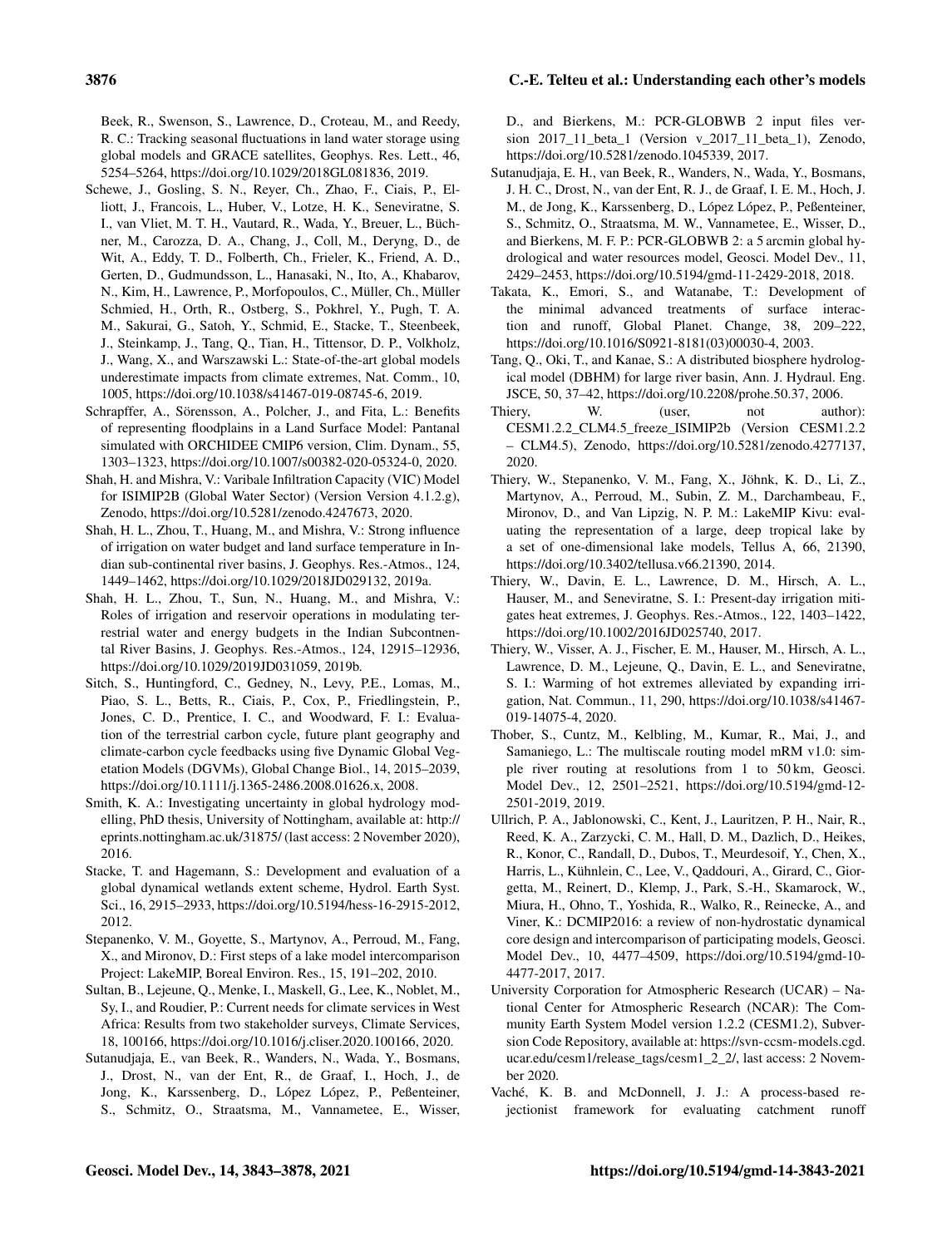model structure, Water Resour. Res., 42, W02409, https://doi.org[/10.1029/2005WR004247,](https://doi.org/10.1029/2005WR004247) 2006.

- van Beek, L. P. H., Wada, Y., and Bierkens, M. F. P.: Global monthly water stress: 1. Water balance and water availability, Water Resour. Res., 47, W07517, https://doi.org[/10.1029/2010WR009791,](https://doi.org/10.1029/2010WR009791) 2011.
- Vanderkelen, I., van Lipzig, N. P. M., Lawrence, D. M., Droppers, B., Golub, M., Gosling, S. N., Janssen, A. B. G., Marce, R., Schmied, H. M., Perroud, M., Pierson, D., Pokhrel, Y., Satoh, Y., Schewe, J., Seneviratne, S. I., Stepanenko, V. M., Tan, Z., Woolway, R. I., and Thiery, W.: Global heat uptake by inland waters, Geophys. Res. Lett., 47, e2020GL087867, https://doi.org[/10.1029/2020GL087867,](https://doi.org/10.1029/2020GL087867) 2020.
- Veldkamp, T. I. E., Zhao, F., Ward, P. J., de Moel, H., Aerts, J. C. J. H., Müller Schmied, H., Portmann, F. T., Masaki, Y., Pokhrel, Y., Liu, X., Satoh, Y., Gerten, D., Gosling, S. N., Zaherpour, J., and Wada, Y.: Human impact parameterizations in global hydrological models improve estimates of monthly discharges and hydrological extremes: a multi-model validation study, Environ. Res. Lett., 13, 055008, https://doi.org[/10.1088/1748-](https://doi.org/10.1088/1748-9326/aab96f) [9326/aab96f,](https://doi.org/10.1088/1748-9326/aab96f) 2018.
- Verbeke, T., Tootchi, A., Jost, A., Ghattas, J., Cheruy, F., and Ducharne, A.: Subgrid-scale parametrization of groundwatersoil moisture interactions in the ORCHIDEE land surface model: first results at global scale, in: Geophysical Research Abstracts, vol. 21, EGU2019-16650, available at: [https://meetingorganizer.](https://meetingorganizer.copernicus.org/EGU2019/EGU2019-16650.pdf) [copernicus.org/EGU2019/EGU2019-16650.pdf](https://meetingorganizer.copernicus.org/EGU2019/EGU2019-16650.pdf) (last access: 2 November 2020), 2019.
- Verzano, K., Bärlund, I., Flörke, M., Lehner, B., Kynast, E., Voß, F., and Alcamo, J.: Modeling variable river flow velocity on continental scale: current situation and climate change impacts in Europe, J. Hydrol., 424–425, 238–251, https://doi.org[/10.1016/j.jhydrol.2012.01.005,](https://doi.org/10.1016/j.jhydrol.2012.01.005) 2012.
- von Lampe, M., Willenbockel, D., Ahammad, H., Blanc, E., Cai, Y., Calvin, K., Fujimori, S., Hasegawa, T., Havlik, P., Heyhoe, E., Kyle, P., Lotze-Campen, H., Mason d'Croz, D., Nelson, G. C., Sands, R. D., Schmitz, C., Tabeau, A., Valin, H., van der Mensbrugghe, D., and van Meijl, H.: Why do global long-term scenarios for agriculture differ? An overview of the AgMIP global economic model intercomparison, Agric. Econ., 45, 3–20, https://doi.org[/10.1111/agec.12086,](https://doi.org/10.1111/agec.12086) 2014.
- Vörösmarty, C. J., Fekete, B. M., Meybeck, M., and Lammers, R. B.: Global system of rivers: Its role in organizing continental land mass and defining land-to-ocean linkages, Global Biogeochem. Cy., 14, 599–621, https://doi.org[/10.1029/1999GB900092,](https://doi.org/10.1029/1999GB900092) 2000.
- Wada, Y., van Beek, L. P. H., Viviroli, D., Weingartner, R., and Bierkens, M. F. P.: Global monthly water stress: 2. Water demand and severity of water stress, Water Resour. Res., 47, W07518, https://doi.org[/10.1029/2010WR009792,](https://doi.org/10.1029/2010WR009792) 2011.
- Wada, Y., Wisser, D., and Bierkens, M. F. P.: Global modeling of withdrawal, allocation and consumptive use of surface water and groundwater resources, Earth Syst. Dynam., 5, 15–40, https://doi.org[/10.5194/esd-5-15-2014,](https://doi.org/10.5194/esd-5-15-2014) 2014.
- Wada, Y., van Beek, L. P. H., and Bierkens, M. F. P.: Nonsustainable groundwater sustaining irrigation: A globalassessment, Water Resour. Res., 48, W00L06, https://doi.org[/10.1029/2011WR010562,](https://doi.org/10.1029/2011WR010562) 2012.
- Wada, Y., Bierkens, M. F. P., de Roo, A., Dirmeyer, P. A., Famiglietti, J. S., Hanasaki, N., Konar, M., Liu, J., Müller Schmied, H.,

Oki, T., Pokhrel, Y., Sivapalan, M., Troy, T. J., van Dijk, A. I. J. M., van Emmerik, T., Van Huijgevoort, M. H. J., Van Lanen, H. A. J., Vörösmarty, C. J., Wanders, N., and Wheater, H.: Human–water interface in hydrological modelling: current status and future directions, Hydrol. Earth Syst. Sci., 21, 4169–4193, https://doi.org[/10.5194/hess-21-4169-2017,](https://doi.org/10.5194/hess-21-4169-2017) 2017.

- Wagener, T.: On doing Hydrology with Lions, EGU General Assembly 2020, Online, 4–8 May 2020, EGU2020-9924, https://doi.org[/10.5194/egusphere-egu2020-9924,](https://doi.org/10.5194/egusphere-egu2020-9924) 2020.
- Wagener, T., Boyle, D. P., Lees, M. J., Wheater, H. S., Gupta, H. V., and Sorooshian, S.: A framework for development and application of hydrological models, Hydrol. Earth Syst. Sci., 5, 13–26, https://doi.org[/10.5194/hess-5-13-2001,](https://doi.org/10.5194/hess-5-13-2001) 2001.
- Wang, C., Duan, Q., Charles, H. T., Zhenhua, D., and Gong, W.: A GUI platform for uncertainty quantification of complex dynamical models, Environ. Modell. Softw., 76, 1–12, https://doi.org[/10.1016/j.envsoft.2015.11.004,](https://doi.org/10.1016/j.envsoft.2015.11.004) 2016.
- Warszawski, L., Frieler, K., Huber, V., Piontek, F., Serdeczny, O., and Schewe, J.: The Inter-Sectoral Impact Model Intercomparison Project (ISI–MIP): Project framework, P. Natl. Acad. Sci. USA, 111, 3228–3232, https://doi.org[/10.1073/pnas.1312330110,](https://doi.org/10.1073/pnas.1312330110) 2014.
- Wartenburger, R., Seneviratne, S. I., Hirschi, M., Chang, J., Ciais, P., Deryng, D., Elliott, J., Folberth, C., Gosling, S. N., Gudmundsson, L., Henrot, A.-J., Hickler, T., Ito, A., Khabarov, N., Kim, H., Leng, G., Liu, J., Liu, X., Masaki, Y., Morfopoulos, C., Müller, C., Müller Schmied, H., Nishina, K., Orth, R., Pokhrel, Y., Pugh, T. A. M., Satoh, Y., Schaphoff, S., Schmid, E., Sheffield, J., Stacke, T., Steinkamp, J., Tang, Q., Thiery, W., Wada, Y., Wang, X., Weedon, G. P., Yang, H., and Zhou, T.: Evapotranspiration simulations in ISIMIP2a – Evaluation of spatio-temporal characteristics with a comprehensive ensemble of independent datasets, Environ. Res. Lett., 13, 075001, https://doi.org[/10.1088/1748-9326/aac4bb,](https://doi.org/10.1088/1748-9326/aac4bb) 2018.
- Wisser, D., Fekete, B. M., Vörösmarty, C. J., and Schumann, A. H.: Reconstructing 20th century global hydrography: a contribution to the Global Terrestrial Network- Hydrology (GTN-H), Hydrol. Earth Syst. Sci., 14, 1–24, https://doi.org[/10.5194/hess-](https://doi.org/10.5194/hess-14-1-2010)[14-1-2010,](https://doi.org/10.5194/hess-14-1-2010) 2010.
- Wood, E. F., Roundy, J. K., Troy, T. J., van Beek, L. P. H., Bierkens, M. F. P., Blyth, E., de Roo, A., Döll, P., Ek, M., Famiglietti, J., Gochis, D., van de Giesen, N., Houser, P., Jaffé, P. R., Kollet, S., Lehner, B., Lettenmaier, D. P., Peters-Lidard, C., Sivapalan, M., Sheffield, J., Wade, A., and Whitehead, P.: Hyperresolution global land surface modelling: Meeting a grand challenge for monitoring Earth's terrestrial water, Water Resour. Res., 47, W05301, https://doi.org[/10.1029/2010WR010090,](https://doi.org/10.1029/2010WR010090) 2011.
- Yeh, P. J. F. and Eltahir, E. A. B.: Representation of water table dynamics in a land surface scheme. Part I: Model development, J. Climate, 18, 1861–1880, https://doi.org[/10.1175/JCLI3330.1,](https://doi.org/10.1175/JCLI3330.1) 2005.
- Yin, Z., Wang, X. H., Ottlé, C., Zhou, F., Guimberteau, M., Polcher, J., Peng, S. S., Piao, S. L., Li, L., Bo, Y., and Chen, X. L.: Improvement of the irrigation scheme in the ORCHIDEE land surface model and impacts of irrigation on regional water budgets over China, J. Adv. Model. Earth Sy., 12, e2019MS001770, https://doi.org[/10.1029/2019MS001770,](https://doi.org/10.1029/2019MS001770) 2020.
- Zaherpour, J., Gosling, S. N., Mount, N., Müller Schmied, H., Veldkamp, T. I. E., Dankers, R., Eisner, S., Gerten, D., Gud-